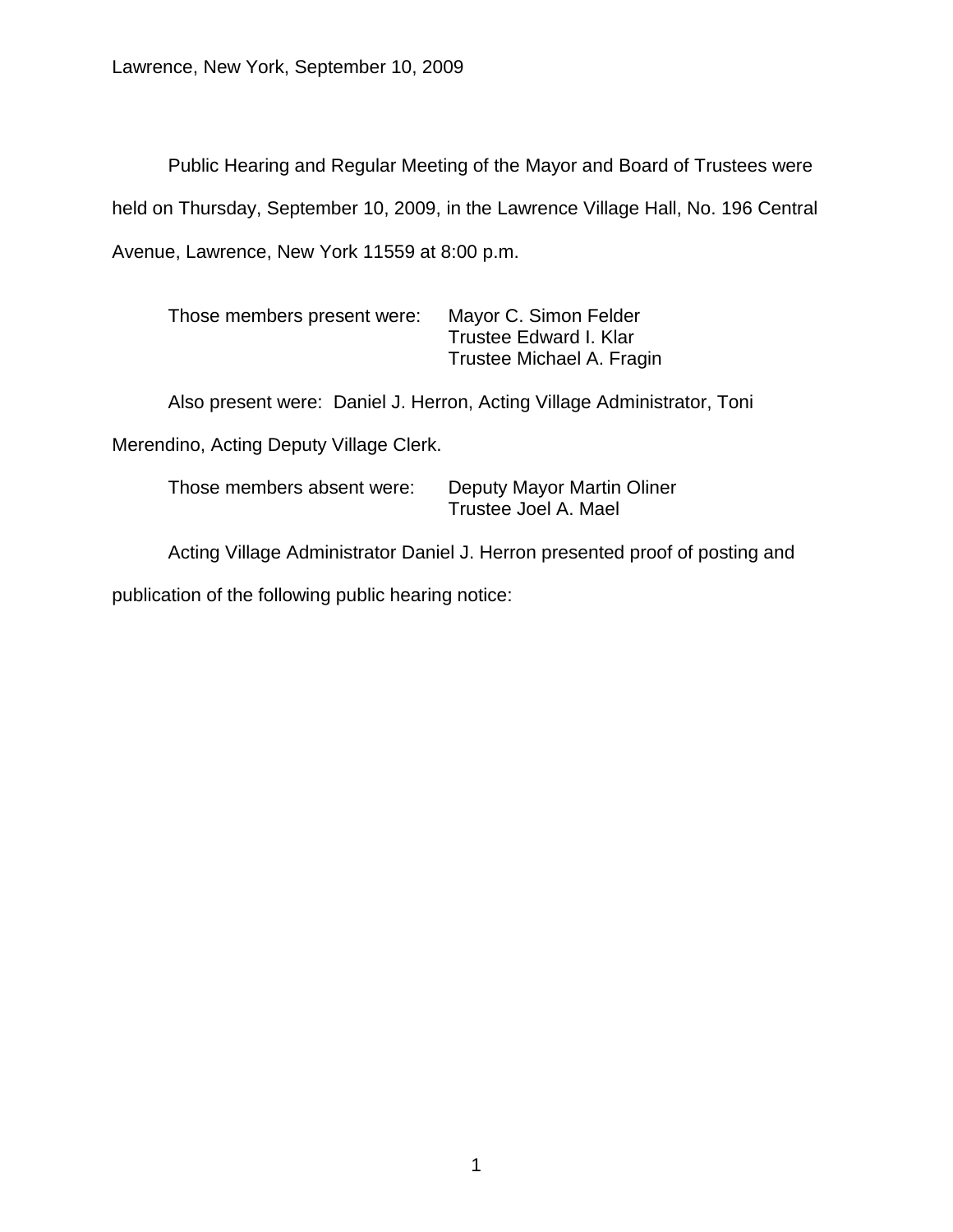Acting Village Administrator Herron explained that this legislation is mandated by

the Federal Emergency Management agency, mainly due to the changing of flood

zones.

Upon motion by Trustee Klar, seconded by Fragin and unanimously carried, the

following resolution was adopted:

#### Determination Pursuant to New York State Environmental Quality Review Act

## **Bill L 1-09. A local law to amend the Code of the Village of Lawrence, in relation to flood damage prevention.**

WHEREAS, the New York State Environmental Conservation Law and the regulations of the Department of Environmental Conservation as contained in 6 NYCRR Part 617 require review of the possible environmental consequences of various actions under consideration by the Board of Trustees, and

WHEREAS, the Board of Trustees is considering the adoption of legislation designated Bill L 1-09, to amend the Village Code with respect to flood damage prevention, and to enact new legislation which is mandatory in order for the Village to comply with DEC and Federal Emergency Management Agency directives, and to permit owners of real property in the Village to qualify for flood insurance; and

WHEREAS, the Board of Trustees has considered the nature of the proposed

action, and an Environmental Assessment Form (EAF),

NOW, THEREFORE, IT IS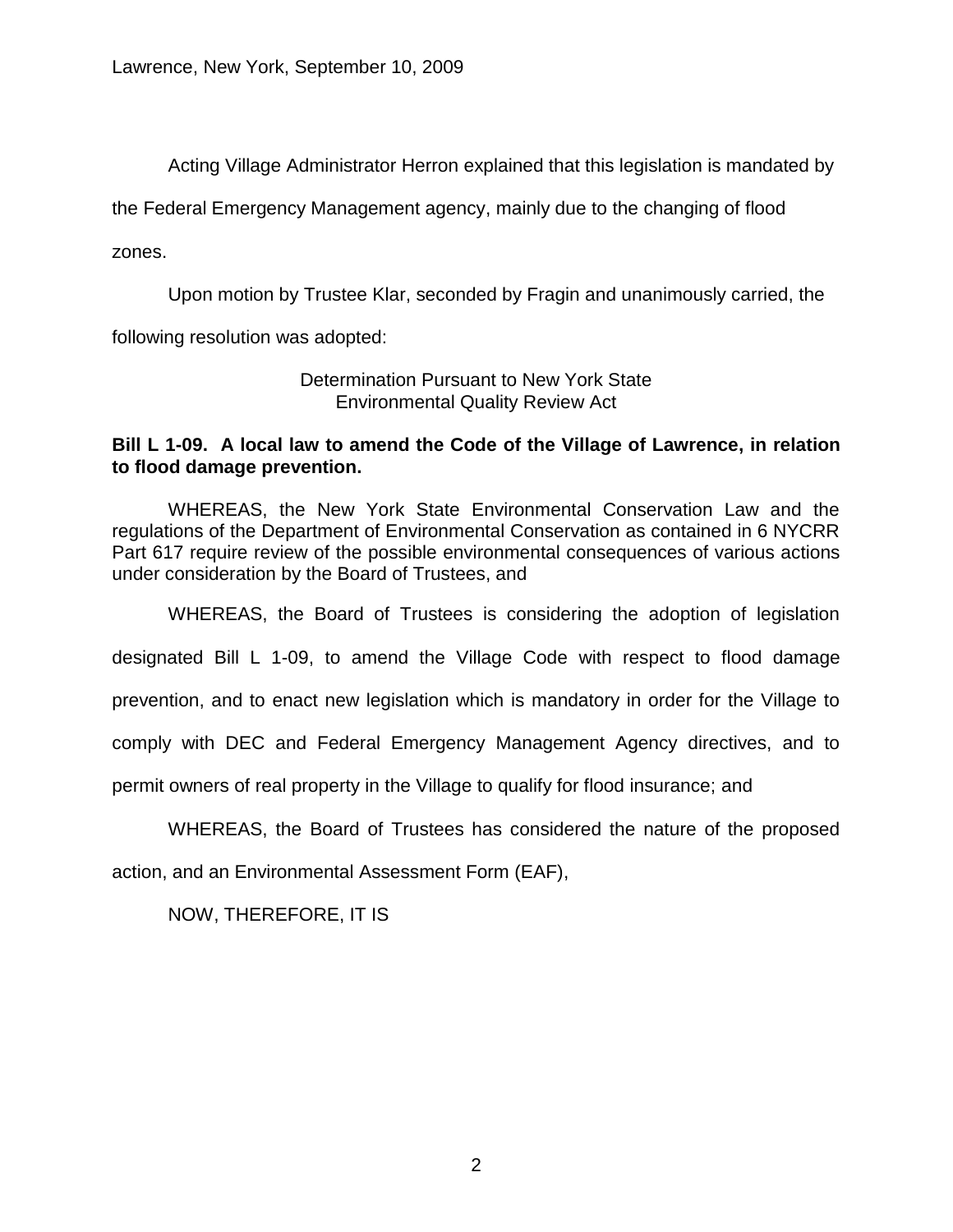*RESOLVED, that the Board hereby finds and concludes that the proposed adoption of Bill L 1-09 is an Unlisted Action pursuant to the State Environmental Quality Review Act and regulations adopted pursuant thereto;*

*the Board is the lead agency with respect to environmental review of this proposed action;*

*the Board has considered the following factors in respect to its review of the environmental impacts of the proposed action:*

whether the proposed action would result in any substantial adverse change in existing air quality, ground or surface water quality or quantity, traffic or noise levels, nor any substantial increase in solid waste production, nor create a substantial increase in the potential for erosion, flooding, leaching or drainage problems;

whether the proposed action would result in the removal or destruction of large quantities of vegetation or fauna, substantial interference with the movement of any resident or migratory fish or wildlife species, impacts on a significant habitat area, substantial adverse impacts on a threatened or endangered species of animal or plant, or the habitat of such a species, or other significant adverse impacts to natural resources;

whether the proposed action would impair the environmental characteristics of any Critical Environmental Area;

whether the proposed action would conflict with the community's current plans or goals as official approved or adopted;

whether the proposed action would impair the character or quality of important historical, archeological, architectural or aesthetic resources or of existing community or neighborhood character;

whether the proposed action would result in a major change in the use of either the quantity or type of energy;

whether the proposed action would create a hazard to human

health;

whether the proposed action would create a substantial change in the use, or intensity of use, of land, including agricultural, open space or recreational resources, or in its capacity to support existing uses;

whether the proposed action would encourage or attract large numbers of persons to any place for more than a few days, compared to the number who would come to such place without such action;

whether the proposed action would create changes in two or more elements of the environment, no one of which would have a significant impact on the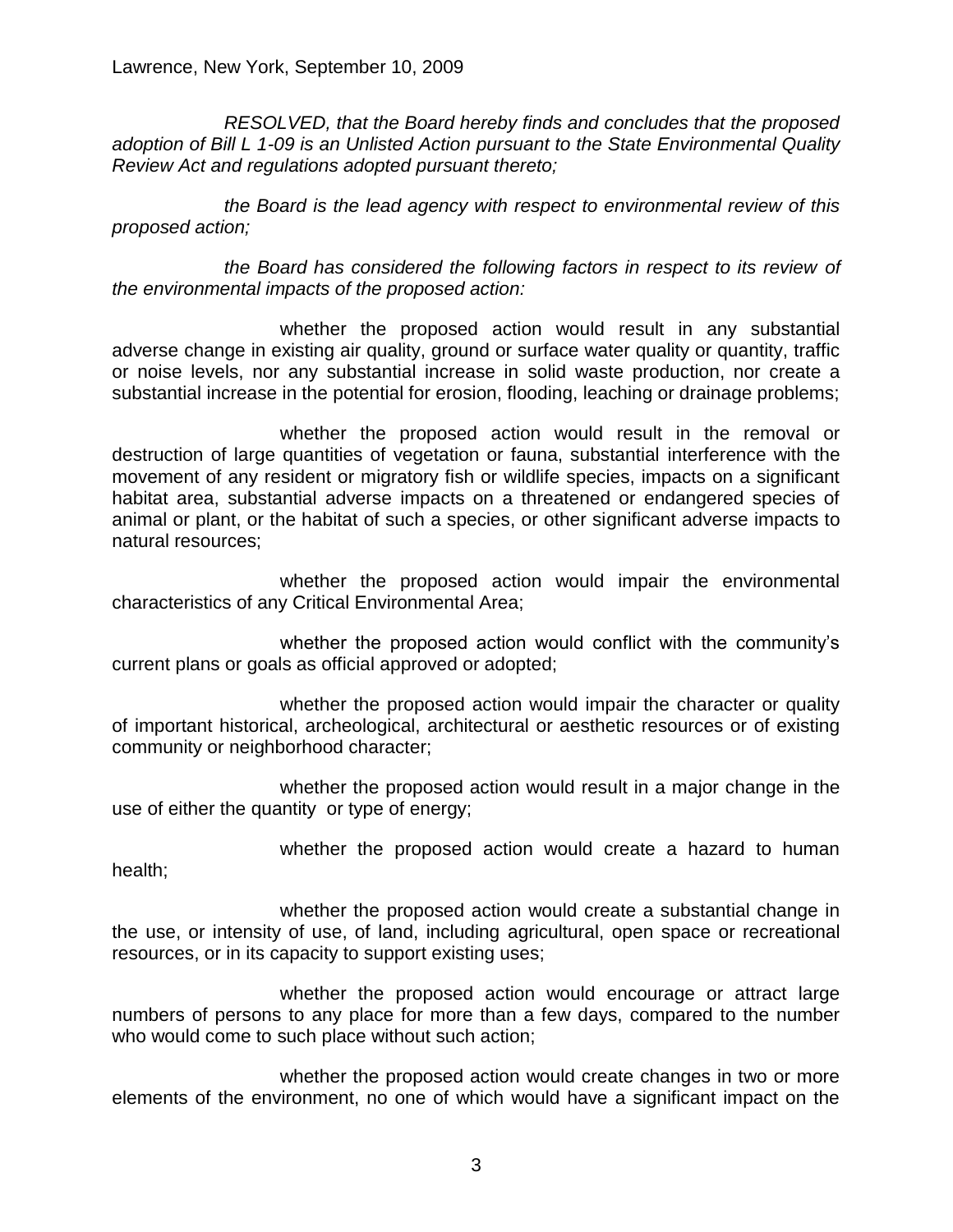environment, but when taken considered together would result in a substantial adverse impact on the environment;

whether the proposed action would create substantial adverse impacts when considered cumulatively with any other actions, proposed or in process;

whether the proposed action would result in substantial adverse impact with respect to any relevant environmental consideration, including noise, aesthetics, traffic, air quality, water quality or adequacy of water supply, drainage, soil conditions, or quality of life in the community in general and the immediate neighborhood in particular;

*the proposed action would not have a significant adverse environmental impact with respect to any of the foregoing factors, and none of those factors is sufficiently significant to require further study; and* 

*no further environmental review is required with respect to the proposed action.*

Upon motion by Trustee Klar, seconded by Deputy Mayor Oliner and

unanimously carried, local law no. 6 of 2009 was approved as follows:

| Local Law Filing | NEW YORK STATE DEPARTMENT OF STATE |  |
|------------------|------------------------------------|--|
|                  | 41 STATE STREET, ALBANY, NY 12231  |  |

## **(Use this form to file a local law with the Secretary of State.)**

Text of law should be given as amended. Do not include matter being eliminated and do not use italics or underlining to indicate new matter.

**County City of Town Village**

**Local Law No. of the year 20**

4 **(If additional space is needed, attach pages the same size as this sheet, and number each.)**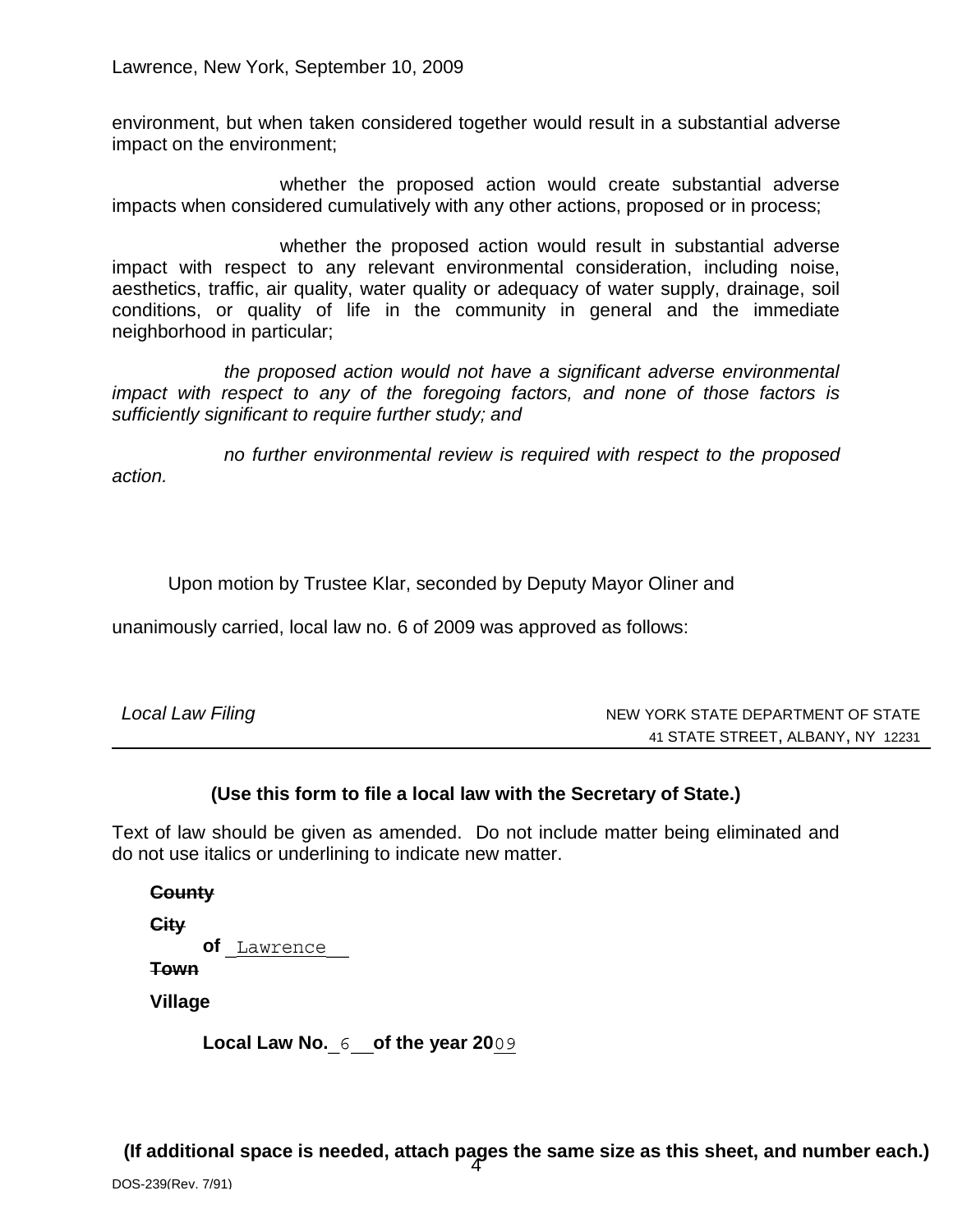#### *(Insert Title)* **A local law to amend the Code of the Village of Lawrence, in relation to Flood Damage Prevention**.

|                 | Be it enacted by the Board of Trustees<br>(Name of Legislative Body) |             | of the |
|-----------------|----------------------------------------------------------------------|-------------|--------|
| <b>County</b>   |                                                                      |             |        |
| City            |                                                                      |             |        |
| <b>of</b>       | Lawrence                                                             | as follows: |        |
| <del>Town</del> |                                                                      |             |        |
|                 |                                                                      |             |        |

**Village**

Section one. Chapter 94 of the Code of the Village of Lawrence is hereby REPEALED, and a new Chapter 94 enacted, to read as follows:

"Chapter 94. Flood Damage Prevention.

#### **SECTION 94-1.0 STATUTORY AUTHORIZATION AND PURPOSE**

## **94-1.1 FINDINGS**

The Board of Trustees of the Village of Lawrence finds that the potential and/or actual damages from flooding and erosion may be a problem to the residents of the of the Village of Lawrence, and that such damages may include: destruction or loss of private and public housing, damage to public facilities, both publicly and privately owned, and injury to and loss of human life. In order to minimize the threat of such damages and to achieve the purposes and objectives hereinafter set forth, this Chapter is adopted.

## **94-1.2STATEMENT OF PURPOSE**

It is the purpose of this Chapter to promote the public health, safety, and general welfare, and to minimize public and private losses due to flood conditions in specific areas by provisions designed to:

- (1) regulate uses which are dangerous to health, safety and property due to water or erosion hazards, or which result in damaging increases in erosion or in flood heights or velocities;
- (2) require that uses vulnerable to floods, including facilities which serve such uses, be protected against flood damage at the time of initial construction;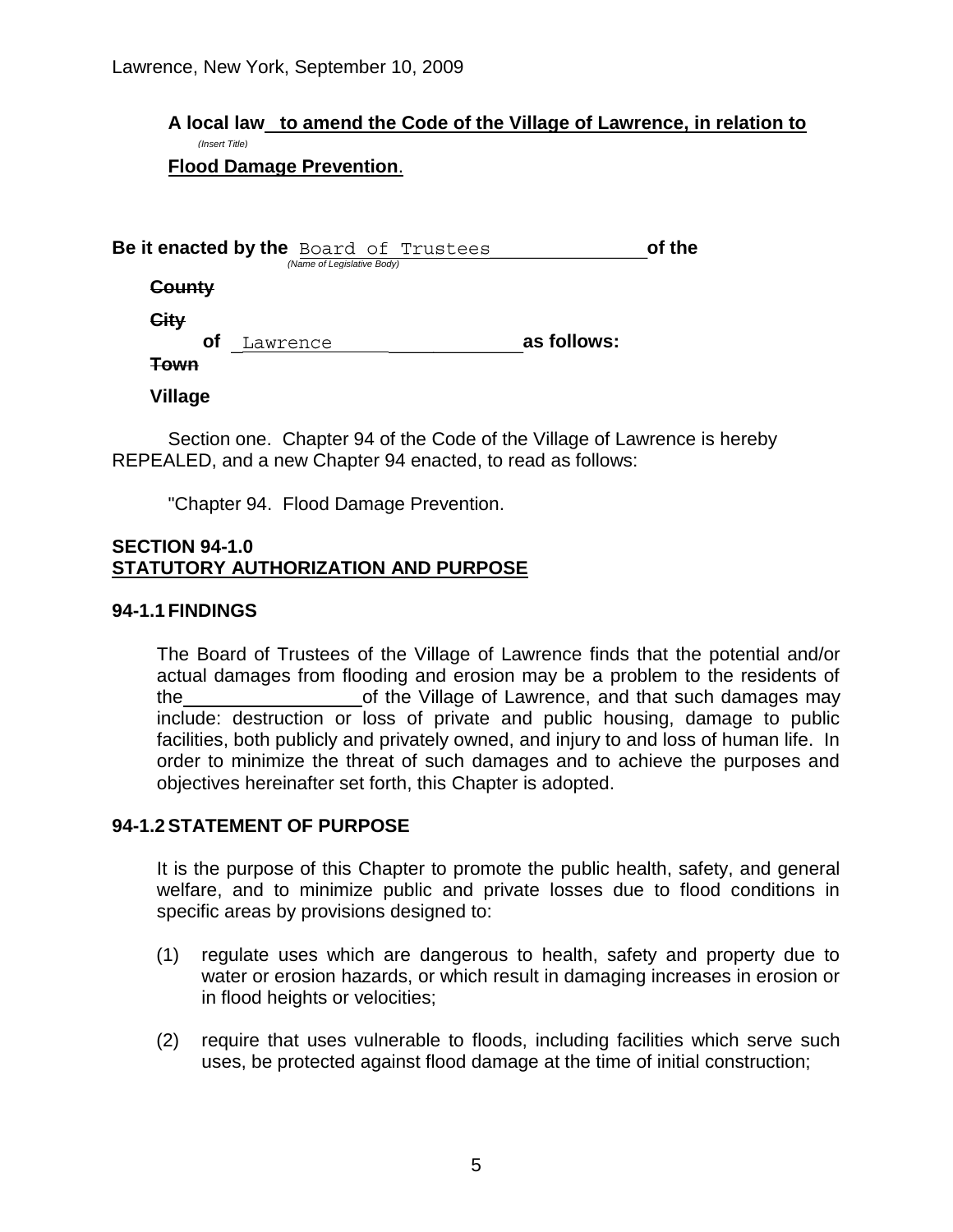- (3) control the alteration of natural floodplains, stream channels, and natural protective barriers which are involved in the accommodation of flood waters;
- (4) control filling, grading, dredging and other development which may increase erosion or flood damages;
- (5) regulate the construction of flood barriers which will unnaturally divert flood waters or which may increase flood hazards to other lands, and;
- (6) qualify and maintain for participation in the National Flood Insurance Program.

# **94-1.3 OBJECTIVES**

The objectives of this Chapter are:

- (l) to protect human life and health;
- (2) to minimize expenditure of public money for costly flood control projects;
- (3) to minimize the need for rescue and relief efforts associated with flooding and generally undertaken at the expense of the general public;
- (4) to minimize prolonged business interruptions;
- (5) to minimize damage to public facilities and utilities such as water and gas mains, electric, telephone, sewer lines, streets and bridges located in areas of special flood hazard;
- (6) to help maintain a stable tax base by providing for the sound use and development of areas of special flood hazard so as to minimize future flood blight areas;
- (7) to provide that developers are notified that property is in an area of special flood hazard; and,
- (8) to ensure that those who occupy the areas of special flood hazard assume responsibility for their actions.

#### **SECTION 94-2.0 DEFINITIONS**

Unless specifically defined below, words or phrases used in this Chapter shall be interpreted so as to give them the meaning they have in common usage and to give this Chapter its most reasonable application.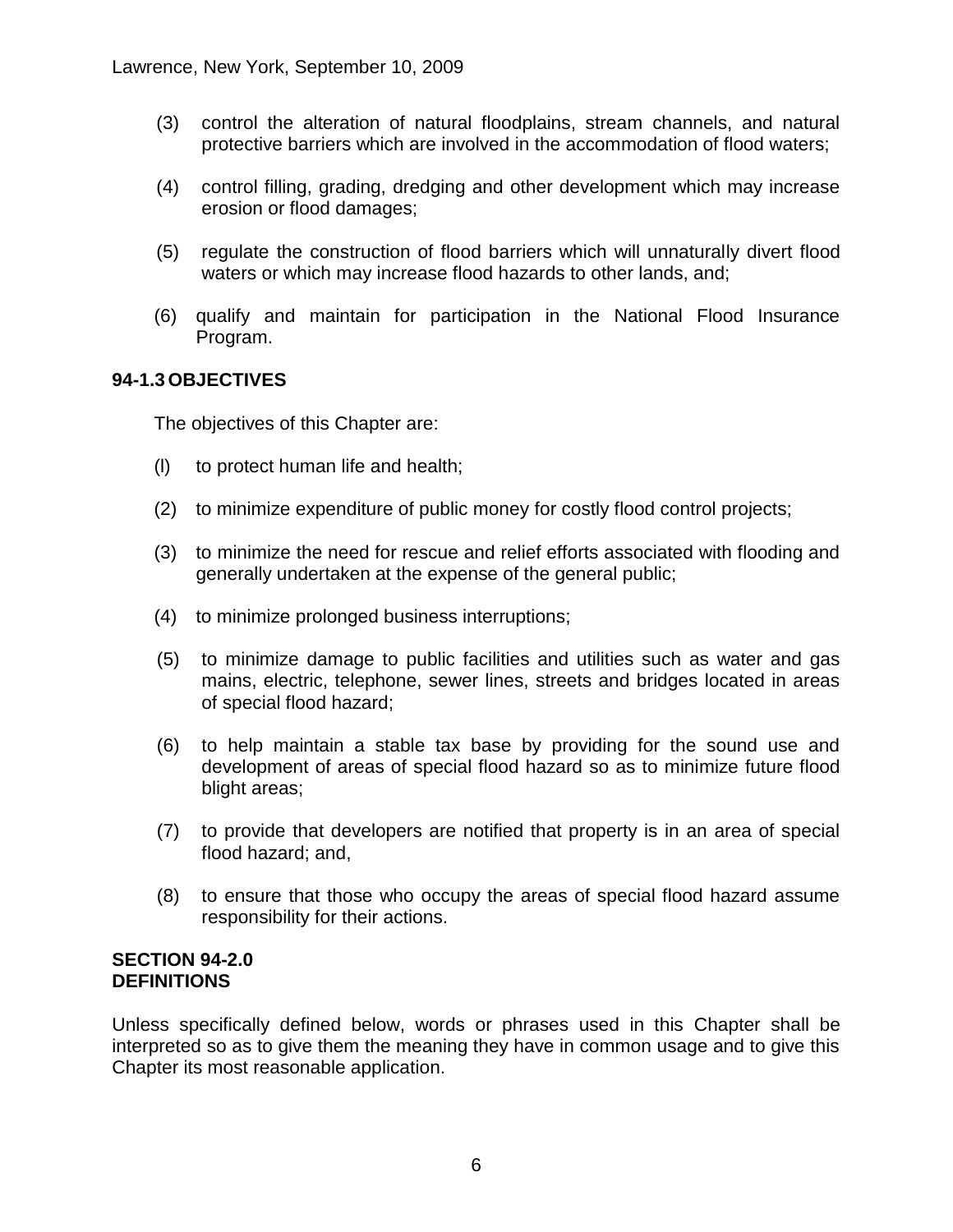**"Appeal"** means a request for a review of the Local Administrator's interpretation of any provision of this Chapter or a request for a variance.

**"Area of moderate wave action"** means the portion of the SFHA landward of a V zone or landward of an open coast without mapped V zones, in which the principal sources of flooding are astronomical tides, storm surges, seiches, or tsunamis, not riverine sources. Areas of moderate wave action may be subject to wave effects, velocity flows, erosion, scour, or combinations of these forces and are treated as V zones. The area of moderate wave action is an area within a Zone AE that is bounded by a line labeled "Limit of Moderate Wave Action."

**"Area of shallow flooding"** means a designated AO, AH or VO Zone on a community's Flood Insurance Rate Map (FIRM) with a one percent or greater annual chance of flooding to an average annual depth of one to three feet where a clearly defined channel does not exist, where the path of flooding is unpredictable and where velocity flow may be evident. Such flooding is characterized by ponding or sheet flow.

**"Area of special flood hazard"** is the land in the floodplain within a community subject to a one percent or greater chance of flooding in any given year. This area may be designated as Zone A, AE, AH, AO, A1-A30, A99, V, VO, VE, or V1-V30. It is also commonly referred to as the base floodplain or l00-year floodplain. For purposes of this Chapter, the term "special flood hazard area (SFHA)" is synonymous in meaning with the phrase "area of special flood hazard."

**"Base flood"** means the flood having a one percent chance of being equaled or exceeded in any given year.

**"Basement"** means that portion of a building having its floor subgrade (below ground level) on all sides.

**"Breakaway wall"** means a wall that is not part of the structural support of the building and is intended through its design and construction to collapse under specific lateral loading forces without causing damage to the elevated portion of the building or the supporting foundation system.

## **"Building"** see "Structure"

**"Cellar"** has the same meaning as "Basement".

**"Coastal high hazard area"** means an area of special flood hazard extending from offshore to the inland limit of a primary frontal dune along an open coast and any other area subject to high velocity wave action from storms or seismic sources. The area is designated on a FIRM as Zone Vl-V30, VE, VO or V. The "Coastal high hazard area" shall also include areas in a FIRM within a Zone AE that is bounded by a line labeled "Limit of Moderate Wave Action."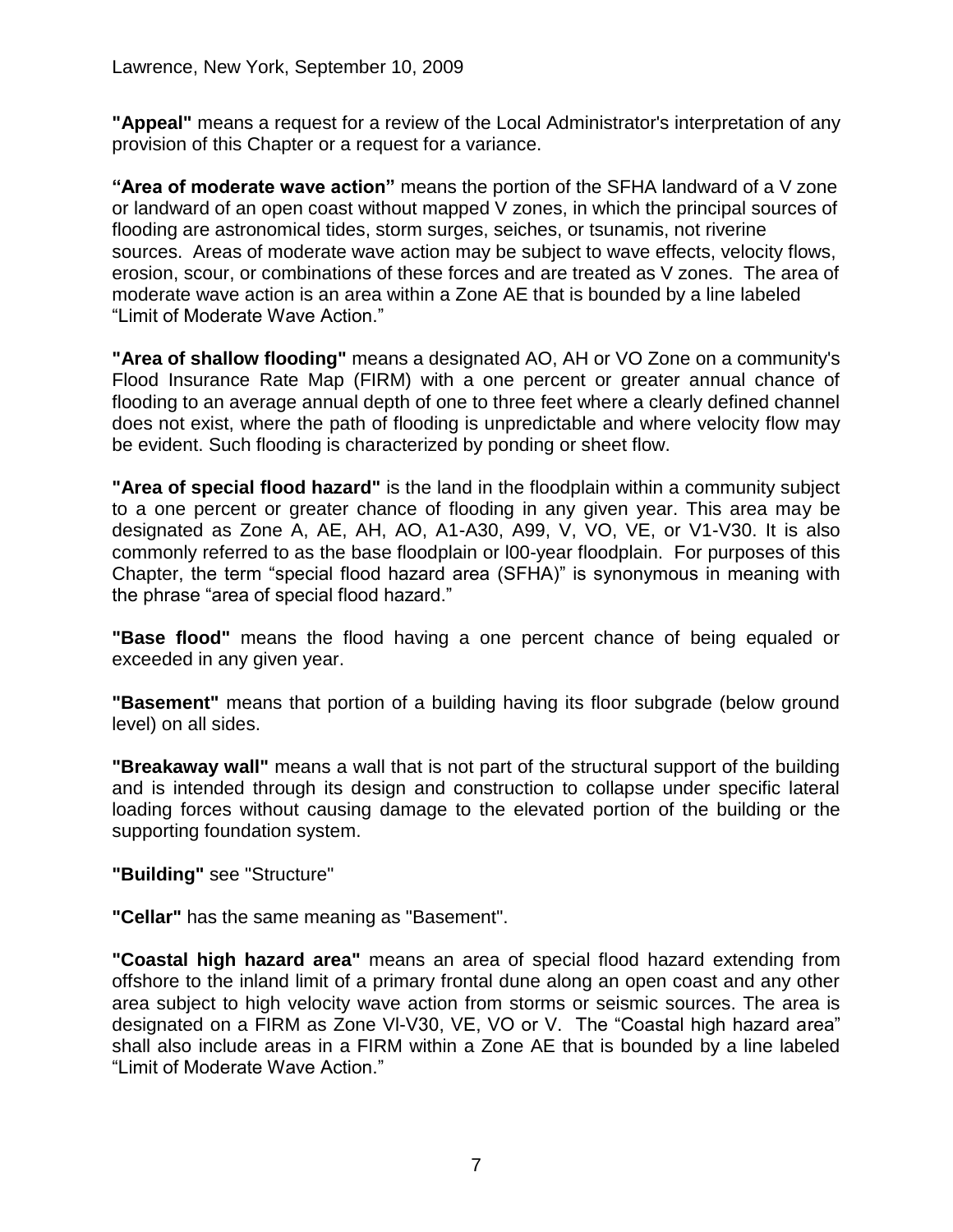**"Crawl Space"** means an enclosed area beneath the lowest elevated floor, eighteen inches or more in height, which is used to service the underside of the lowest elevated floor. The elevation of the floor of this enclosed area, which may be of soil, gravel, concrete or other material, must be equal to or above the lowest adjacent exterior grade. The enclosed crawl space area shall be properly vented to allow for the equalization of hydrostatic forces which would be experienced during periods of flooding.

## **Critical facilities** means:

- (1) Structures or facilities that produce, use, or store highly volatile, flammable, explosive, toxic and/or water-reactive materials;
- (2) Hospitals, nursing homes, and housing likely to contain occupants who may not be sufficiently mobile to avoid death or injury during a flood;
- (3) Police stations, fire stations, vehicle and equipment storage facilities, and emergency operations centers that are needed for flood response activities before, during, and after a flood; and
- (4) Public and private utility facilities that are vital to maintaining or restoring normal services to flooded areas before, during, and after a flood.

**"Cumulative Substantial Improvement"** means any reconstruction, rehabilitation, addition, or other improvement of a structure that equals or exceeds 50 percent of the market value of the structure at the time of the improvement or repair when counted cumulatively for 10 years.

**"Development"** means any man-made change to improved or unimproved real estate, including but not limited to buildings or other structures, mining, dredging, filling, paving, excavation or drilling operations or storage of equipment or materials.

**"Elevated building"** means a non-basement building (i) built, in the case of a building in Zones A1-A30, AE, A, A99, AO, AH, B, C, X, or D, to have the top of the elevated floor, or in the case of a building in Zones V1-30, VE, V, or area of moderate wave action to have the bottom of the lowest horizontal structure member of the elevated floor, elevated above the ground level by means of pilings, columns (posts and piers), or shear walls parallel to the flow of the water and (ii) adequately anchored so as not to impair the structural integrity of the building during a flood of up to the magnitude of the base flood. In the case of Zones A1-A30, AE, A, A99, AO, AH, B, C, X, or D, "elevated building" also includes a building elevated by means of fill or solid foundation perimeter walls with openings sufficient to facilitate the unimpeded movement of flood waters. In the case of Zones V1-V30, VE, or V, "elevated building" also includes a building otherwise meeting the definition of "elevated building", even though the lower area is enclosed by means of breakaway walls that meet the federal standards.

**"Federal Emergency Management Agency"** means the Federal agency that administers the National Flood Insurance Program.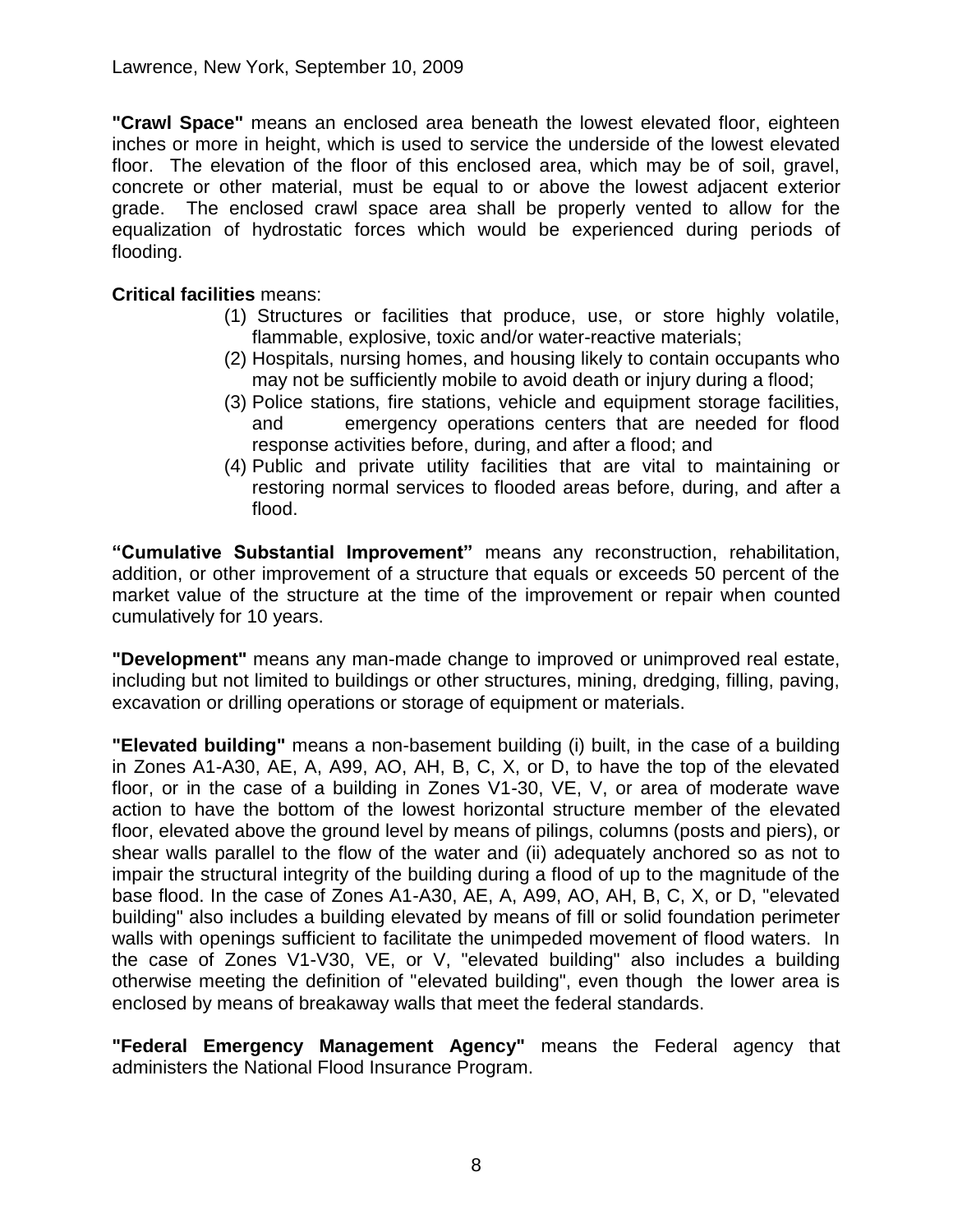**"Flood"** or **"Flooding"** means a general and temporary condition of partial or complete inundation of normally dry land areas from:

- (l) the overflow of inland or tidal waters;
- (2) the unusual and rapid accumulation or runoff of surface waters from any source.

"Flood" or "flooding" also means the collapse or subsidence of land along the shore of a lake or other body of water as a result of erosion or undermining caused by waves or currents of water exceeding anticipated cyclical levels or suddenly caused by an unusually high water level in a natural body of water, accompanied by a severe storm, or by an unanticipated force of nature, such as a flash flood or an abnormal tidal surge, or by some similarly unusual and unforeseeable event which results in flooding as defined in (1) above.

**"Flood Boundary and Floodway Map (FBFM)"** means an official map of the community published by the Federal Emergency Management Agency as part of a riverine community's Flood Insurance Study. The FBFM delineates a Regulatory Floodway along water courses studied in detail in the Flood Insurance Study.

**"Flood Elevation Study"** means an examination, evaluation and determination of the flood hazards and, if appropriate, corresponding water surface elevations, or an examination, evaluation and determination of flood- related erosion hazards.

**"Flood Hazard Boundary Map (FHBM)"** means an official map of a community, issued by the Federal Emergency Management Agency, where the boundaries of the areas of special flood hazard have been designated as Zone A but no flood elevations are provided.

**"Flood Insurance Rate Map (FIRM)"** means an official map of a community, on which the Federal Emergency Management Agency has delineated both the areas of special flood hazard and the risk premium zones applicable to the community.

**"Flood Insurance Study"** see "flood elevation study".

**"Floodplain**" or **"Flood-prone area"** means any land area susceptible to being inundated by water from any source (see definition of "Flooding").

**"Floodproofing"** means any combination of structural and non-structural additions, changes, or adjustments to structures which reduce or eliminate flood damage to real estate or improved real property, water and sanitary facilities, structures and their contents.

**"Floodway"** - has the same meaning as "Regulatory Floodway".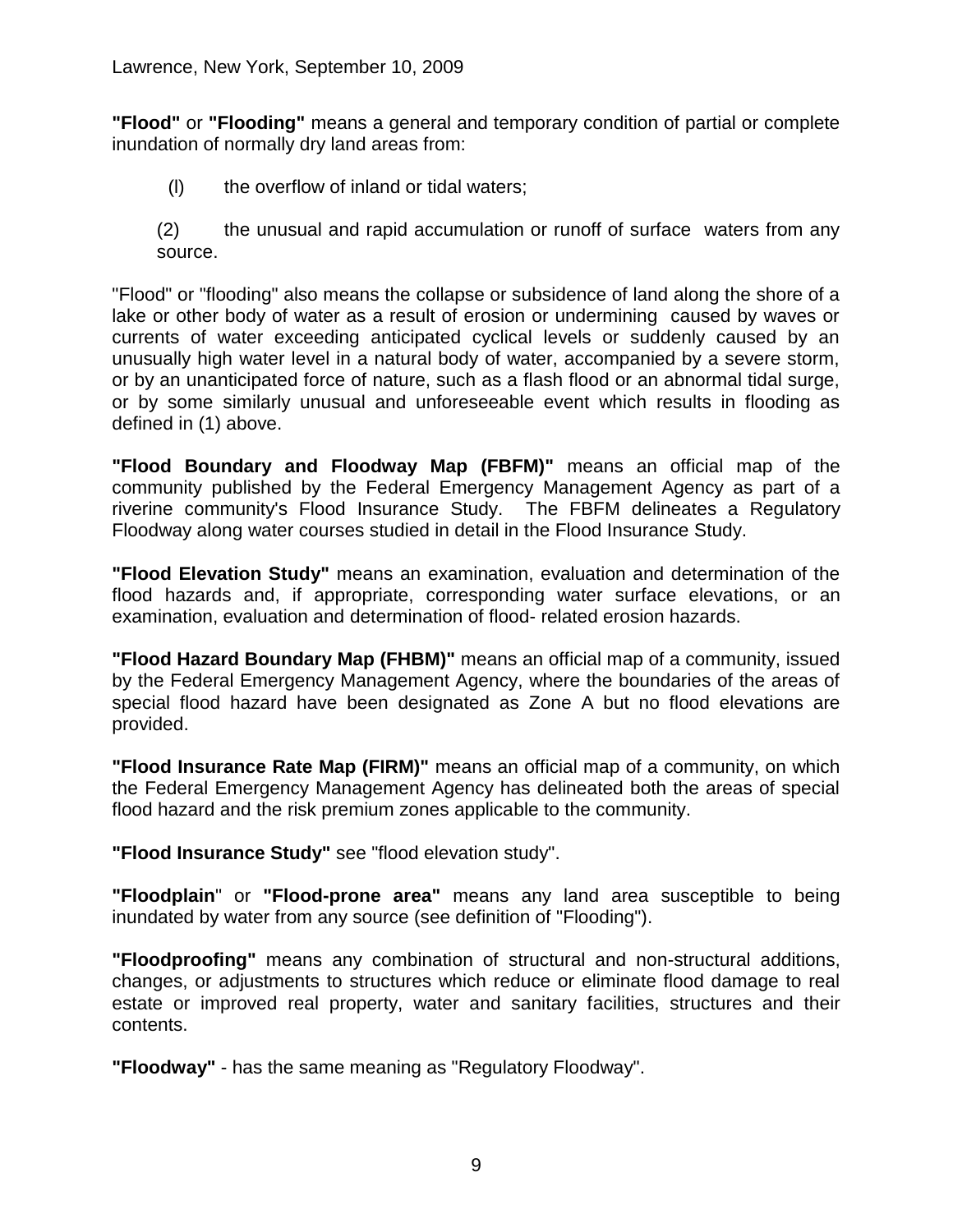**"Functionally dependent use"** means a use which cannot perform its intended purpose unless it is located or carried out in close proximity to water, such as a docking or port facility necessary for the loading and unloading of cargo or passengers, shipbuilding, and ship repair facilities. The term does not include long-term storage, manufacturing, sales, or service facilities.

**"Highest adjacent grade"** means the highest natural elevation of the ground surface, prior to construction, next to the proposed walls of a structure.

**"Historic structure"** means any structure that is:

- (1) listed individually in the National Register of Historic Places (a listing maintained by the Department of the Interior) or preliminarily determined by the Secretary of the Interior as meeting the requirements for individual listing on the National Register;
- (2) certified or preliminarily determined by the Secretary of the Interior as contributing to the historical significance of a registered historic district or a district preliminarily determined by the Secretary to qualify as a registered historic district;
- (3) individually listed on a state inventory of historic places in states with historic preservation programs which have been approved by the Secretary of the Interior; or
- (4) individually listed on a local inventory of historic places in communities with historic preservation programs that have been certified either:

(i) by an approved state program as determined by the Secretary of the Interior or

(ii) directly by the Secretary of the Interior in states without approved programs.

**"Local Administrator"** is the Building Inspector.

**"Lowest floor"** means lowest floor of the lowest enclosed area (including basement or cellar). An unfinished or flood resistant enclosure, usable solely for parking of vehicles, building access, or storage in an area other than a basement area is not considered a building's lowest floor; provided, that such enclosure is not built so as to render the structure in violation of the applicable non-elevation design requirements of this Chapter.

**"Manufactured home"** means a structure, transportable in one or more sections, which is built on a permanent chassis and designed to be used with or without a permanent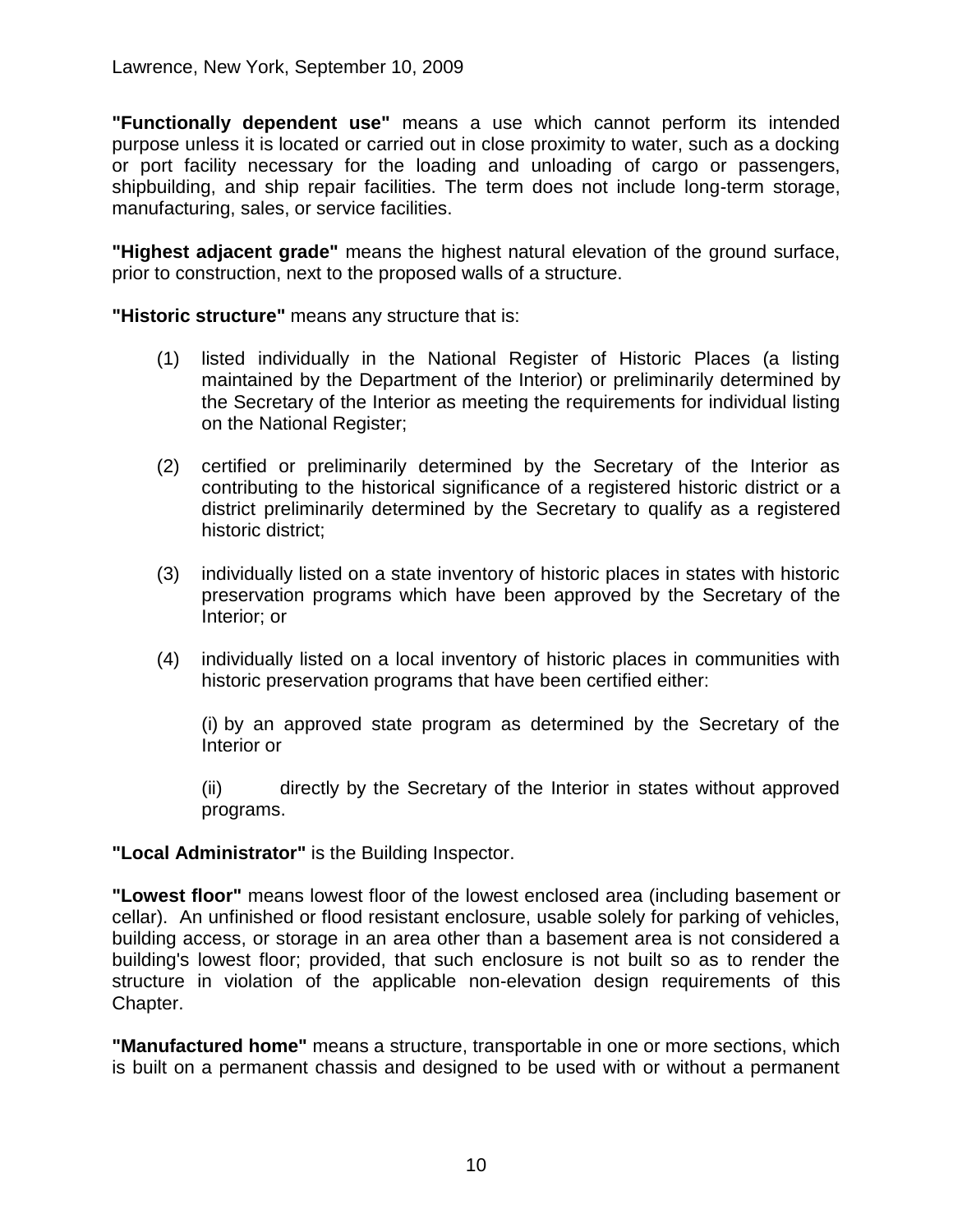foundation when connected to the required utilities, and only where such structures are otherwise permitted by law. The term does not include a "Recreational vehicle"

**"Manufactured home park or subdivision"** means a parcel (or contiguous parcels) of land divided into two or more manufactured home lots for rent or sale, where permitted by law.

**"Mean sea level"** means, for purposes of the National Flood Insurance Program, the National Geodetic Vertical Datum (NGVD) of l929, the North American Vertical Datum of 1988 (NAVD 88), or other datum to which base flood elevations shown on a community's Flood Insurance Rate Map are referenced.

**"Mobile home"** - has the same meaning as "Manufactured home".

**"New construction"** means structures for which the "start of construction" commenced on or after the effective date of a floodplain management regulation adopted by the community and includes any subsequent improvements to such structure.

**"One hundred year flood"** or **"100-year flood"** has the same meaning as "Base Flood".

**"Primary frontal dune"** means a continuous or nearly continuous mound or ridge of sand with relatively steep seaward and landward slopes immediately landward and adjacent to the beach and subject to erosion and overtopping from high tides and waves during major coastal storms. The inland limit of the primary frontal dune occurs at the point where there is a distinct change from a relatively steep slope to a relatively mild slope.

**"Principally above ground"** means that at least 5l percent of the actual cash value of the structure, excluding land value, is above ground.

**"Recreational vehicle"** means a vehicle which is lawfully permitted in the Village, and:

(1) built on a single chassis;

(2) 400 square feet or less when measured at the largest horizontal projections;

(3) designed to be self-propelled or permanently towable by a light duty truck; and

(4) not designed primarily for use as a permanent dwelling but as temporary living quarters for recreational, camping, travel, or seasonal use.

**"Regulatory Floodway"** means the channel of a river or other watercourse and the adjacent land areas that must be reserved in order to discharge the base flood without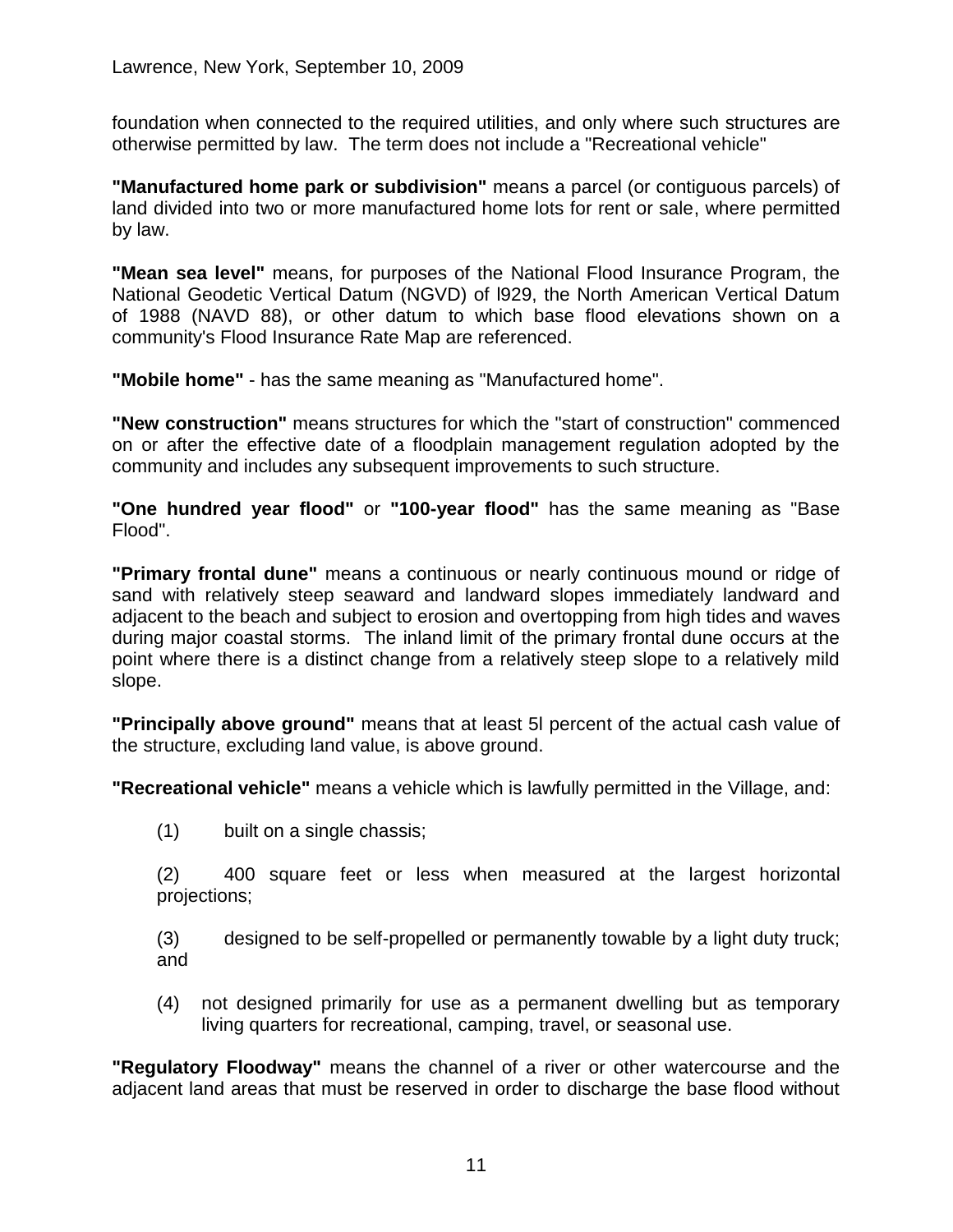cumulatively increasing the water surface elevation more than a designated height as determined by the Federal Emergency Management Agency in a Flood Insurance Study or by other agencies as provided in Section 94-4.4-2 of this Chapter.

**"Sand dunes"** means naturally occurring accumulations of sand in ridges or mounds landward of the beach.

**"Start of construction"** means the date of permit issuance for new construction and substantial improvements to existing structures, provided that actual start of construction, repair, reconstruction, rehabilitation, addition placement, or other improvement is within 180 days after the date of issuance. The actual start of construction means the first placement of permanent construction of a building (including a manufactured home) on a site, such as the pouring of a slab or footings, installation of pilings or construction of columns.

Permanent construction does not include land preparation (such as clearing, excavation, grading, or filling), or the installation of streets or walkways, or excavation for a basement, footings, piers or foundations, or the erection of temporary forms, or the installation of accessory buildings such as garages or sheds not occupied as dwelling units or not part of the main building. For a substantial improvement, the actual "start of construction" means the first alteration of any wall, ceiling, floor, or other structural part of a building, whether or not that alteration affects the external dimensions of the building.

**"Structure"** means a walled and roofed building, including a gas or liquid storage tank, that is principally above ground, as well as a manufactured home.

**"Substantial damage"** means damage of any origin sustained by a structure whereby the cost of restoring the structure to its before damaged condition would equal or exceed 50 percent of the market value of the structure before the damage occurred. Substantial damage also means flood-related damages sustained by a structure on two separate occasions during a 10-year period for which the cost of repairs at the time of such flood event, on the average, equals or exceeds 25 percent of the market value of the structure before the damage occurred.

**"Substantial improvement"** means any reconstruction, rehabilitation, addition, or other improvement of a structure, the cost of which equals or exceeds 50 percent of the market value of the structure before the "start of construction" of the improvement. Substantial improvement also means "cumulative substantial improvement." The term includes structures which have incurred "substantial damage", regardless of the actual repair work performed. The term does not, however, include either:

(1) any project for improvement of a structure to correct existing violations of state or local health, sanitary, or safety code specifications which have been identified by the local code enforcement official and which are the minimum necessary to assure safe living conditions; or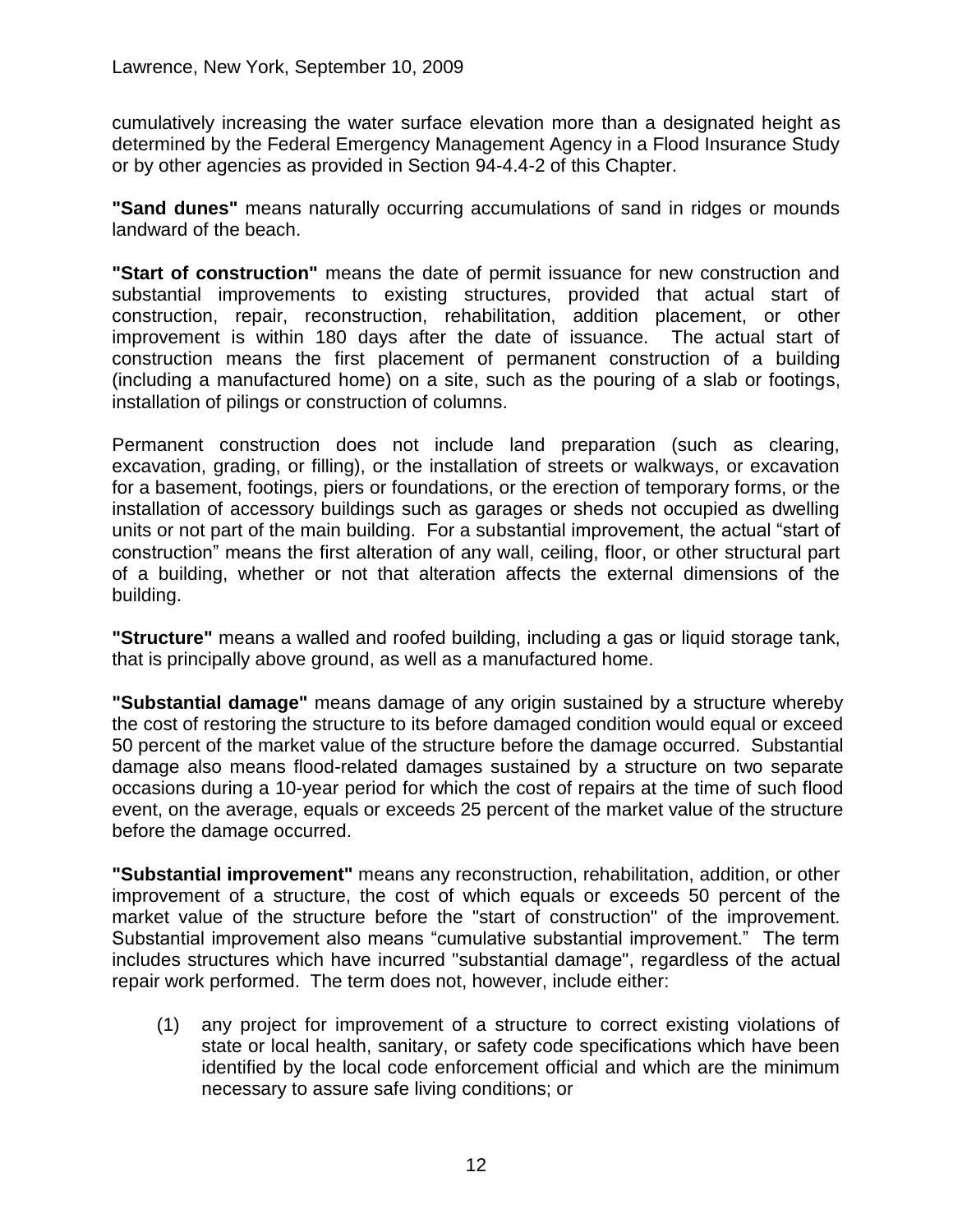(2) any alteration of a "Historic structure", provided that the alteration will not preclude the structure's continued designation as a "Historic structure".

**"Variance"** means a grant of relief from the requirements of this Chapter which permits construction or use in a manner that would otherwise be prohibited by this Chapter.

**"Village"** means the Village of Lawrence.

## **SECTION 94-3.0 GENERAL PROVISIONS**

## **94-3.1 LANDS TO WHICH THIS CHAPTER APPLIES**

This Chapter shall apply to all areas of special flood hazard within the jurisdiction of the Village.

## **94-3.2 BASIS FOR ESTABLISHING THE AREAS OF SPECIAL FLOOD HAZARD**

The areas of special flood hazard for the Village, Community Number 360476, are identified and defined on the following documents prepared by the Federal Emergency Management Agency:

(1) Flood Insurance Rate Map Panel Numbers:

36059C0301G, 36059C0302G, 36059C0303G, 36059C0304G, 36059C0306G, 36059C0308G

whose effective date is September 11, 2009, and any subsequent revisions to these map panels that do not affect areas under our community's jurisdiction.

(2) A scientific and engineering report entitled "Flood Insurance Study, Nassau County, New York, All Jurisdictions" dated September 11, 2009.

The above documents are hereby adopted and declared to be a part of this Chapter. The Flood Insurance Study and/or maps are on file at Village Hall, 196 Central Avenue, Lawrence, New York.

## **94-3.3 INTERPRETATION AND CONFLICT WITH OTHER LAWS**

This Chapter includes all revisions to the National Flood Insurance Program through October 27, 1997 and shall supersede all previous laws adopted for the purpose of flood damage prevention.

In their interpretation and application, the provisions of this Chapter shall be held to be minimum requirements, adopted for the promotion of the public health,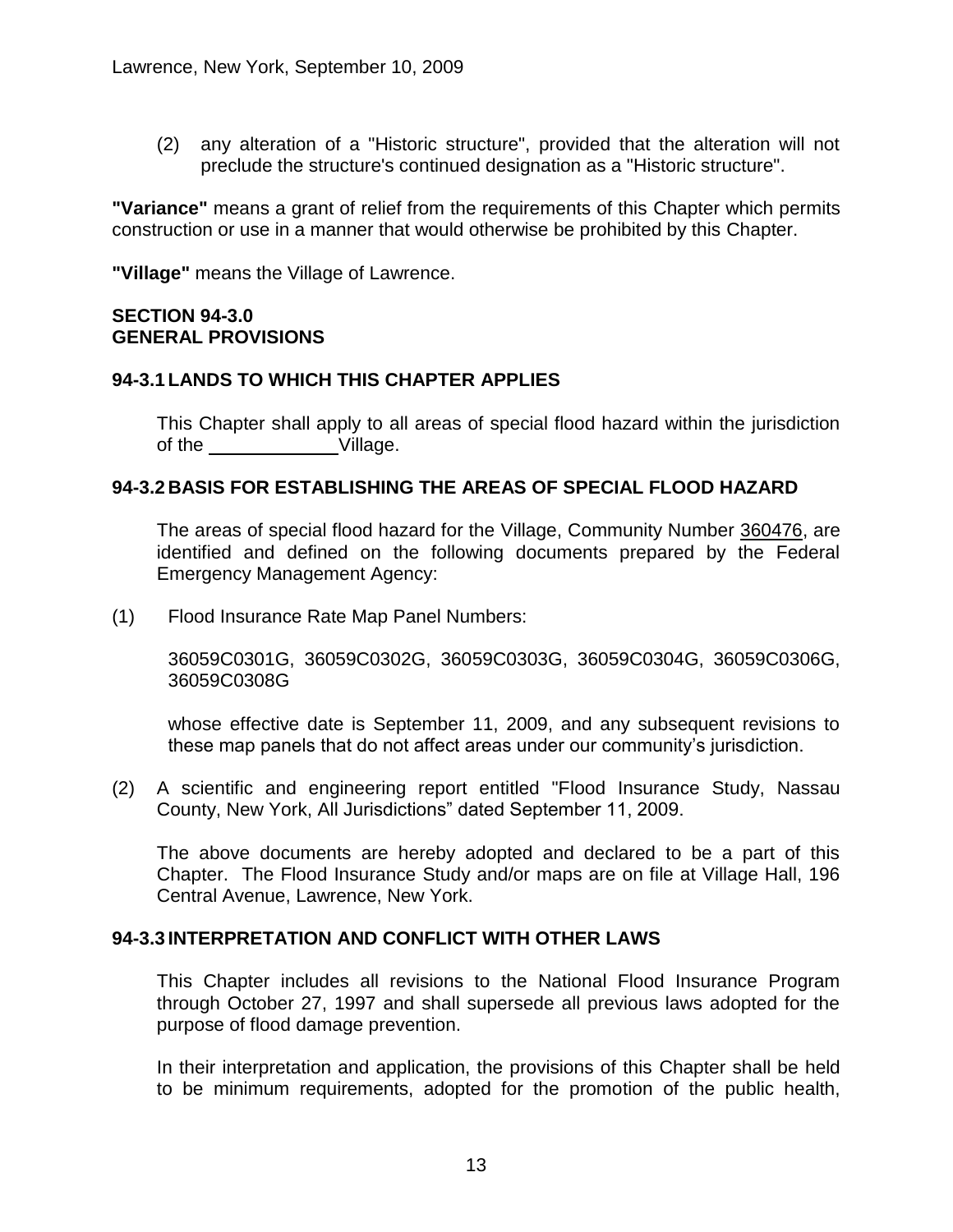safety, and welfare. Whenever the requirements of this Chapter are at variance with the requirements of any other lawfully adopted rules, regulations, or ordinances, the most restrictive, or that imposing the higher standards, shall govern.

## **94-3.4SEVERABILITY**

The invalidity of any section or provision of this Chapter shall not invalidate any other section or provision thereof.

## **94-3.5PENALTIES FOR NON-COMPLIANCE**

No structure in an area of special flood hazard shall hereafter be constructed, located, extended, converted, or altered and no land shall be excavated or filled without full compliance with the terms of this Chapter and any other applicable regulations. Any infraction of the provisions of this Chapter by failure to comply with any of its requirements, including infractions of conditions and safeguards established in connection with conditions of the permit, shall constitute a violation. Any person who violates this Chapter or fails to comply with any of its requirements shall, upon conviction thereof, be fined no more than \$250 or imprisoned for not more than l5 days or both. Each day of noncompliance shall be considered a separate offense. Nothing herein contained shall prevent the Village from taking such other lawful action as necessary to prevent or remedy an infraction. Any structure found not compliant with the requirements of this Chapter for which the developer and/or owner has not applied for and received an approved variance under Section 94-6.0 will be declared non-compliant and notification sent to the Federal Emergency Management Agency.

## **94-3.6WARNING AND DISCLAIMER OF LIABILITY**

The degree of flood protection required by this Chapter is considered reasonable for regulatory purposes and is based on scientific and engineering considerations. Larger floods can and will occur on rare occasions. Flood heights may be increased by man-made or natural causes. This Chapter does not imply that land outside the area of special flood hazards or uses permitted within such areas will be free from flooding or flood damages. This Chapter shall not create liability on the part of the Village, any officer or employee thereof, or the Federal Emergency Management Agency, for any flood damages that result from reliance on this Chapter or any administrative decision lawfully made there under.

#### **SECTION 94-4.0 ADMINISTRATION**

# **94-4.1 DESIGNATION OF THE LOCAL ADMINISTRATOR**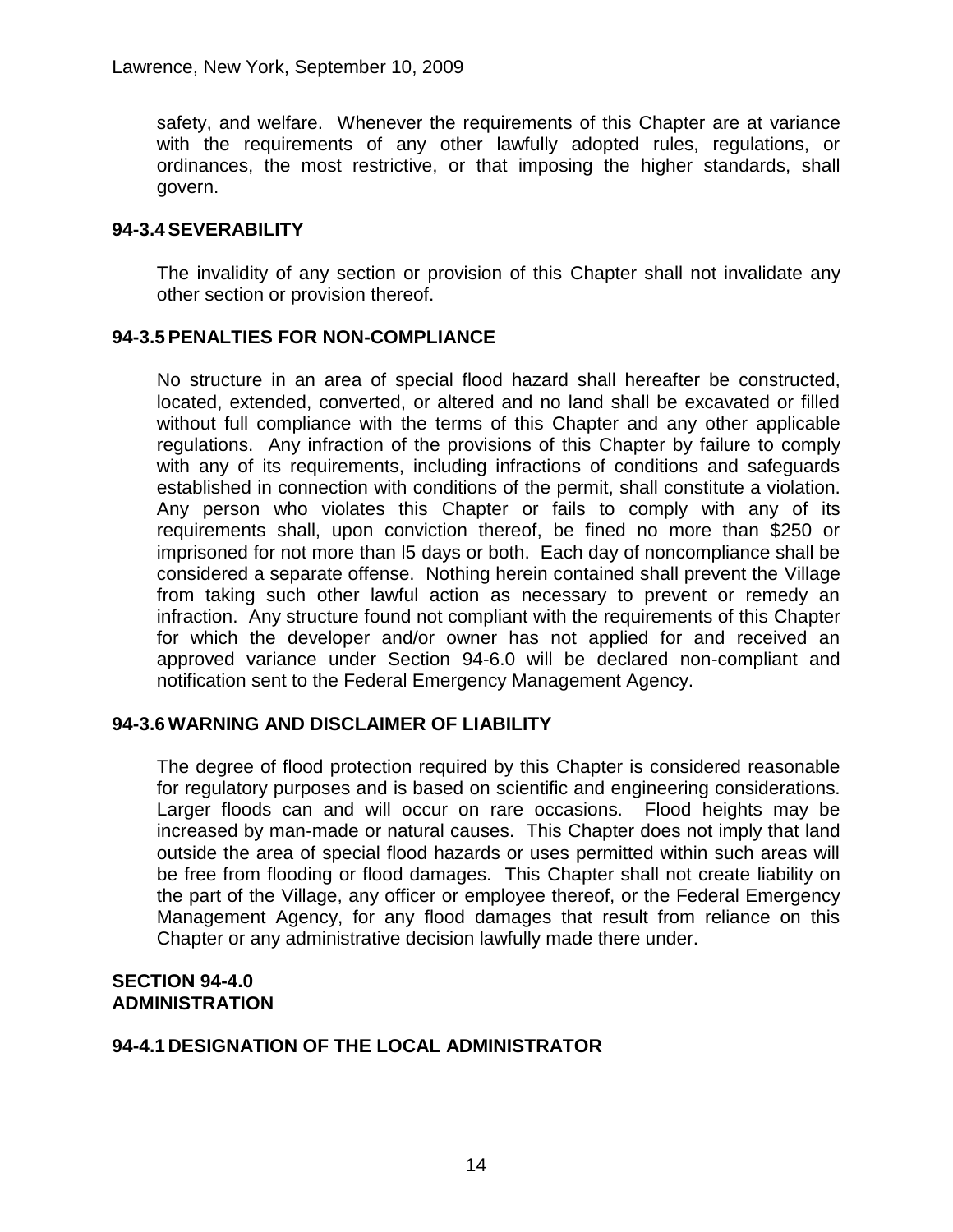The Building Inspector is hereby appointed Local Administrator to administer and implement this Chapter by granting or denying floodplain development permits in accordance with its provisions.

# **94-4.2 THE FLOODPLAIN DEVELOPMENT PERMIT**

# **94-4.2-1 PURPOSE**

A floodplain development permit is hereby established for all construction and other development to be undertaken in areas of special flood hazard in this community for the purpose of protecting its citizens from increased flood hazards and insuring that new development is constructed in a manner that minimizes its exposure to flooding. It shall be unlawful to undertake any development in an area of special flood hazard, as shown on the Flood Insurance Rate Map enumerated in Section 94-3.2, without a valid floodplain development permit. Application for a permit shall be made on forms furnished by the Local Administrator and may include, but not be limited to: plans, in duplicate, drawn to scale and showing: the nature, location, dimensions, and elevations of the area in question; existing or proposed structures, fill, storage of materials, drainage facilities, and the location of the foregoing.

# **94-4.2-2 FEES**

All applications for a floodplain development permit shall be accompanied by an application fee in an amount established from time to time by resolution of the Board of Trustees. In addition, the applicant shall be responsible for reimbursing the Village for any additional costs necessary for review, inspection and approval of this project. The Local Administrator may require a deposit of no more than \$1000.00 to cover these additional costs.

# **94-4.3 APPLICATION FOR A PERMIT**

The applicant shall provide the following information as appropriate. Additional information may be required on the permit application form.

- (1) The proposed elevation, in relation to mean sea level, of the lowest floor (including basement or cellar) of any new or substantially improved structure to be located in Zones A1-A30, AE or AH, or Zone A if base flood elevation data are available. Upon completion of the lowest floor, the permittee shall submit to the Local Administrator the as-built elevation, certified by a licensed professional engineer or surveyor.
- (2) The proposed elevation, in relation to mean sea level, of the bottom of the lowest structural member of the lowest floor (excluding pilings and columns) of any new or substantially improved structure to be located in Zones V1-V30 or VE, or Zone V if base flood elevation data are available. Upon completion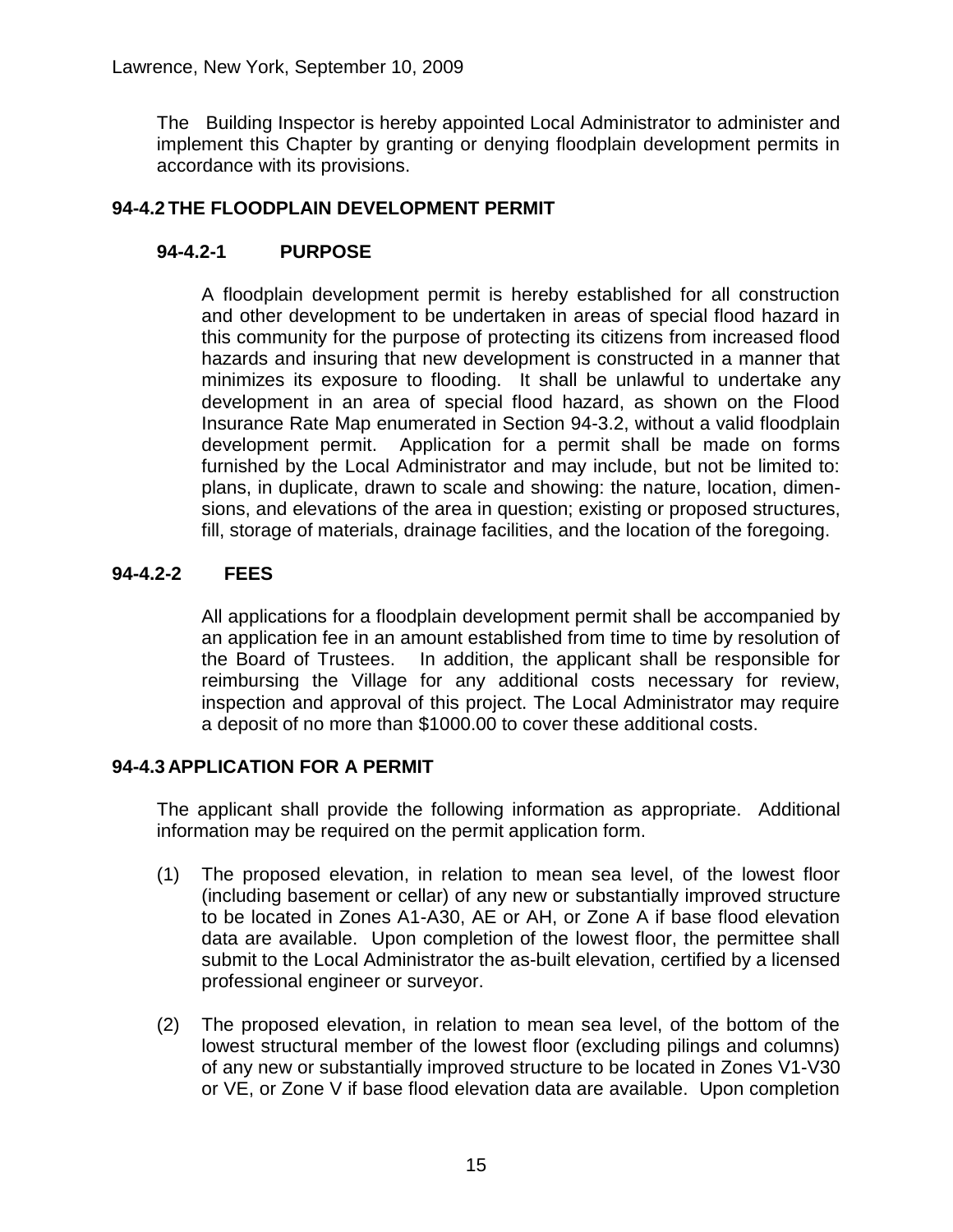of the lowest floor, the permittee shall submit to the Local Administrator the as-built elevation, certified by a licensed professional engineer or surveyor.

- (3) The proposed elevation, in relation to mean sea level, to which any new or substantially improved non-residential structure will be floodproofed. Upon completion of the floodproofed portion of the structure, the permittee shall submit to the Local Administrator the as-built floodproofed elevation, certified by a professional engineer or surveyor.
- (4) A certificate from a licensed professional engineer or architect that any utility floodproofing will meet the criteria in Section 94-5.2-3, UTILITIES.
- (5) A certificate from a licensed professional engineer or architect that any nonresidential floodproofed structure will meet the floodproofing criteria in Section 94-5.5, NON-RESIDENTIAL STRUCTURES.
- (6) A description of the extent to which any watercourse will be altered or relocated as a result of proposed development. Computations by a licensed professional engineer must be submitted that demonstrate that the altered or relocated segment will provide equal or greater conveyance than the original stream segment. The applicant must submit any maps, computations or other material required by the Federal Emergency Management Agency (FEMA) to revise the documents enumerated in Section 94-3.2, when notified by the Local Administrator, and must pay any fees or other costs assessed by FEMA for this purpose. The applicant must also provide assurances that the conveyance capacity of the altered or relocated stream segment will be maintained.
- (7) A technical analysis, by a licensed professional engineer, if required by the Local Administrator, which shows whether proposed development to be located in an area of special flood hazard may result in physical damage to any other property.
- (8) In Zone A, when no base flood elevation data are available from other sources, base flood elevation data shall be provided by the permit applicant for subdivision proposals and other proposed developments (including proposals for manufactured home and recreational vehicle parks and subdivisions) that are greater than either 50 lots or 5 acres.
- (9) In Zones V1-V30 and VE, and also Zone V if base flood elevation are available, or in an area of moderate wave action, designs and specifications, certified by a licensed professional engineer or architect, for any breakaway walls in a proposed structure with design strengths in excess of 20 pounds per square foot.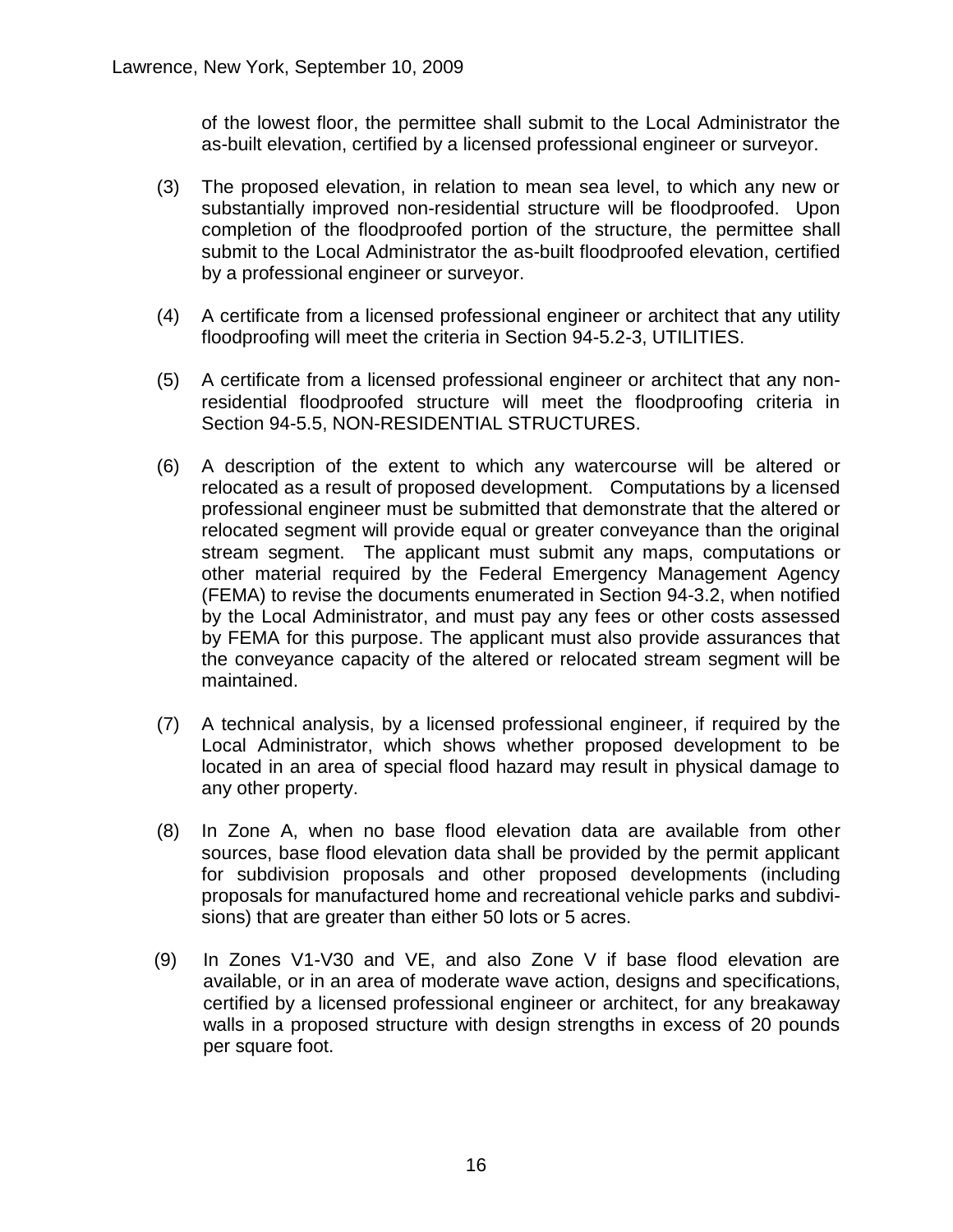(10) In Zones V1-V30 and VE, and also Zone V if base flood elevation are available, or in an area of moderate wave action, for all new and substantial improvements to structures, floodplain development permit applications shall be accompanied by design plans and specifications, prepared in sufficient detail to enable independent review of the foundation support and connection components. Said plans and specifications shall be developed or reviewed by a licensed professional engineer or architect, and shall be accompanied by a statement, bearing the signature of the architect or engineer, certifying that the design and methods of construction to be used are in accordance with accepted standards of practice and with all applicable provisions of this Chapter.

# **94-4.4 DUTIES AND RESPONSIBILITIES OF THE LOCAL ADMINISTRATOR**

Duties of the Local Administrator shall include, but not be limited to the following.

# **94-4.4-1 PERMIT APPLICATION REVIEW**

The Local Administrator shall conduct the following permit application review before issuing a floodplain development permit:

- (1) Review all applications for completeness, particularly with the requirements of subsection 94-4.3, APPLICATION FOR A PERMIT, and for compliance with the provisions and standards of this law.
- (2) Review subdivision and other proposed new development, including manufactured home parks to determine whether proposed building sites will be reasonably safe from flooding. If a proposed building site is located in an area of special flood hazard, all new construction and substantial improvements shall meet the applicable standards of Section 94-5.0, CONSTRUCTION STANDARDS and, in particular, subsection 94-5.1-2 SUBDIVISION PROPOSALS.
- (3) Determine whether any proposed development in an area of special flood hazard may result in physical damage to any other property (e.g., stream bank erosion and increased flood velocities). The Local Administrator may require the applicant to submit additional technical analyses and data necessary to complete the determination.

If the proposed development may result in physical damage to any other property or fails to meet the requirements of Section 94-5.0, CONSTRUCTION STANDARDS, no permit shall be issued. The applicant may revise the application to include measures that mitigate or eliminate the adverse effects and re-submit the application.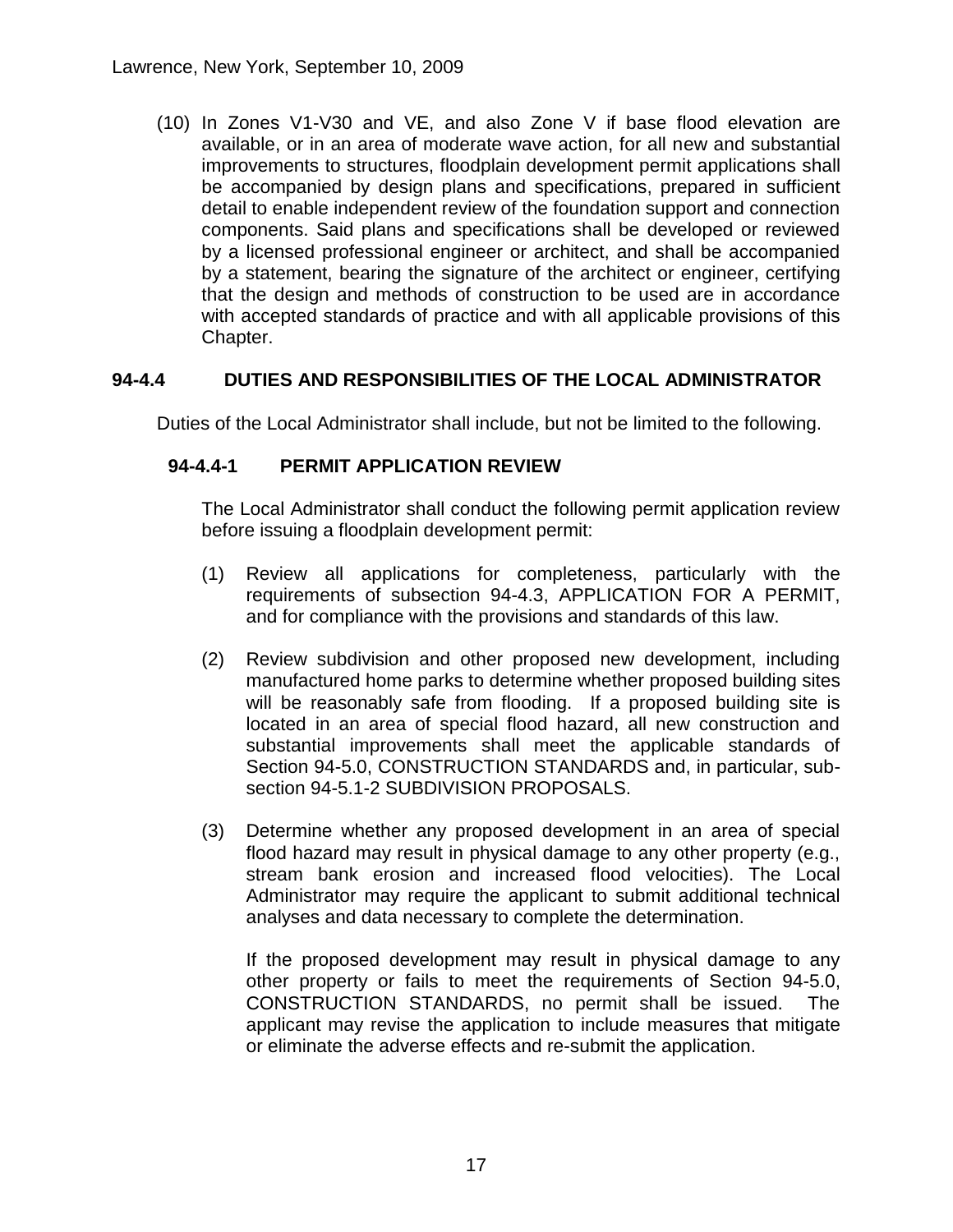(4) Determine that all necessary permits have been received from those governmental agencies from which approval is required by State or Federal law.

# **94-4.4-2 USE OF OTHER FLOOD DATA**

- (1) When the Federal Emergency Management Agency has designated areas of special flood hazard on the community's Flood Insurance Rate map (FIRM) but has neither produced water surface elevation data (these areas are designated Zone A or V on the FIRM) nor identified a floodway, the Local Administrator shall obtain, review and reasonably utilize any base flood elevation and floodway data available from a Federal, State or other source, including data developed pursuant to paragraph 94-4.3(7), as criteria for requiring that new construction, substantial improvements or other proposed development meet the requirements of this law.
- (2) When base flood elevation data are not available, the Local Administrator may use flood information from any other authoritative source, such as historical data, to establish flood elevations within the areas of special flood hazard, for the purposes of this law.

# **94-4.4-3 ALTERATION OF WATERCOURSES**

- (l) Notification to adjacent communities and the New York State Department of Environmental Conservation prior to permitting any alteration or relocation of a watercourse, and submittal of evidence of such notification to the Regional Director, Region II, Federal Emergency Management Agency.
- (2) Determine that the permit holder has provided for maintenance within the altered or relocated portion of said watercourse so that the flood carrying capacity is not diminished.

# **94-4.4-4 CONSTRUCTION STAGE**

(1) In Zones A1-A30, AE and AH, and also Zone A if base flood elevation data are available, upon placement of the lowest floor or completion of floodproofing of a new or substantially improved structure, obtain from the permit holder a certification of the as-built elevation of the lowest floor or floodproofed elevation, in relation to mean sea level. The certificate shall be prepared by or under the direct supervision of a licensed land surveyor or professional engineer and certified by same. For manufactured homes, the permit holder shall submit the certificate of elevation upon placement of the structure on the site. A certificate of elevation must also be submitted for a recreational vehicle if it remains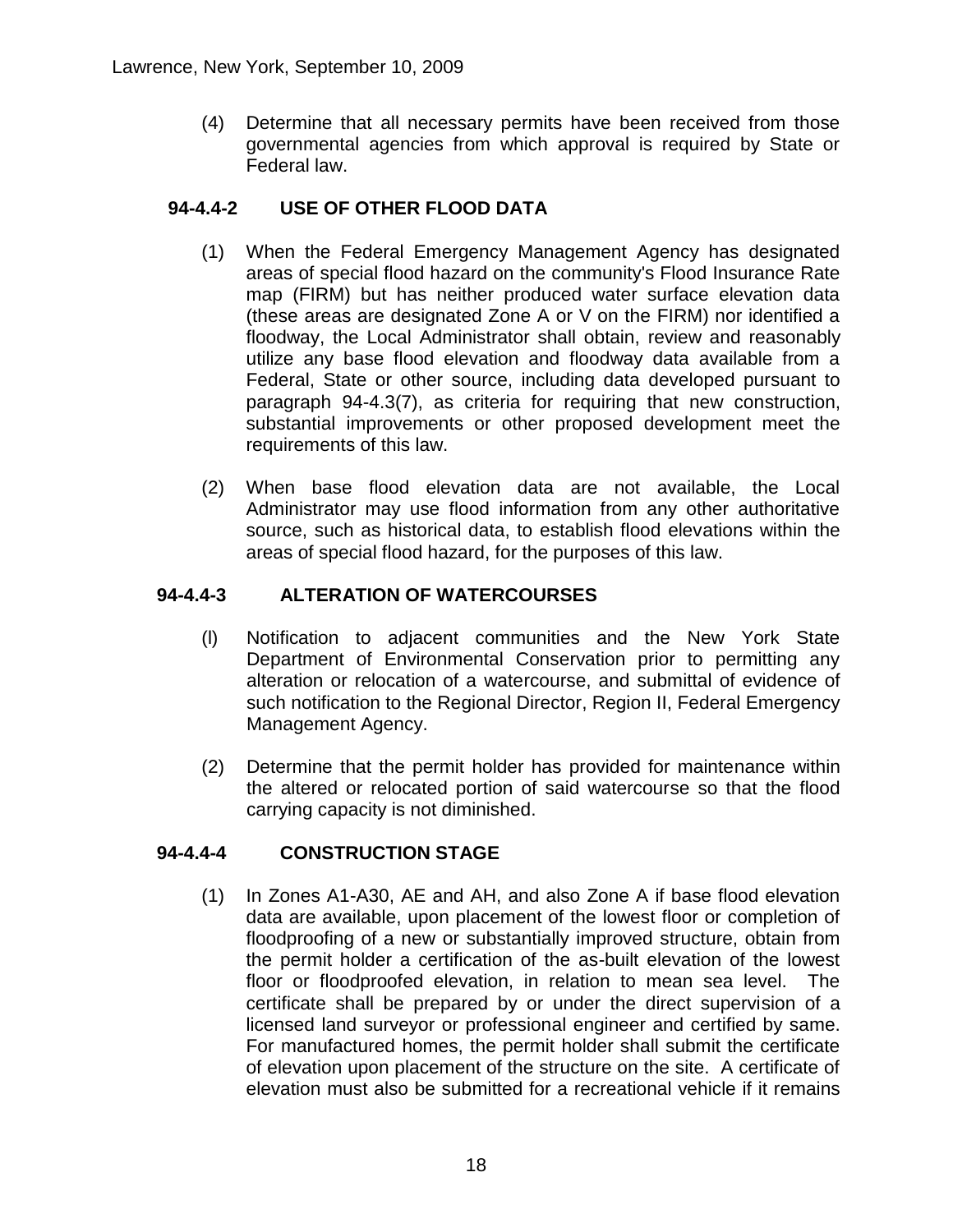on a site for 180 consecutive days or longer (unless it is fully licensed and ready for highway use).

- (2) In Zones V1-V30 and VE, and also Zone V if base flood elevation data are available, or in an area of moderate wave action, upon placement of the lowest floor of a new or substantially improved structure, the permit holder shall submit to the Local Administrator a certificate of elevation, in relation to mean sea level, of the bottom of the lowest structural member of the lowest floor (excluding pilings and columns). The certificate shall be prepared by or under the direct supervision of a licensed land surveyor or professional engineer and certified by same. For manufactured homes, the permit holder shall submit the certificate of elevation upon placement of the structure on the site. An elevation certificate must also be submitted for a recreational vehicle if it remains on a site 180 consecutive days or longer (unless it is fully licensed and ready for highway use).
- (3) Any further work undertaken prior to submission and approval of the certification shall be at the permit holder's risk. The Local Administrator shall review all data submitted. Deficiencies detected shall be cause to issue a stop work order for the project unless immediately corrected.

# **94-4.4-5 INSPECTIONS**

The Local Administrator and/or the developer's engineer or architect shall make periodic inspections at appropriate times throughout the period of construction in order to monitor compliance with permit conditions and enable said inspector to certify, if requested, that the development is in compliance with the requirements of the floodplain development permit and/or any variance provisions.

# **94-4.4-6 STOP WORK ORDERS**

- (1) The Local Administrator shall issue, or cause to be issued, a stop work order for any floodplain development found ongoing without a development permit. Disregard of a stop work order shall subject the violator to the penalties described in Section 94-3.5 of this Chapter.
- (2) The Local Administrator shall issue, or cause to be issued, a stop work order for any floodplain development found non-compliant with the provisions of this law and/or the conditions of the development permit. Disregard of a stop work order shall subject the violator to the penalties described in Section 94-3.5 of this Chapter.

# **94-4.4-7 CERTIFICATE OF COMPLIANCE**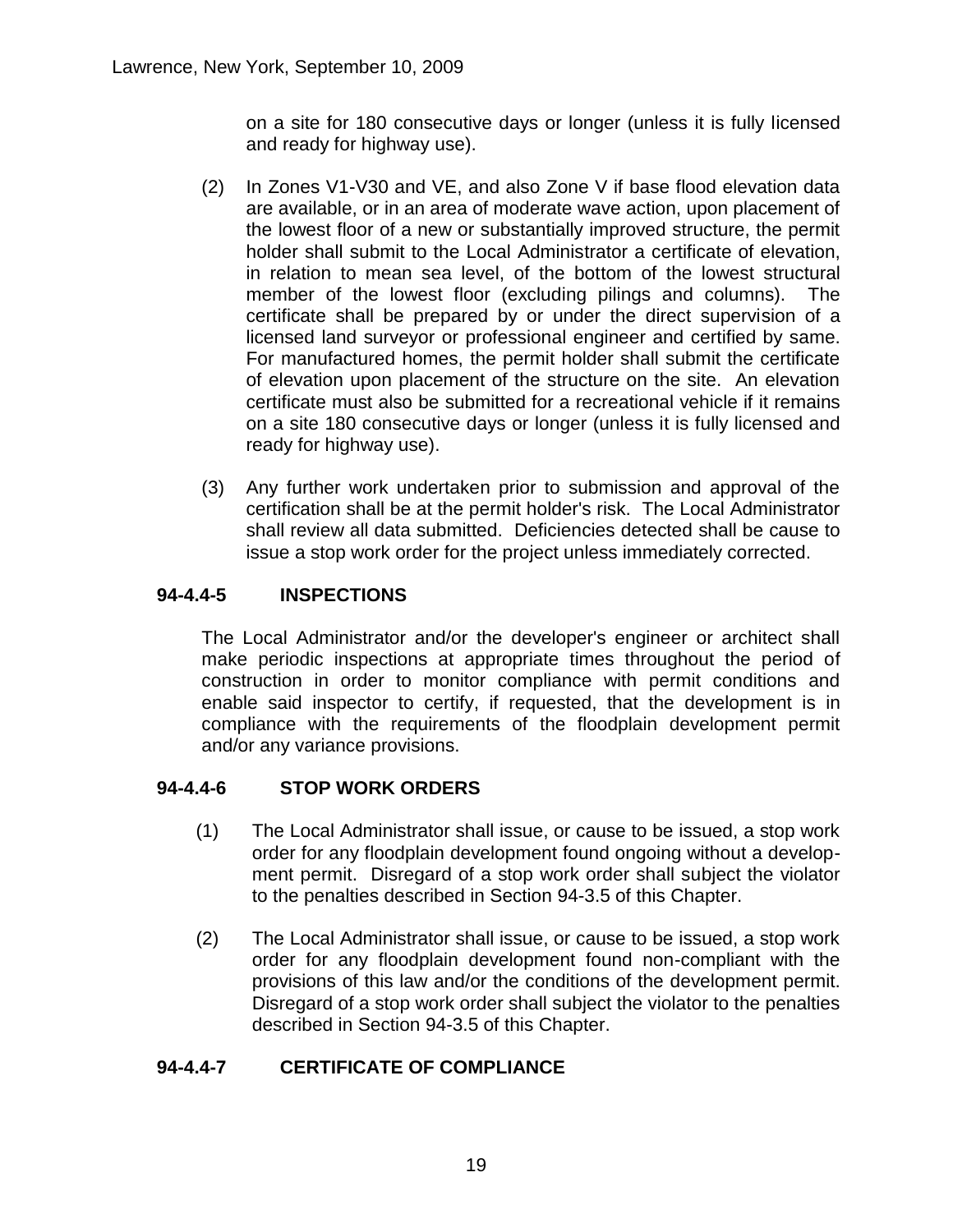- (l) In areas of special flood hazard, as determined by documents enumerated in Section 94-3.2, it shall be unlawful to occupy or to permit the use or occupancy of any building or premises, or both, or part thereof hereafter created, erected, changed, converted or wholly or partly altered or enlarged in its use or structure until a certificate of compliance has been issued by the Local Administrator stating that the building or land conforms to the requirements of this Chapter.
- (2) A certificate of compliance shall be issued by the Local Administrator upon satisfactory completion of all development in areas of special flood hazard.
- (3) Issuance of the certificate shall be based upon the inspections conducted as prescribed in Section 94-4.4-5, INSPECTIONS, and/or any certified elevations, hydraulic data, floodproofing, anchoring requirements or encroachment analyses which may have been required as a condition of the approved permit.

## **94-4.4-8 INFORMATION TO BE RETAINED**

The Local Administrator shall retain and make available for inspection, copies of the following:

- (1) Floodplain development permits and certificates of compliance;
- (2) Certifications of as-built lowest floor elevations of structures, required pursuant to sub-sections 94-4.4-4(1) and 94-4.4-4(2), and whether or not the structures contain a basement;
- (3) Floodproofing certificates required pursuant to sub-section 94-4.4-4(1), and whether or not the structures contain a basement;
- (4) Variances issued pursuant to Section 94-6.0, VARIANCE PROCE-DURES; and,
- (5) Notices required under sub-section 94-4.4-3, ALTERATION OF WATERCOURSES.

**SECTION 94-5.0 CONSTRUCTION STANDARDS**

#### **94-5.1 GENERAL STANDARDS**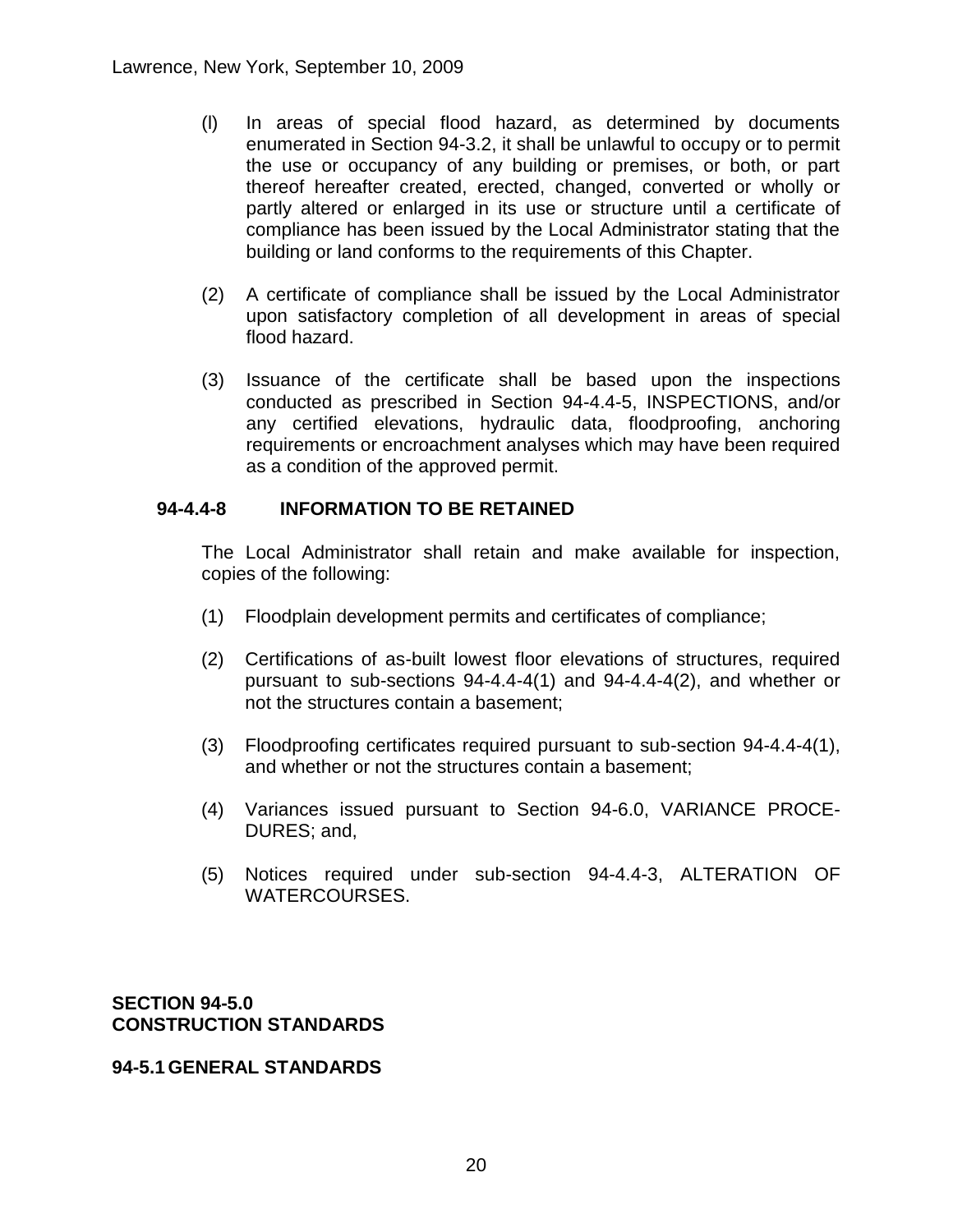The following standards apply to new development, including new and substantially improved structures, in the areas of special flood hazard shown on the Flood Insurance Rate Map designated in Section 94-3.2.

# **94-5.1-1 COASTAL HIGH HAZARD AREAS**

The following requirements apply within Zones V1-V30, VE and V or in an area of moderate wave action:

- (1) All new construction, including manufactured homes and recreational vehicles on site 180 days or longer and not fully licensed for highway use, shall be located landward of the reach of high tide.
- (2) The use of fill for structural support of buildings, manufactured homes or recreational vehicles on site 180 days or longer is prohibited.
- (3) Man-made alteration of sand dunes which would increase potential flood damage is prohibited.

# **94-5.1-2 SUBDIVISION PROPOSALS**

The following standards apply to all new subdivision proposals and other proposed development in areas of special flood hazard (including proposals for manufactured home and recreational vehicle parks and subdivisions):

- (l) Proposals shall be consistent with the need to minimize flood damage;
- (2) Public utilities and facilities such as sewer, gas, electrical and water systems shall be located and constructed so as to minimize flood damage; and,
- (3) Adequate drainage shall be provided to reduce exposure to flood damage.

# **94-5.1-3 ENCROACHMENTS**

(1) Within Zones A1-A30 and AE, on streams without a regulatory floodway, no new construction, substantial improvements or other development (including fill) shall be permitted unless:

> (i) the applicant demonstrates that the cumulative effect of the proposed development, when combined with all other existing and anticipated development, will not increase the water surface elevation of the base flood more than one foot at any location, or,

> (ii) the Village agrees to apply to the Federal Emergency Management Agency (FEMA)for a conditional FIRM revision,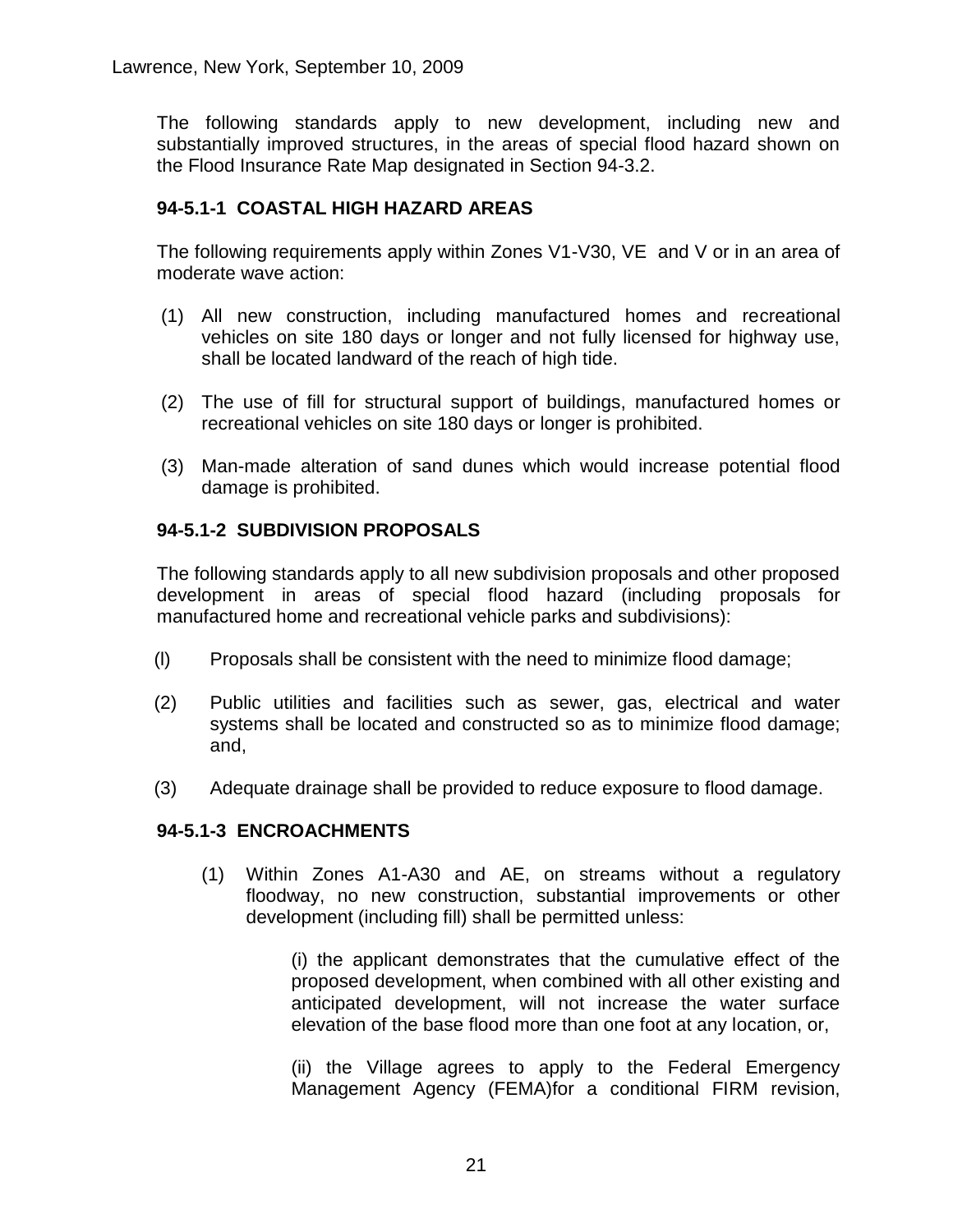FEMA approval is received and the applicant provides all necessary data, analyses and mapping and reimburses the Village for all fees and other costs in relation to the application. The applicant must also provide all data, analyses and mapping and reimburse the Village for all costs related to the final map revision.

(2) On streams with a regulatory floodway, as shown on the Flood Boundary and Floodway Map or the Flood Insurance Rate Map adopted in Section 94-3.2, no new construction, substantial improvements or other development in the floodway (including fill) shall be permitted unless:

> (i) a technical evaluation by a licensed professional engineer shows that such an encroachment shall not result in any increase in flood levels during occurrence of the base flood, or,

> (ii) the Village agrees to apply to the Federal Emergency Management Agency (FEMA) for a conditional FIRM and floodway revision, FEMA approval is received and the applicant provides all necessary data, analyses and mapping and reimburses the Village for all fees and other costs in relation to the application. The applicant must also provide all data, analyses and mapping and reimburse the Village for all costs related to the final map revisions.

(3) Whenever any portion of a floodplain is authorized for development, the volume of space occupied by the authorized fill or structure below the base flood elevation shall be compensated for and balanced by a hydraulically equivalent volume of excavation taken from below the base flood elevation at or adjacent to the development site. All such excavations shall be constructed to drain freely to the watercourse. No area below the waterline of a pond or other body of water can be credited as a compensating excavation.

# **94-5.2 STANDARDS FOR ALL STRUCTURES**

#### **94-5.2-1 ANCHORING**

New structures and substantial improvement to structures in areas of special flood hazard shall be anchored to prevent flotation, collapse, or lateral movement during the base flood. This requirement is in addition to applicable State and local anchoring requirements for resisting wind forces.

## **94-5.2-2 CONSTRUCTION MATERIALS AND METHODS**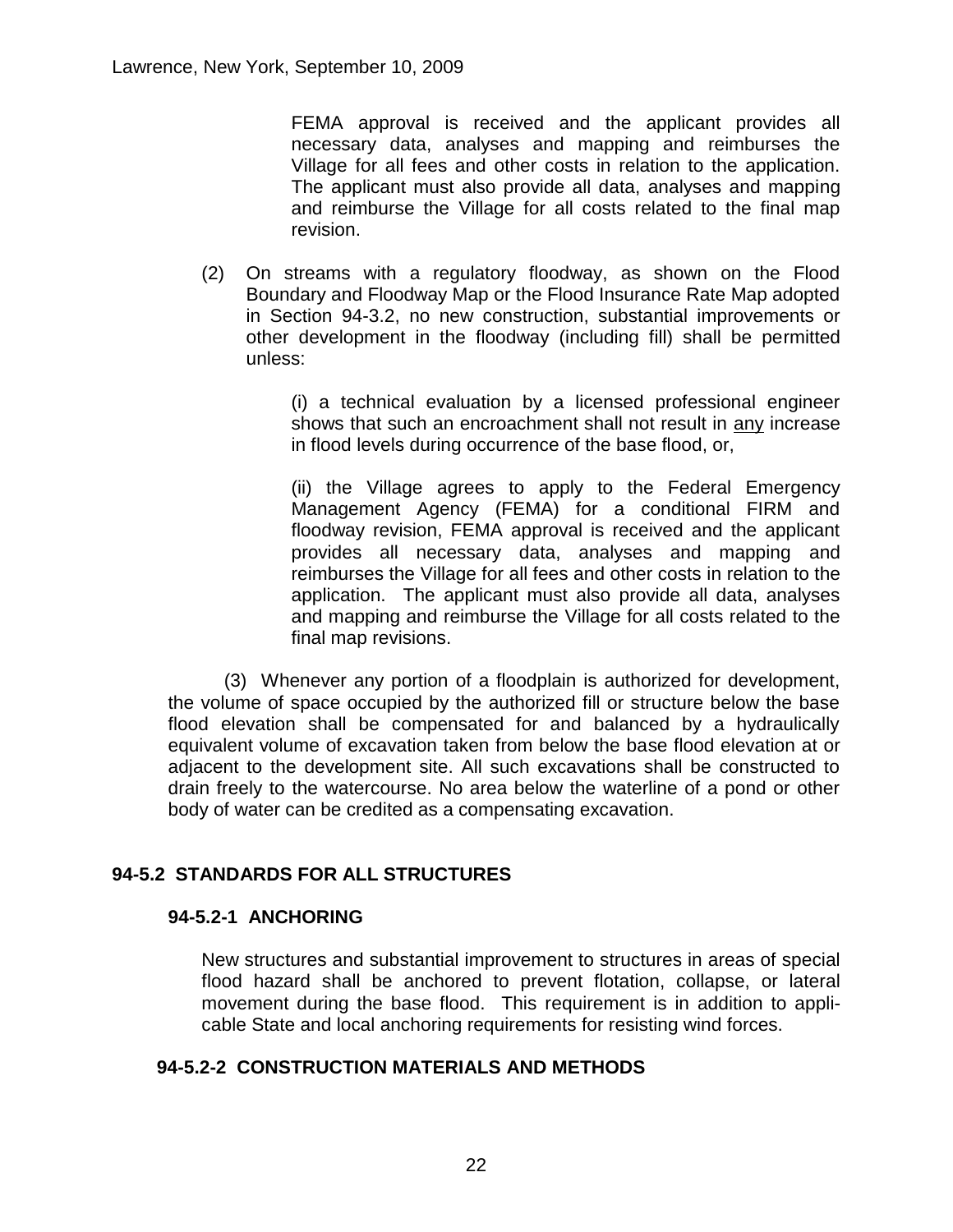- (l) New construction and substantial improvements to structures shall be constructed with materials and utility equipment resistant to flood damage.
- (2) New construction and substantial improvements to structures shall be constructed using methods and practices that minimize flood damage.
- (3) For enclosed areas below the lowest floor of a structure within Zones A1-A30, AE or AH, and also Zone A if base flood elevation data are available, new and substantially improved structures shall have fully enclosed areas below the lowest floor that are useable solely for parking of vehicles, building access or storage in an area other than a basement and which are subject to flooding, designed to automatically equalize hydrostatic flood forces on exterior walls by allowing for the entry and exit of flood waters. Designs for meeting this requirement must either be certified by a licensed professional engineer or architect or meet or exceed the following minimum criteria:

(i) a minimum of two openings having a total net area of not less than one square inch for every square foot of enclosed area subject to flooding; and

(ii) the bottom of all such openings no higher than one foot above the lowest adjacent finished grade.

Openings may be equipped with louvers, valves, screens or other coverings or devices provided they permit the automatic entry and exit of floodwaters. Enclosed areas sub-grade on all sides are considered basements and are not permitted.

(4) Within Zones V1-V30 and VE, and also within Zone V if base flood elevation are available, or in an area of moderate wave action, new construction and substantial improvements shall have the space below the lowest floor either free from obstruction or constructed with nonsupporting breakaway walls, open wood lattice-work or insect screening intended to collapse under wind and water loads without causing collapse, displacement, or other structural damage to the elevated portion of the building or supporting foundation system. The enclosed space below the lowest floor shall be used only for parking vehicles, building access or storage. Use of this space for human habitation is expressly prohibited. The construction of stairs, stairwells and elevator shafts are subject to the design requirements for breakaway walls.

## **94-5.2-3 UTILITIES**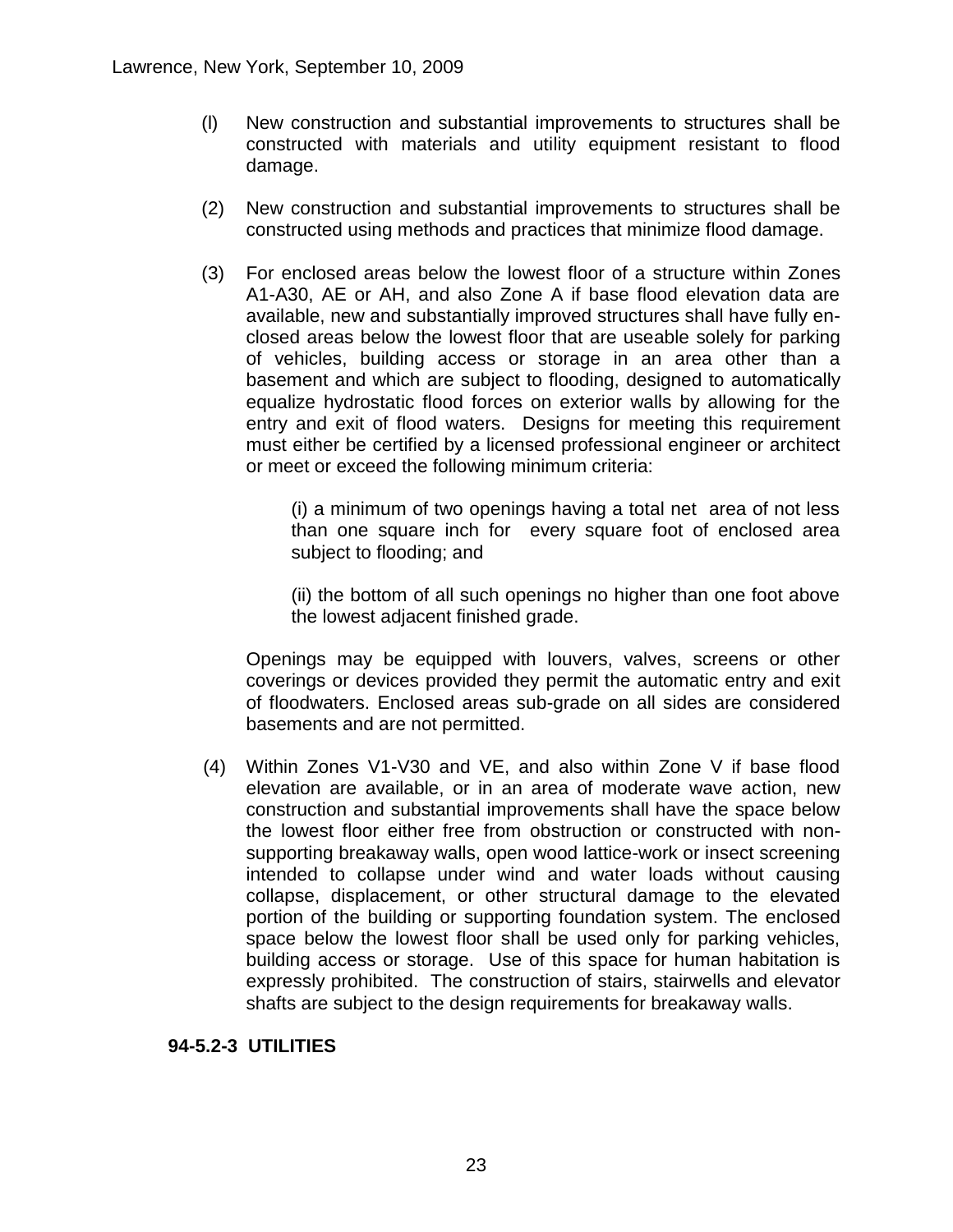- (1) New and replacement electrical equipment, heating, ventilating, air conditioning, plumbing connections, and other service equipment shall be located at or above the base flood elevation or be designed to prevent water from entering and accumulating within the components during a flood and to resist hydrostatic and hydrodynamic loads and stresses. Electrical wiring and outlets, switches, junction boxes and panels shall be elevated to or above the base flood elevation unless they conform to the appropriate provisions of the electrical part of the Building Code of New York State or the Residential Code of New York State for location of such items in wet locations;
- (2) New and replacement water supply systems shall be designed to minimize or eliminate infiltration of flood waters into the system;
- (3) New and replacement sanitary sewage systems shall be designed to minimize or eliminate infiltration of flood waters. Sanitary sewer and storm drainage systems for buildings that have openings below the base flood elevation shall be provided with automatic backflow valves or other automatic backflow devices that are installed in each discharge line passing through a building's exterior wall; and,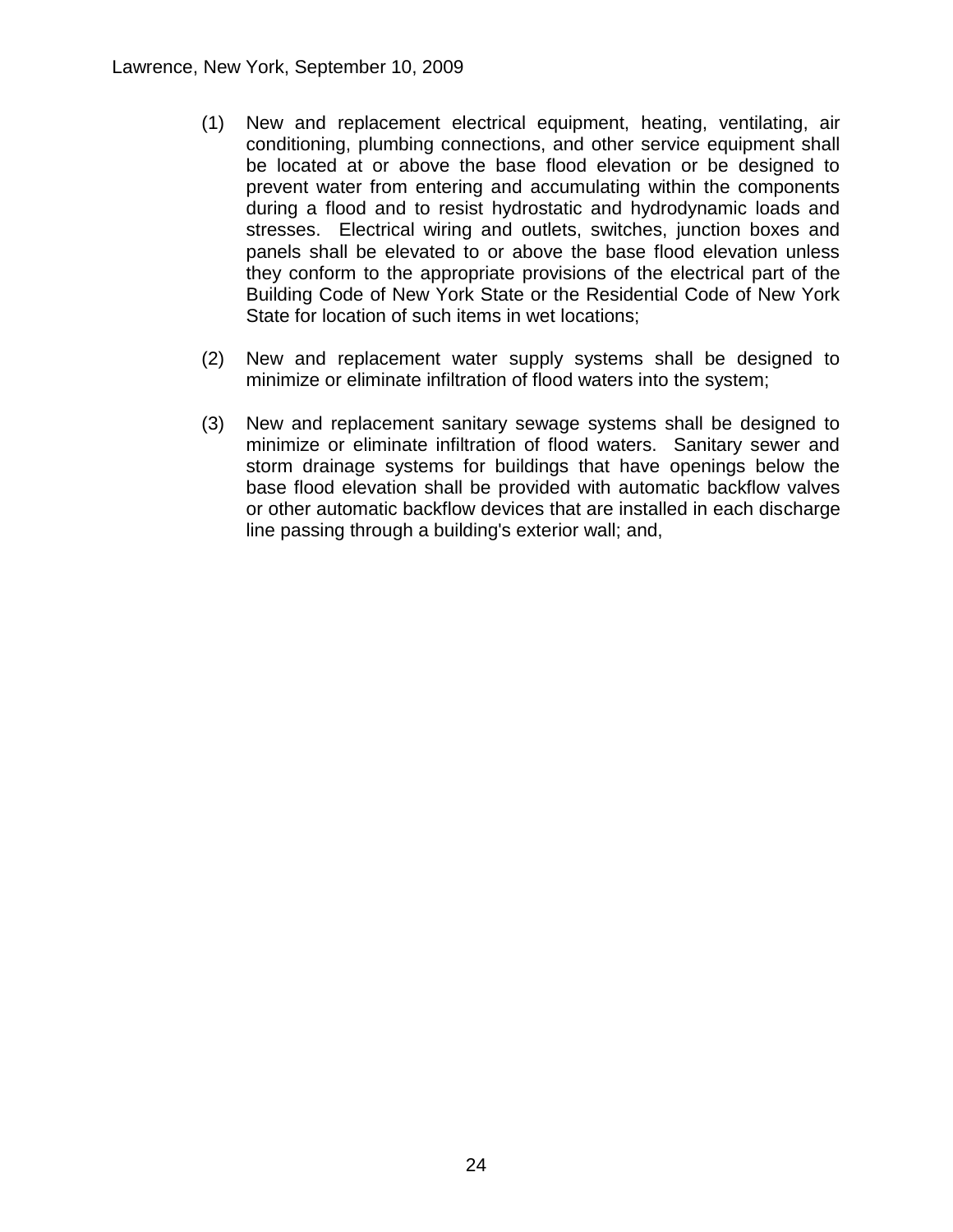(4) On-site waste disposal systems shall be located to avoid impairment to them or contamination from them during flooding.

## **94-5.3 RESIDENTIAL STRUCTURES (EXCEPT COASTAL HIGH HAZARD AREAS)**

## **94-5.3-1 ELEVATION**

The following standards apply to new and substantially improved residential structures located in areas of special flood hazard, in addition to the requirements in sub-sections 94-5.1-2, SUBDIVISION PROPOSALS, and 94-5.1-3, ENCROACHMENTS, and Section 94-5.2, STANDARDS FOR ALL STRUCTURES.

- (1) Within Zones A1-A30, AE and AH and also Zone A if base flood elevation data are available, new construction and substantial improvements shall have the lowest floor (including basement) elevated to or above two feet above the base flood elevation.
- (2) Within Zone A, when no base flood elevation data are available, new and substantially improved structures shall have the lowest floor (including basement) elevated at least three feet above the highest adjacent grade.
- (3) Within Zone AO, new and substantially improved structures shall have the lowest floor (including basement) elevated above the highest adjacent grade at least as high as two feet above the depth number specified in feet on the community's Flood Insurance Rate Map enumerated in Section 94-3.2 (at least two feet if no depth number is specified).
- (4) Within Zones AH and AO, adequate drainage paths are required to guide flood waters around and away from proposed structures on slopes.

## **5.4 RESIDENTIAL STRUCTURES (COASTAL HIGH HAZARD AREAS)**

The following standards, in addition to the standards in sub-sections 94-5.1-1, COASTAL HIGH HAZARD AREAS, and 94-5.1-2, SUBDIVISION PROPOSALS, and Section 94-5.2, STANDARDS FOR ALL STRUCTURES, apply to new and substantially improved residential structures located in areas of special flood hazard shown as Zones V1-V30, VE or V, or in an area of moderate wave action, on the community's Flood Insurance Rate Map designated in Section 94-3.2.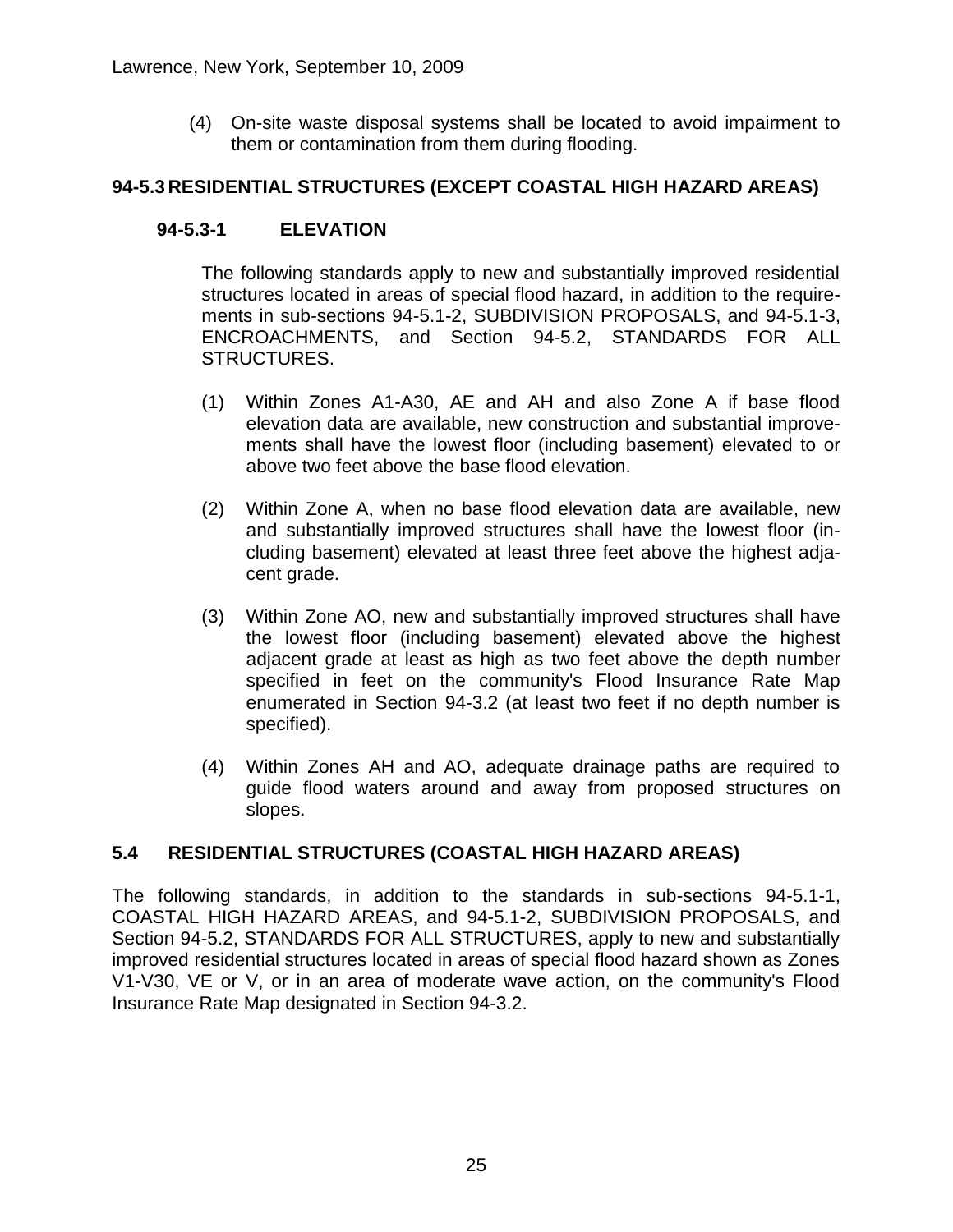# **94-5.4-1 ELEVATION**

New construction and substantial improvements shall be elevated on pilings, columns or shear walls such that the bottom of the lowest horizontal structural member supporting the lowest elevated floor (excluding columns, piles, diagonal bracing attached to the piles or columns, grade beams, pile caps and other members designed to either withstand storm action or break away without imparting damaging loads to the structure) is elevated to or above two feet above base flood elevation so as not to impede the flow of water.

## **94-5.4-2 DETERMINATION OF LOADING FORCES**

Structural design shall consider the effects of wind and water loads acting simultaneously during the base flood on all building components.

- (1) The structural design shall be adequate to resist water forces that would occur during the base flood. Horizontal water loads considered shall include inertial and drag forces of waves, current drag forces, and impact forces from waterborne storm debris. Dynamic uplift loads shall also be considered if bulkheads, walls, or other natural or man-made flow obstructions could cause wave runup beyond the elevation of the base flood.
- (2) Buildings shall be designed and constructed to resist the forces due to wind pressure. Wind forces on the superstructure include windward and leeward forces on vertical walls, uplift on the roof, internal forces when openings allow wind to enter the house, and upward force on the underside of the house when it is exposed. In the design, the wind should be assumed to blow potentially from any lateral direction relative to the house.
- (3) Wind loading values used shall be those required by the building code.

## **94-5.4-3 FOUNDATION STANDARDS**

- (1) The pilings or column foundation and structure attached thereto shall be adequately anchored to resist flotation, collapse or lateral movement due to the effects of wind and water pressures acting simultaneously on all building components. Foundations must be designed to transfer safely to the underlying soil all loads due to wind, water, dead load, live load and other loads (including uplift due to wind and water).
- (2) Spread footings and fill material shall not be used for structural support of a new building or substantial improvement of an existing structure.

## **94-5.4-4 PILE FOUNDATION DESIGN**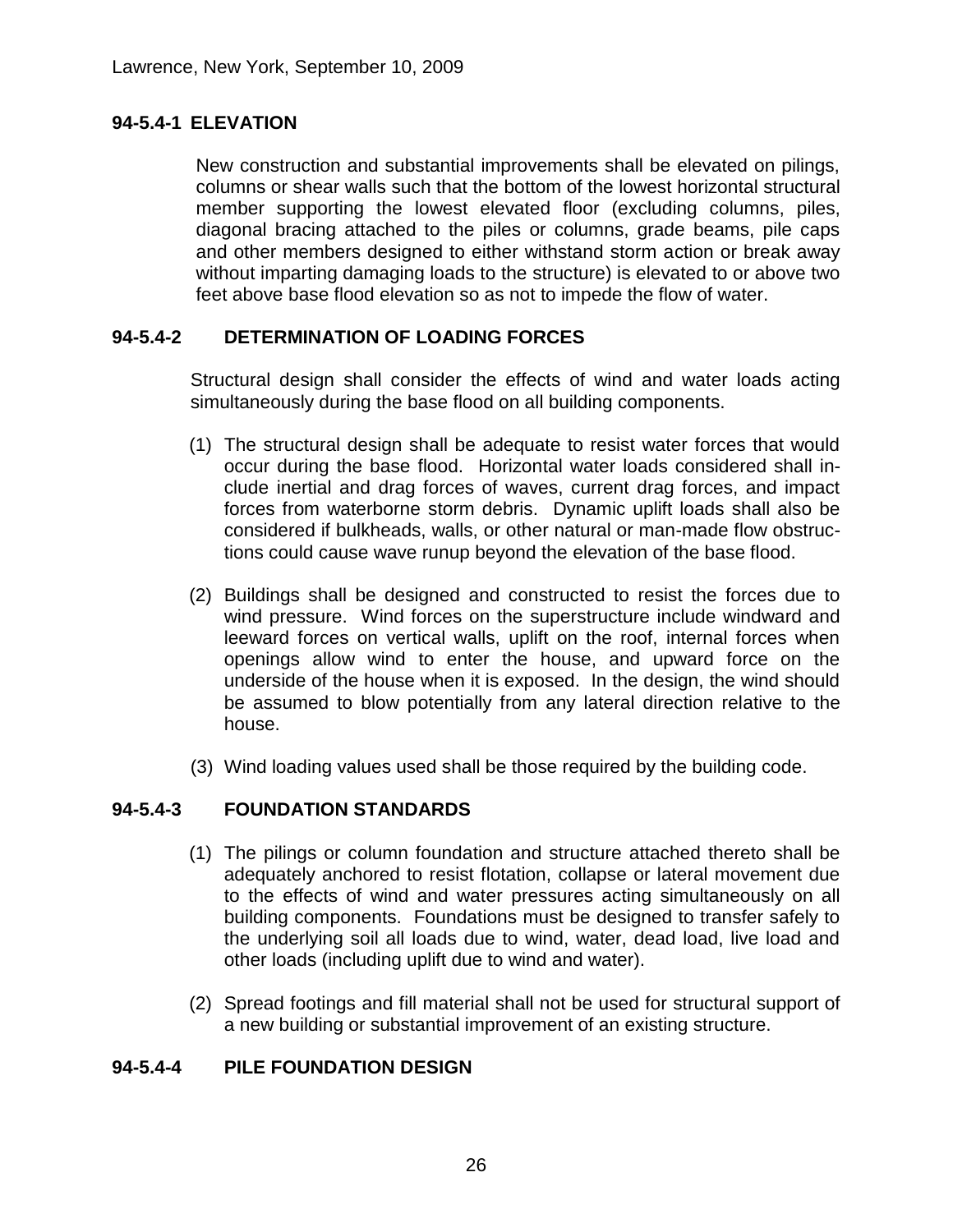- (1) The design ratio of pile spacing to pile diameter shall not be less than 8:1 for individual piles (this shall not apply to pile clusters located below the design grade). The maximum center-to-center spacing of wood piles shall not be more than 12 feet on center under load bearing sills, beams, or girders.
- (2) Pilings shall have adequate soil penetration (bearing capacity) to resist the combined wave and wind loads (lateral and uplift) associated with the base flood acting simultaneously with typical structure (live and dead) loads, and shall include consideration of decreased resistance capacity caused by erosion of soil strata surrounding the piles. The minimum penetration for foundation piles is to an elevation of 5 feet below mean sea level (msl) datum if the BFE is +10 msl or less, or to be at least 10 feet below msl if the BFE is greater than +10 msl.
- (3) Pile foundation analysis shall also include consideration of piles in column action from the bottom of the structure to the stable soil elevation of the site. Pilings may be horizontally or diagonally braced to withstand wind and water forces.
- (4) The minimum acceptable sizes for timber piles are a tip diameter of 8 inches for round timber piles and 8 by 8 inches for square timber piles. All wood piles must be treated in accordance with requirements of EPEE-C3 to minimize decay and damage from fungus.
- (5) Reinforced concrete piles shall be cast of concrete having a 28-day ultimate compressive strength of not less than 5,000 pounds per square inch, and shall be reinforced with a minimum of four longitudinal steel bars having a combined area of not less than 1% nor more than 4% of the gross concrete area. Reinforcing for precast piles shall have a concrete cover of not less than 1 1/4 inches for No. 5 bars and smaller and not less than 1 1/2 inches for No. 6 through No. 11 bars. Reinforcement for piles cast in the field shall have a concrete cover of not less than 2 inches.
- (6) Piles shall be driven by means of a pile driver or drop hammer, jetted, or augered into place.
- (7) Additional support for piles in the form of bracing may include lateral or diagonal bracing between piles.
- (8) When necessary, piles shall be braced at the ground line in both directions by a wood timber grade beam or a reinforced concrete grade beam. These at-grade supports should be securely attached to the piles to provide support even if scoured from beneath.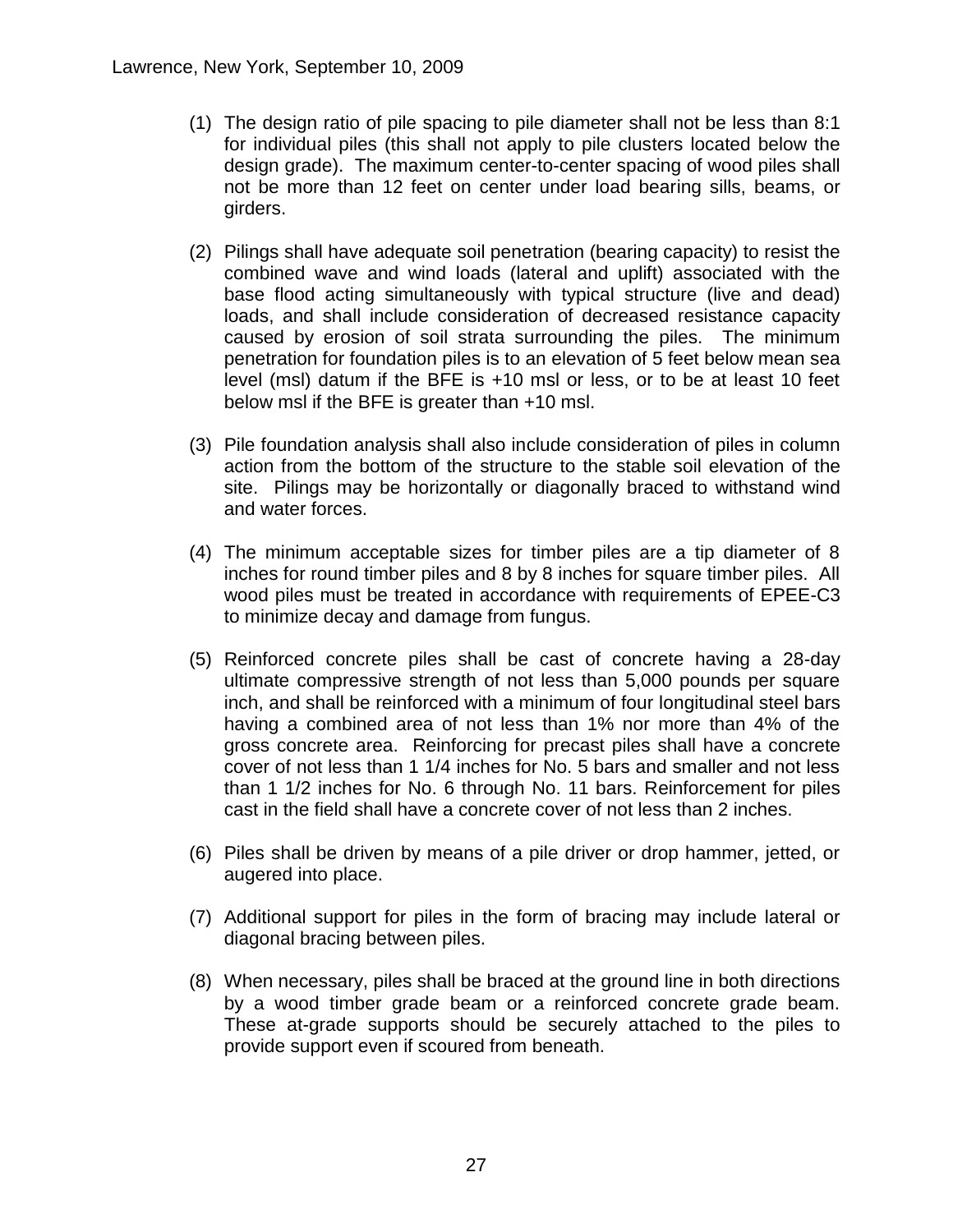- (9) Diagonal bracing between piles, consisting of 2-inch by 8-inch (minimum) members bolted to the piles, shall be limited in location to below the lowest supporting structural member and above the stable soil elevation, and aligned in the vertical plane along pile rows perpendicular to the shoreline. Galvanized steel rods (minimum diameter 1/2 inch) or cable type bracing is permitted in any plane.
- (10)Knee braces, which stiffen both the upper portion of a pile and the beamto-pile connection, may be used along pile rows perpendicular and parallel to the shoreline. Knee braces shall be 2-by-8 lumber bolted to the sides of the pile/beam, or 4-by-4 or larger braces framed into the pile/beam. Bolting shall consist of two 5/8-inch galvanized steel bolts (each end) for 2-by-8 members, or one 5/8-inch lag bolt (each end) for square members. Knee braces shall not extend more than 3 feet below the elevation of the base flood.

# **94-5.4-5 COLUMN FOUNDATION DESIGN**

(1) Masonry piers or poured-in-place concrete piers shall be internally reinforced to resist vertical and lateral loads, and be connected with a movement-resisting connection to a pile cap or pile shaft.

# **94-5.4-6 CONNECTORS AND FASTENERS**

(1) Galvanized metal connectors, wood connectors, or bolts of size and number adequate for the calculated loads must be used to connect adjoining components of a structure. Toe nailing as a principal method of connection is not permitted. All metal connectors and fasteners used in exposed locations shall be steel, hot-dipped galvanized after fabrication. Connectors in protected interior locations shall be fabricated from galvanized sheet.

# **94-5.4-7 BEAM TO PILE CONNECTIONS**

(1) The primary floor beams or girders shall span the supports in the direction parallel to the flow of potential floodwater and wave action and shall be fastened to the columns or pilings by bolting, with or without cover plates. Concrete members shall be connected by reinforcement, if cast in place, or (of precast) shall be securely connected by bolting and welding. If sills, beams, or girders are attached to wood piling at a notch, a minimum of two (5/8)-inch galvanized steel bolts or two hot-dipped galvanized straps 3/16 inch by 4 inches by 18 inches each bolted with two 1/2 inch lag bolts per beam member shall be used. Notching of pile tops shall be the minimum sufficient to provide ledge support for beam members without unduly weakening pile connections. Piling shall not be notched so that the cross section is reduced below 50%.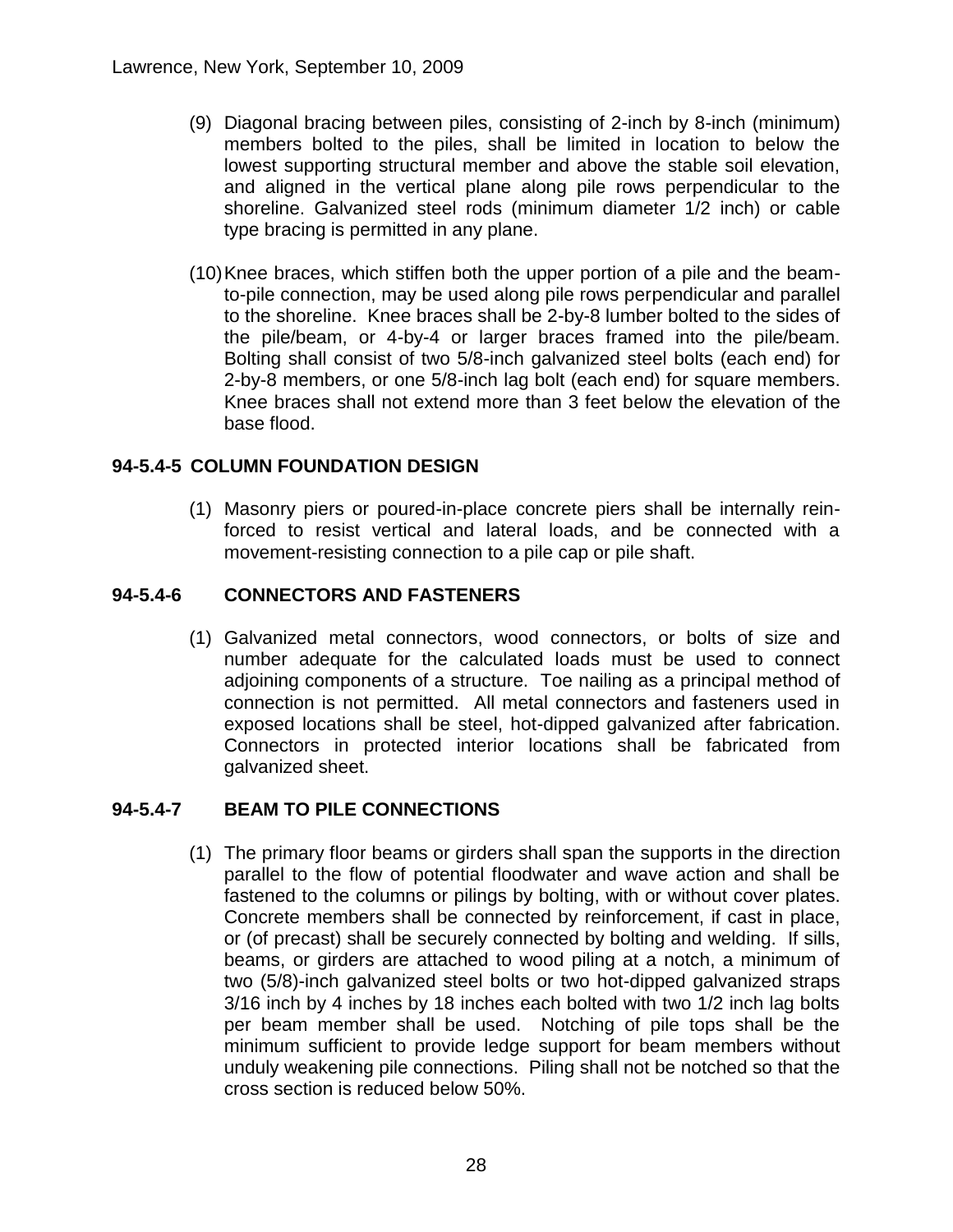# **94-5.4-8 FLOOR AND DECK CONNECTIONS**

- (1) Wood 2- by 4-inch (minimum) connectors or metal joist anchors shall be used to tie floor joists to floor beams/girders. These should be installed on alternate floor joists, at a minimum. Cross bridging of all floor joists shall be provided. Such cross bridging may be 1- by 3-inch members, placed 8 feet on-center maximum, or solid bridging of same depth as joist at same spacing.
- (2) Plywood should be used for subflooring and attic flooring to provide good torsional resistance in the horizontal plane of the structure. The plywood should not be less than (3/4)-inch total thickness, and should be exterior grade and fastened to beams or joists with 8d annular or spiral thread galvanized nails. Such fastening shall be supplemented by the application of waterproof industrial adhesive applied to all bearing surfaces.

## **94-5.4-9 EXTERIOR WALL CONNECTIONS**

(1) All bottom plates shall have any required breaks under a wall stud or an anchor bolt. Approved anchors will be used to secure rafters or joists and top and bottom plates to studs in exterior and bearing walls to form a continuous tie. Continuous 15/32-inch or thicker plywood sheathing- overlapping the top wall plate and continuing down to the sill, beam, or girder--may be used to provide the continuous tie. If the sheets of plywood are not vertically continuous, then 2-by-4 nailer blocking shall be provided at all horizontal joints. In lieu of the plywood, galvanized steel rods of 1/2-inch diameter or galvanized steel straps not less than 1 inch wide by 1/16 inch thick may be used to connect from the top wall plate to the sill, beam, or girder. Washers with a minimum diameter of 3 inches shall be used at each end of the 1/2-inch round rods. These anchors shall be installed no more than 2 feet from each corner rod, no more than 4 feet on center.

# **94-5.4-10 CEILING JOIST/RAFTER CONNECTIONS**

(1) All ceiling joists or rafters shall be installed in such a manner that the joists provide a continuous tie across the rafters. Ceiling joists and rafters shall be securely fastened at their intersections. A metal or wood connector shall be used at alternate ceiling joist/rafter connections to the wall top plate.

Gable roofs shall be additionally stabilized by installing 2-by-4 blocking on 2-foot centers between the rafters at each gable end. Blocking shall be installed a minimum of 8 feet toward the house interior from each gable end.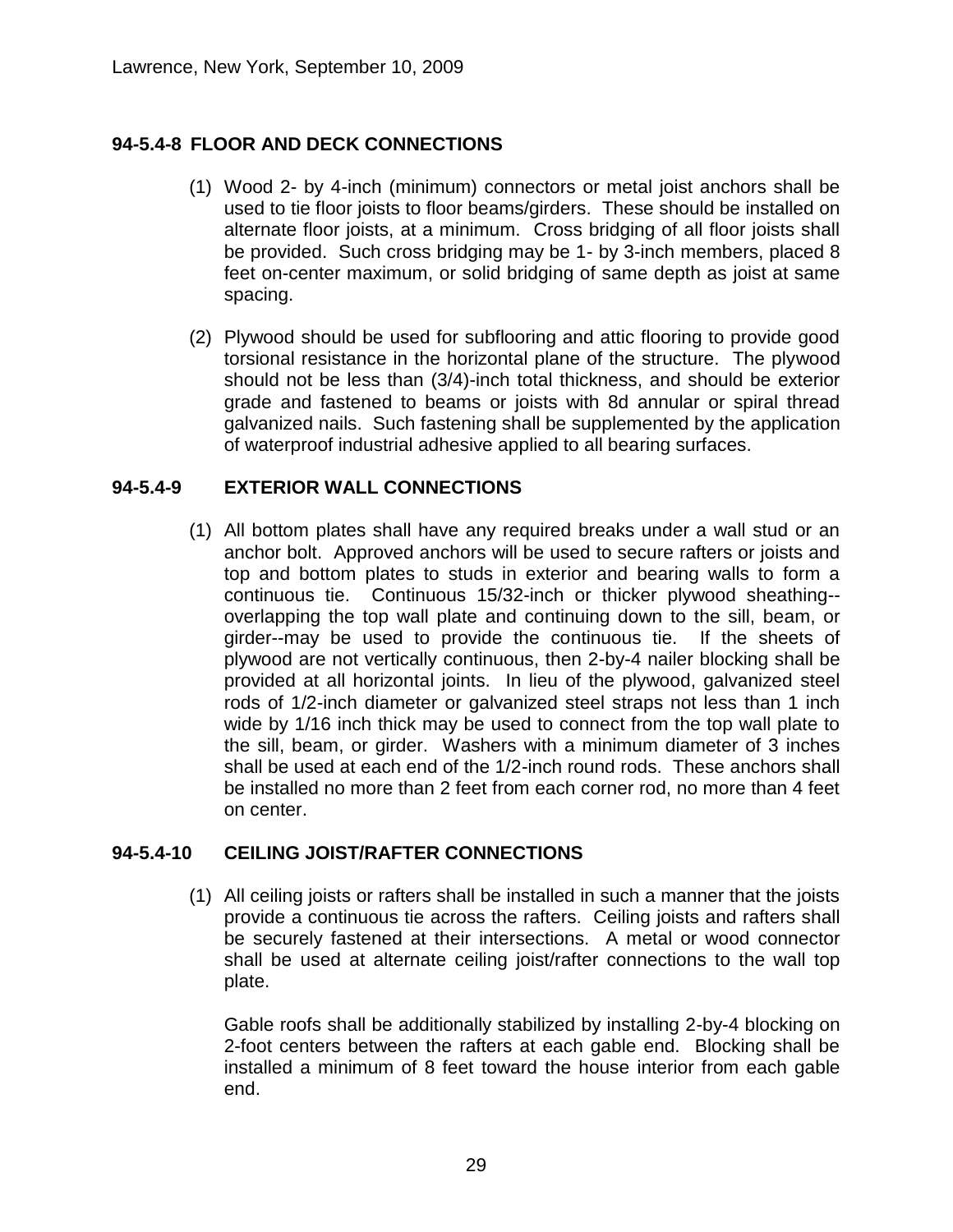# **94-5.4-11 PROJECTING MEMBERS**

(1) All cantilevers and other projecting members must be adequately supported and braced to withstand wind and water uplift forces. Roof eave overhangs shall be limited to a maximum of 2 feet and joist overhangs to a maximum of 1 foot. Larger overhangs and porches will be permitted if designed or reviewed and certified by a registered professional engineer or architect.

## **94-5.4-12 ROOF SHEATHING**

- (1) Plywood, or other wood material, when used as roof sheathing, shall not be less than 15/32 inch in thickness, and shall be of exterior sheathing grade or equivalent. All attaching devices for sheathing and roof coverings shall be galvanized or be of other suitable corrosion resistant material.
- (2) All corners, gable ends, and roof overhangs exceeding six inches shall be reinforced by the application of waterproof industrial adhesive applied to all bearing surfaces of any plywood sheet used in the sheathing of such corner, gable end, or roof overhang.
- (3) In addition, roofs should be sloped as steeply as practicable to reduce uplift pressures, and special care should be used in securing ridges, hips, valleys, eaves, vents, chimneys, and other points of discontinuity in the roofing surface.

# **94-5.4-13 PROTECTION OF OPENINGS**

(1) All exterior glass panels, windows, and doors shall be designed, detailed, and constructed to withstand loads due to the design wind speed of 75 mph. Connections for these elements must be designed to transfer safely the design loads to the supporting structure. Panel widths of multiple panel sliding glass doors shall not exceed three feet.

## **94-5.4-14 BREAKAWAY WALL DESIGN STANDARDS**

(1) The breakaway wall shall have a design safe loading resistance of not less than 10 and not more than 20 pounds per square foot, with the criterion that the safety of the overall structure at the point of wall failure be confirmed using established procedures. Grade beams shall be installed in both directions for all piles considered to carry the breakaway wall load. Knee braces are required for front row piles that support breakaway walls.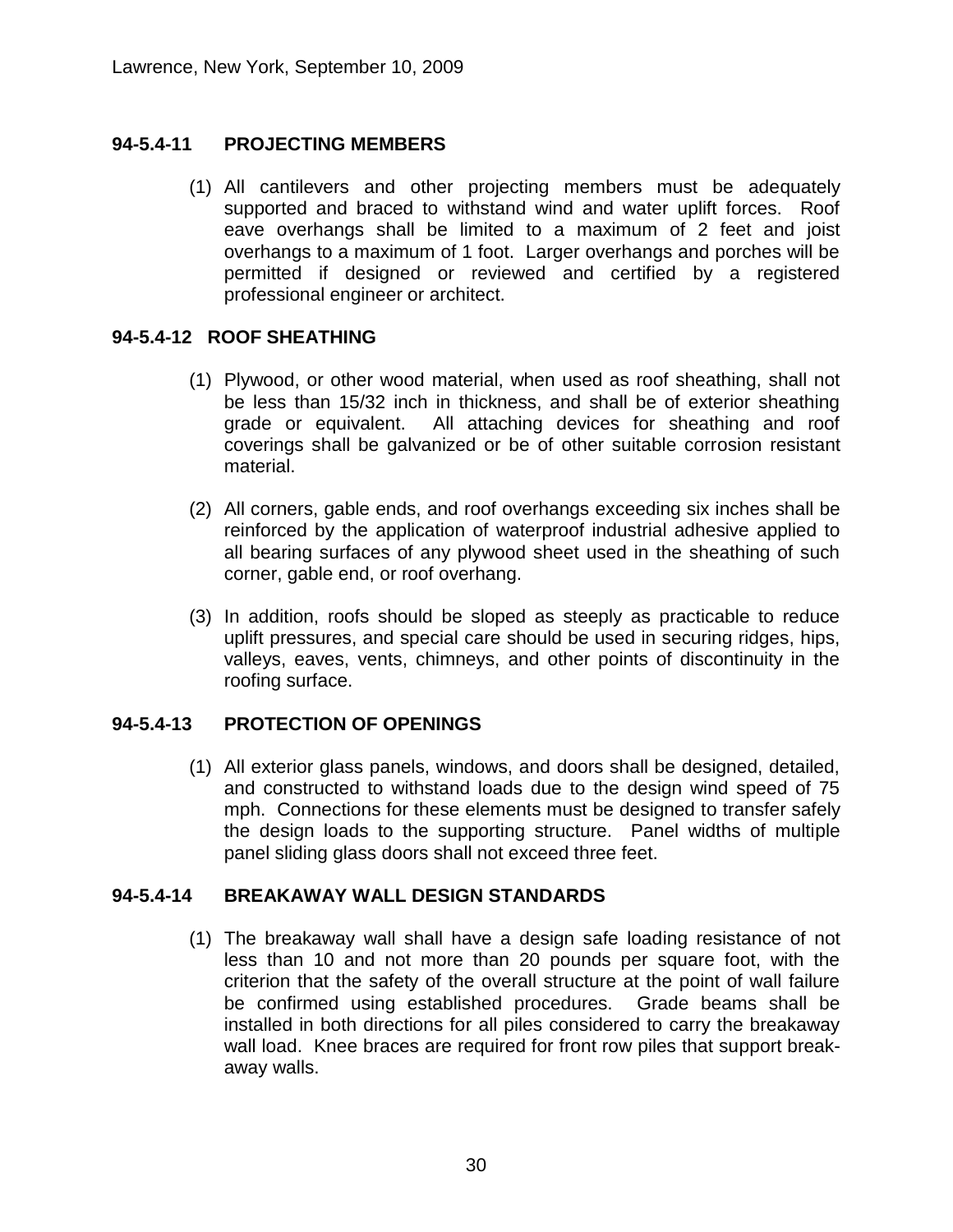(2) Use of breakaway wall strengths in excess of 20 pounds per square foot shall not be permitted unless a registered professional engineer or architect has developed or reviewed the structural design and specifications for the building foundation and breakaway wall components, and certifies that (1) the breakaway walls will fail under water loads less than those that would occur during the base flood; and (2) the elevated portion of the building and supporting foundation system will not be subject to collapse, displacement, or other structural damage due to the effects of wind and water loads acting simultaneously on all building components (structural and non-structural). Water loading values used shall be those associated with the base flood. Wind loading values shall be those required by the building code.

# **94-5.5 NON-RESIDENTIAL STRUCTURES (EXCEPT COASTAL HIGH HAZARD AREAS)**

The following standards apply to new and substantially improved commercial, industrial and other non-residential structures located in areas of special flood hazard, in addition to the requirements in sub-sections 94-5.1-2, SUBDIVISION PROPOSALS, and 94-5.1-3, ENCROACHMENTS, and Section 94-5.2, STANDARDS FOR ALL STRUCTURES.

(1) Within Zones A1-A30, AE and AH, and also Zone A if base flood elevation data are available, new construction and substantial improvements of any non-residential structure, together with attendant utility and sanitary facilities, shall either:

(i) have the lowest floor, including basement or cellar, elevated to or above two feet above the base flood elevation; or

(ii) be floodproofed so that the structure is watertight below two feet above the base flood elevation with walls substantially impermeable to the passage of water. All structural components located below the base flood elevation must be capable of resisting hydrostatic and hydrodynamic loads and the effects of buoyancy.

(2) Within Zone AO, new construction and substantial improvements of nonresidential structures shall:

(i) have the lowest floor (including basement) elevated above the highest adjacent grade at least as high as two feet above the depth number specified in feet on the community's FIRM (at least two feet if no depth number is specified), or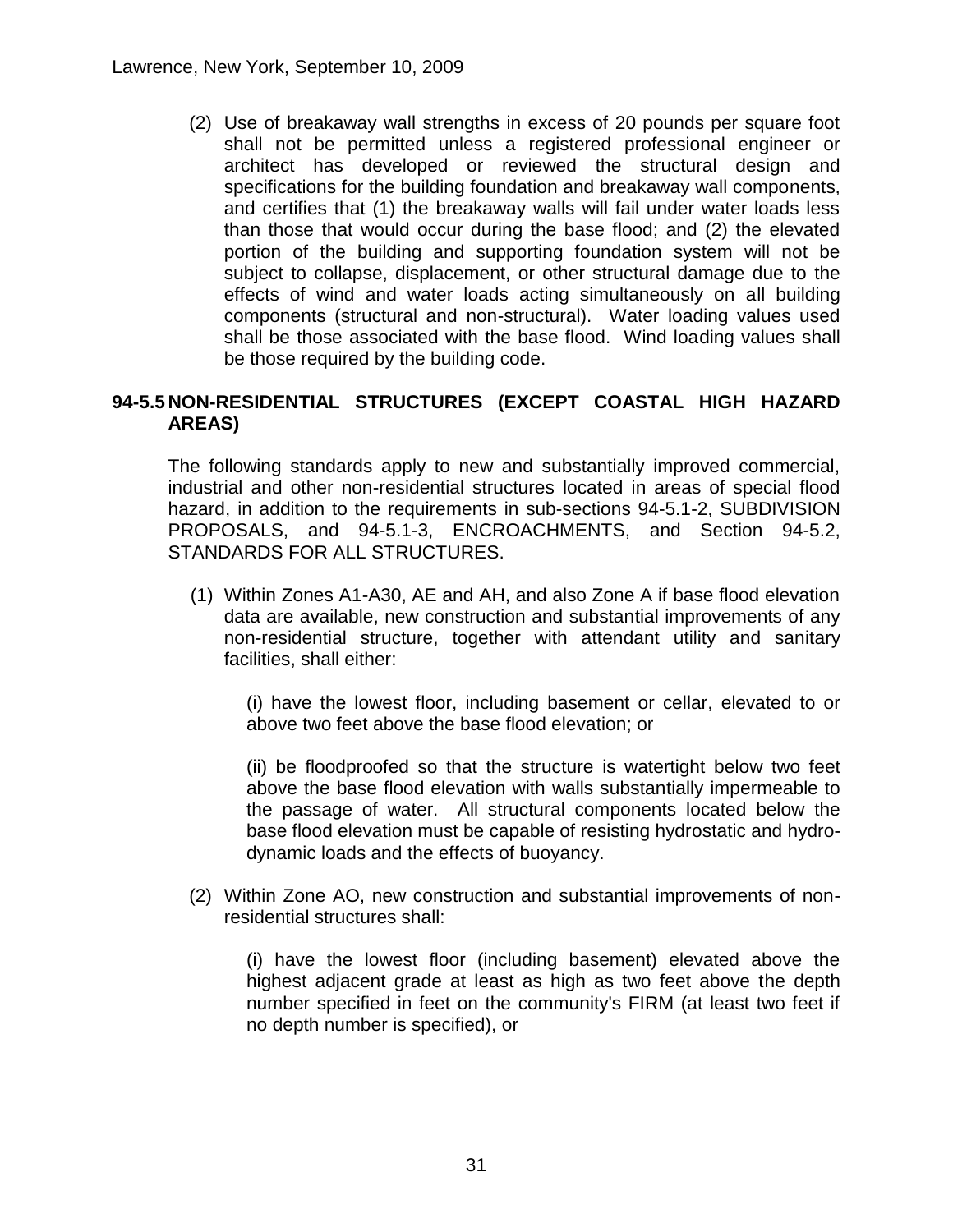(ii) together with attendant utility and sanitary facilities, be completely floodproofed to that level to meet the floodproofing standard specified in sub-Section 94-5.2-3.

- (3) If the structure is to be floodproofed, a licensed professional engineer or architect shall develop and/or review structural design, specifications, and plans for construction. A Floodproofing Certificate or other certification shall be provided to the Local Administrator that certifies the design and methods of construction are in accordance with accepted standards of practice for meeting the provisions of sub-Section 94-5.5(1)(ii), including the specific elevation (in relation to mean sea level) to which the structure is to be floodproofed.
- (4) Within Zones AH and AO, adequate drainage paths are required to guide flood waters around and away from proposed structures on slopes.
- (5) Within Zone A, when no base flood elevation data are available, the lowest floor (including basement) shall be elevated at least three feet above the highest adjacent grade.

# **94-5.6 NON-RESIDENTIAL STRUCTURES (COASTAL HIGH HAZARD AREAS)**

(1) In Zones V1-V30, VE and also Zone V if base flood elevations are available, or in an area of moderate wave action, new construction and substantial improvements of any non-residential structure, together with attendant utility and sanitary facilities, shall have the bottom of lowest member of the lowest floor elevated to or above two feet above the base flood elevation. Floodproofing of structures is not an allowable alternative to elevating the lowest floor to two feet above the base flood elevation in Zones V1-V30, VE and V.

**94-5.6.1. CRITICAL FACILITIES.** In order to prevent potential flood damage to certain facilities that would result in serious danger to life and health, or widespread social or economic dislocation, no new critical facility shall be located within any Area of Special Flood Hazard, or within any 500-year flood zone shown as a B zone or a Shaded X zone on the Community's Flood Insurance Rate Maps.

# **94-5.7 MANUFACTURED HOMES AND RECREATIONAL VEHICLES**

The following standards in addition to the standards in Section 94-5.1, GENERAL STANDARDS, and Section 94-5.2, STANDARDS FOR ALL STRUCTURES apply, as indicated, in areas of special flood hazard to manufactured homes and to recreational vehicles which are located in areas of special flood hazard.

(1) Recreational vehicles placed on sites within Zones A1-A30, AE, AH, V1- V30, V, and VE shall either: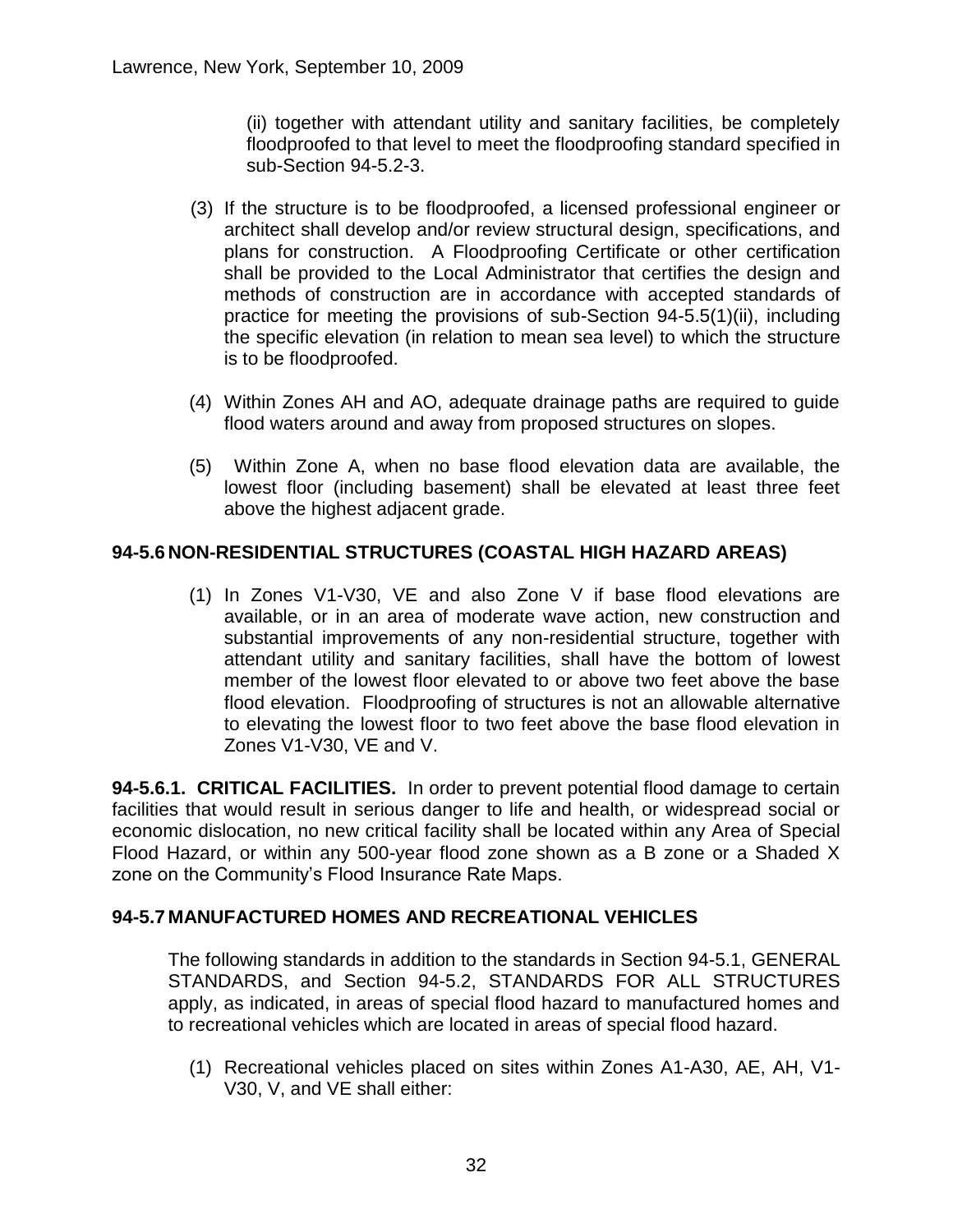(i) be on site fewer than 180 consecutive days,

(ii) be fully licensed and ready for highway use, or

(iii) meet the requirements for manufactured homes in paragraphs 94- 5.7(2), (3) and (4).

A recreational vehicle is ready for highway use if it is on its wheels or jacking system, is attached to the site only by quick disconnect type utilities and security devices and has no permanently attached additions.

- (2) A manufactured home that is placed or substantially improved in Zones A1-A30, AE, AH, V1-V30, V, and VE shall be elevated on a permanent foundation such that the lowest floor is elevated to or above two feet above the base flood elevation and is securely anchored to an adequately anchored foundation system to resist flotation, collapse and lateral movement. Elevation on piers consisting of dry stacked blocks is prohibited.
- (3) Within Zones A or V, when no base flood elevation data are available, new and substantially improved manufactured homes shall be elevated such that the manufactured home chassis is supported by reinforced piers or other foundation elements of at least equivalent strength that are no less than 36 inches in height above grade and are securely anchored to an adequately anchored foundation system to resist flotation, collapse or lateral movement. Elevation on piers consisting of dry stacked blocks is prohibited.
- (4) Within Zone AO, the floor shall be elevated above the highest adjacent grade at least as high as the depth number specified on the Flood Insurance Rate Map enumerated in Section 94-3.2 (at least two feet if no depth number is specified). Elevation on piers consisting of dry stacked blocks is prohibited.

#### **SECTION 94-6.0 VARIANCE PROCEDURE**

#### **94-6.1 APPEALS BOARD**

- (l) The Village Board of Appeals shall hear and decide appeals and requests for variances from the requirements of this Chapter.
- (2) The Board of Appeals shall hear and decide appeals when it is alleged there is an error in any requirement, decision, or determination made by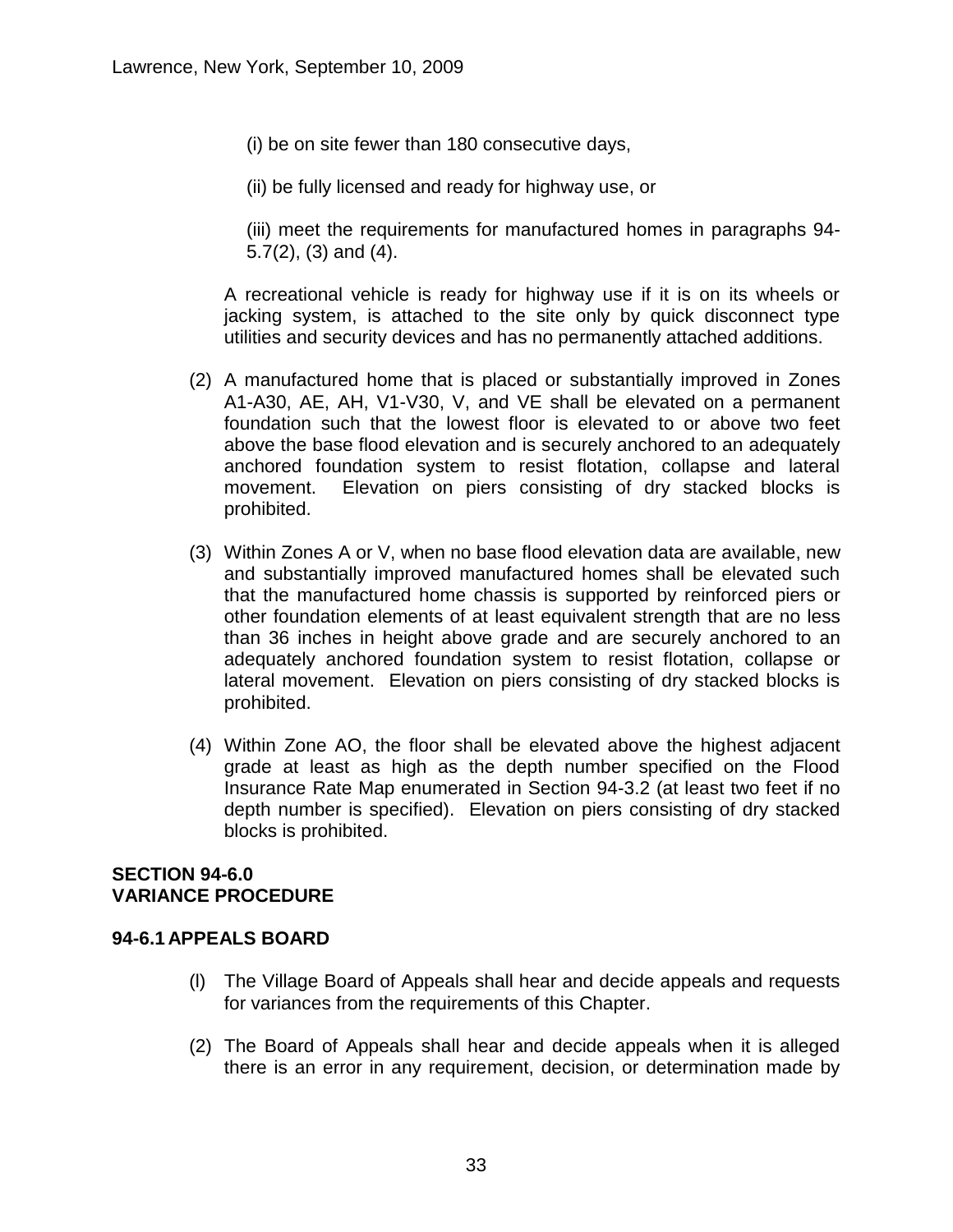the Local Administrator in the enforcement or administration of this Chapter.

- (3) Those aggrieved by the decision of the Board of Appeals may appeal such decision to the Supreme Court pursuant to Article 78 of the Civil Practice Law and Rules.
- (4) In passing upon such applications, the Board of Appeals shall consider all technical evaluations, all relevant factors, standards specified in other sections of this Chapter and other applicable laws, rules and regulations, and:

(i) the danger that materials may be swept onto other lands to the injury of others;

(ii) the danger to life and property due to flooding or erosion damage;

(iii) the susceptibility of the proposed facility and its contents to flood damage and the effect of such damage on the individual owner;

(iv) the importance of the services provided by the proposed facility to the community;

(v) the necessity to the facility of a waterfront location, where applicable;

(vi) the availability of alternative locations for the proposed use which are not subject to flooding or erosion damage;

(vii) the compatibility of the proposed use with existing and anticipated development;

(viii) the relationship of the proposed use to the comprehensive plan and floodplain management program of that area;

(ix) the safety of access to the property in times of flood for ordinary and emergency vehicles;

(x) the costs to local governments and the dangers associated with conducting search and rescue operations during periods of flooding;

(xi) the expected heights, velocity, duration, rate of rise and sediment transport of the flood waters and the effects of wave action, if applicable, expected at the site; and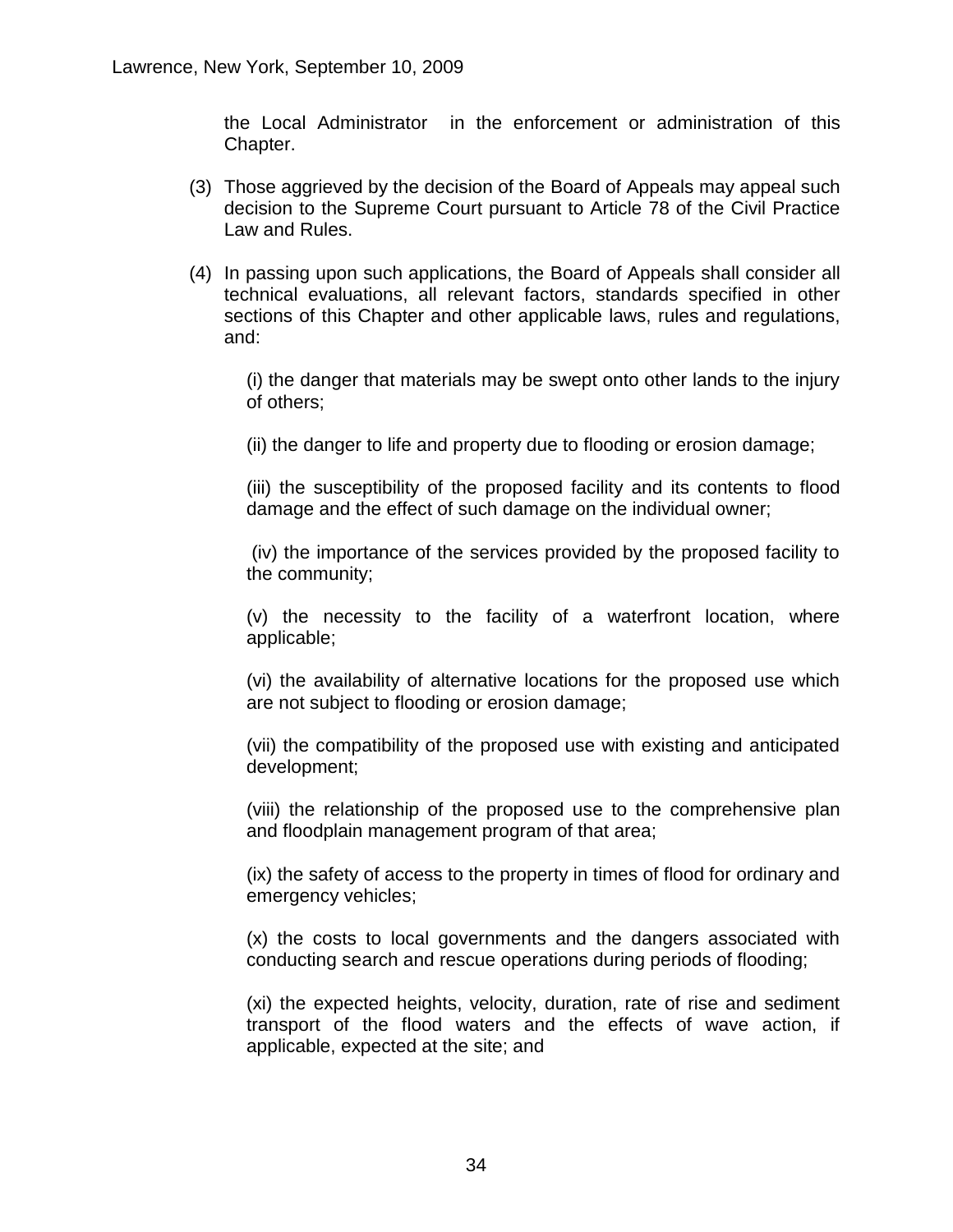(xii) the costs of providing governmental services during and after flood conditions, including search and rescue operations, maintenance and repair of public utilities and facilities such as sewer, gas, electrical, and water systems and streets and bridges.

- (5) Upon consideration of the factors of Section 94-6.l(4) and the purposes of this Chapter, the Board of Appeals may attach such conditions to the granting of variances as it deems necessary to further the purposes of this Chapter.
- (6) The Local Administrator shall maintain the records of all appeal actions including technical information and report any variances to the Federal Emergency Management Agency upon request.

#### **94-6.2 CONDITIONS FOR VARIANCES**

- (l) Generally, variances may be issued for new construction and substantial improvements to be erected on a lot of one-half acre or less in size contiguous to and surrounded by lots with existing structures constructed below the base flood elevation, providing items (i-xii) in Section 94-6.l(4) have been fully considered. As the lot size increases beyond the one-half acre, the technical justification required for issuing the variance increases.
- (2) Variances may be issued for the repair or rehabilitation of historic structures upon determination that:

(i) the proposed repair or rehabilitation will not preclude the structure's continued designation as a "Historic structure"; and

(ii) the variance is the minimum necessary to preserve the historic character and design of the structure.

(3) Variances may be issued by a community for new construction and substantial improvements and for other development necessary for the conduct of a functionally dependent use provided that:

(i) the criteria of subparagraphs l, 4, 5, and 6 of this Section are met; and

(ii) the structure or other development is protected by methods that minimize flood damages during the base flood and create no additional threat to public safety.

(4) Variances shall not be issued within any designated floodway if any increase in flood levels during the base flood discharge would result.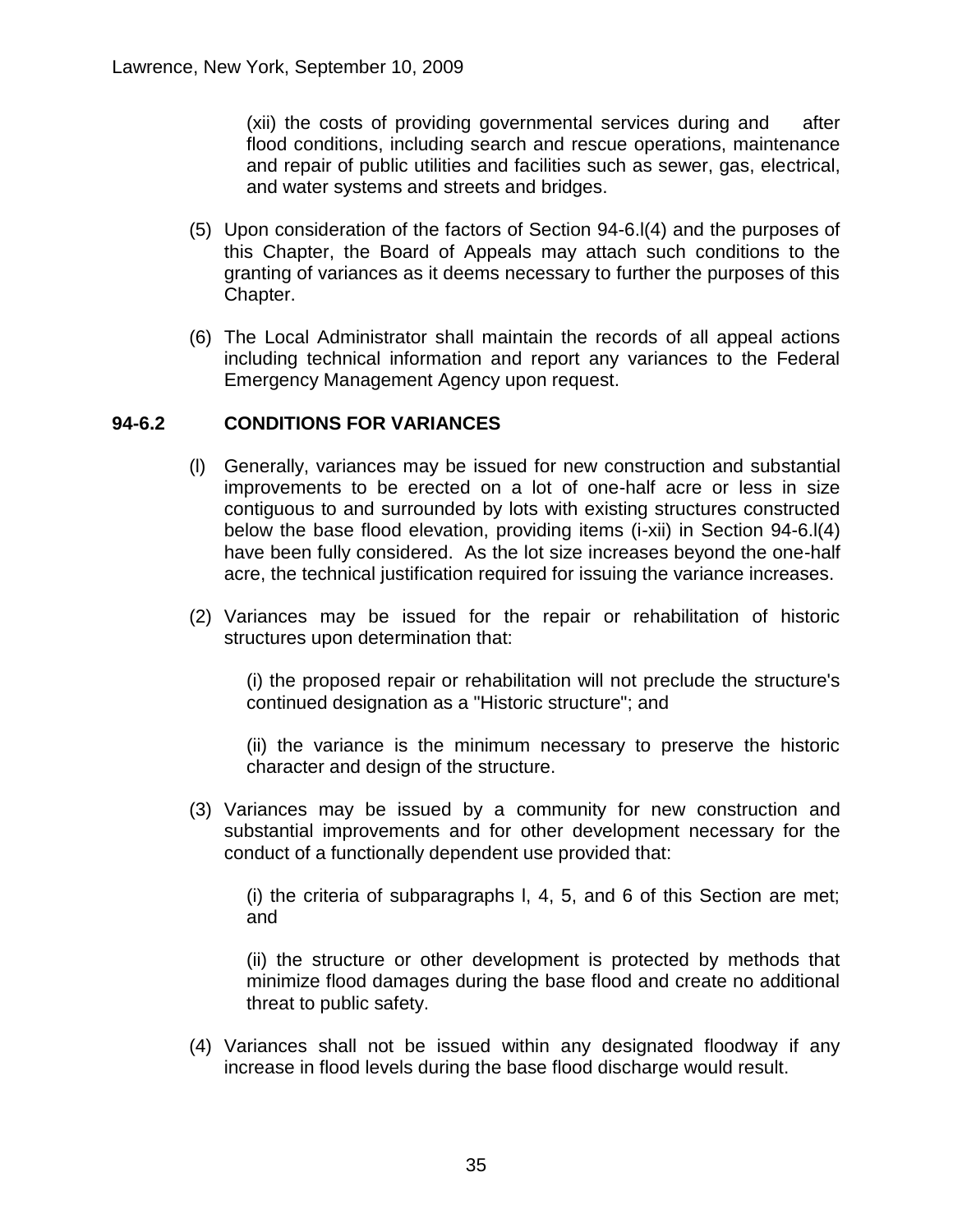- (5) Variances shall only be issued upon a determination that the variance is the minimum necessary, considering the flood hazard, to afford relief.
- (6) Variances shall only be issued upon receiving written justification of:

(i) a showing of good and sufficient cause;

(ii) a determination that failure to grant the variance would result in exceptional hardship to the applicant; and

(iii) a determination that the granting of a variance will not result in increased flood heights, additional threats to public safety, extraordinary public expense, create nuisances, cause fraud on or victimization of the public or conflict with existing local laws or ordinances.

(7) Any applicant to whom a variance is granted for a building with the lowest floor below the base flood elevation shall be given written notice over the signature of a community official that the cost of flood insurance will be commensurate with the increased risk resulting from lowest floor elevation."

Section two. This local law shall take effect immediately upon adoption and filing pursuant to the Municipal Home Rule Law.

Public hearing closed at 8:15 PM

Mayor Felder then called the Regular Meeting to order at 8:20 P.M.

| Those members present were: | Mayor C. Simon Felder      |
|-----------------------------|----------------------------|
|                             | Deputy Mayor Martin Oliner |
|                             | Trustee Edward I. Klar     |
|                             | Trustee Michael A. Fragin  |

Also present were: Daniel J. Herron, Acting Village Administrator, Toni

Merendino, Acting Deputy Village Clerk.

Upon motion by Trustee Klar, seconded by Trustee Fragin and unanimously

carried, the minutes of August 3, 2009 were approved.

Upon motion by Trustee Klar, seconded by Trustee Fragin and unanimously

carried, the minutes of August 7, 2009 were approved.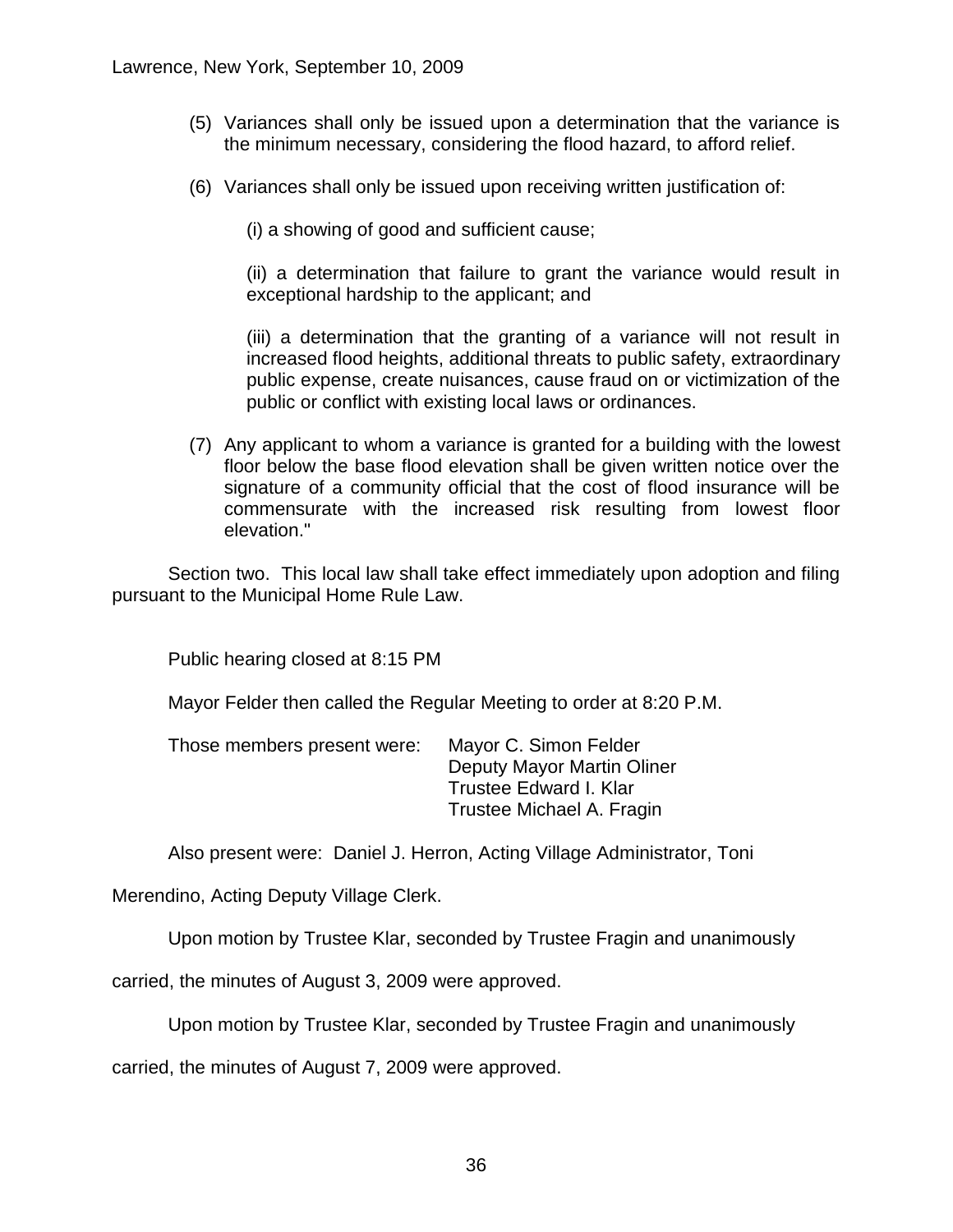#### **REPORTS**

Police – In the absence of a representative from the Nassau County Police Department Fourth Precinct, Mayor Felder announced that the Police report for the month of August is on file in Village Hall for inspection.

Mayor Felder reported that he attended a meeting with Inspector Capece of the Nassau County Police Department who also invited him to a meeting at the Young Israel of Woodmere which is being held to discuss security arrangements for the upcoming Jewish Holidays.

Mayor Felder announced, as a result of various Torah Processions and parades throughout the Village, Inspector Capece asked that Mayor inform the residents that should they wish to hold a procession they are to contact the Village of Lawrence for appropriate permits and assistance from the NCPD.

Mayor Felder reported that the car break-ins that have been occurring in the Lawrence community have significantly decreased and thanks for the NCPD for their increase in patrols.

After reviewing the Police Report for the month, Trustee Klar noted numerous accidents at certain locations and notified the board that Ms. Merendino was in contact with the NCPD who will be monitoring these locations.

Trustee Fragin pointed out that there is significant traffic on Route 878 and is inquiring if New York State changed the timing of the signaling. Acting Village Administrator Herron will look into this matter.

*Village Attorney Levin arrived at the meeting at 8:25 PM.*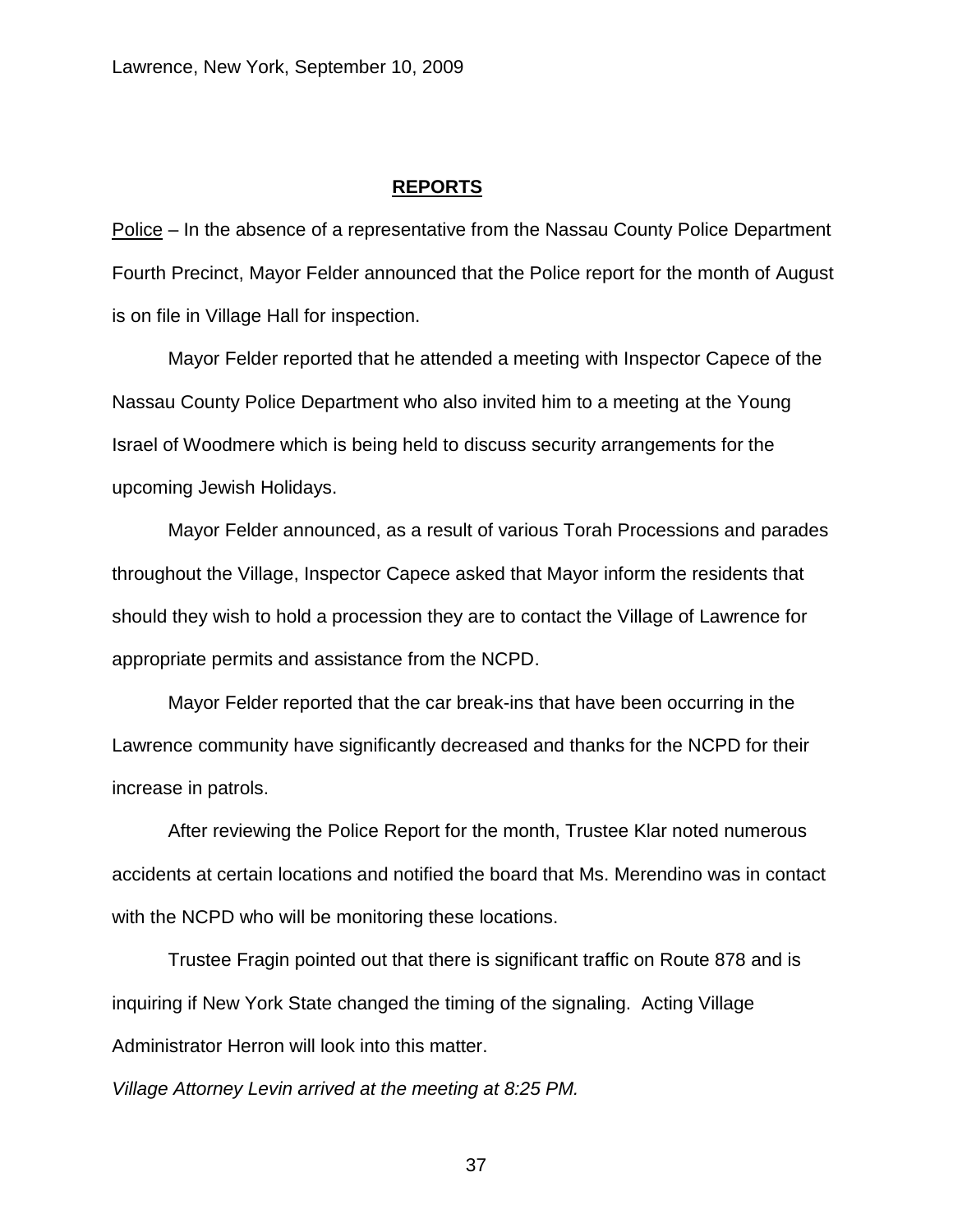Fire –Trustee Fragin read the Fire report of the Lawrence Cedarhurst Fire Department for the month of August, which is on file in Village Hall for inspection.

Finance – In the absence of Trustee Mael, Acting Village Administrator Herron gave the finance report for the month of August, which is on file in Village Hall for inspection. Upon motion by Trustee Klar, seconded by Trustee Fragin and unanimously carried, General Fund Abstract #s 571-574, Trust Fund Abstract #s 219 and Payroll Abstract #s 2243-2245 were approved.

Public Works –Deputy Mayor Oliner read the Highway Report for the month of August, which is on file in Village Hall for inspection. Deputy Mayor Oliner reported that the Village received a request from Mr. Budman of 15 Sealy Court, that the village repair Sealy Court. Sealy Court is a private roadway, After carefully investigating this matter, the matter is closed.

Deputy Mayor Oliner reported that the village had erected signage in the the water ways, which has since been removed by the Town of Hempstead. Mr. Herron is looking into this matter so that village signage is no longer removed by other agencies.

Recreation – Trustee Klar gave a verbal report on the activities at the recreation facility for the month.

Trustee Klar announced there have been many compliments received on the last golf course renovations and thanked General Manager Frank Argento & the Parks Commission.

(*Old Business # A-Proposed 2010 Golf Rates):* Trustee Klar presented proposed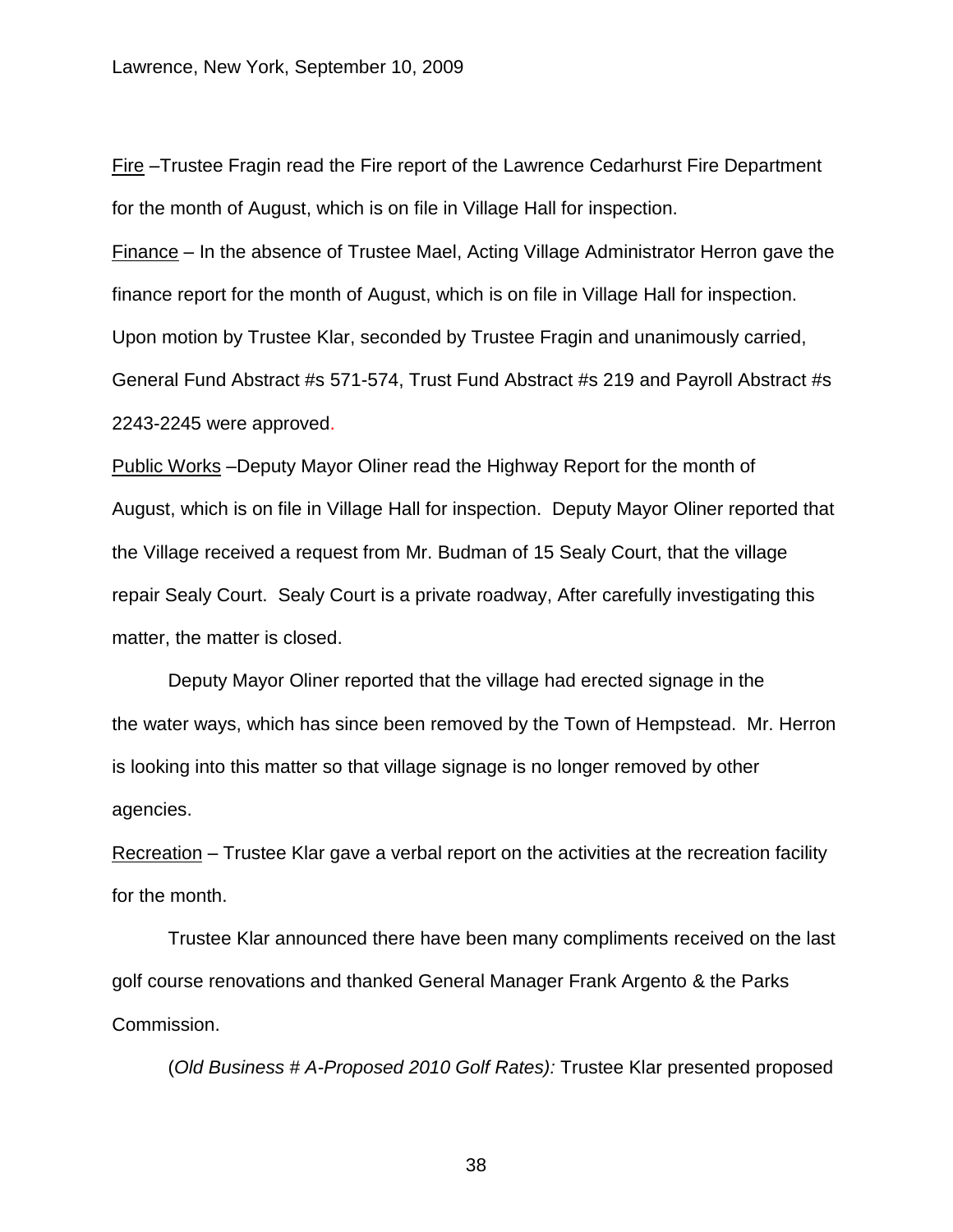2010 golf rates. Upon motion by Trustee Klar seconded by Deputy Mayor Oliner and unanimously carried, the 2010 Golf Rates are approved as follows:

|             | <b>GOLF</b>                                    | 2010        |
|-------------|------------------------------------------------|-------------|
|             |                                                | <b>RATE</b> |
| G1          | <b>Full Privilege Resident</b>                 | 3100.00     |
| G1N         | <b>Full Privilege Non-Resident</b>             | 6350.00     |
| G2          | Weekday Plus Weekend & Holiday PM Resident     | 2550.00     |
| G2N         | Weekday Plus Weekend & Holiday PM Non-Resident | 4950.00     |
| G3          | <b>Weekday Resident</b>                        | 2350.00     |
| G3N         | <b>Weekday Non-Resident</b>                    | 4500.00     |
| G12         | Family resident (G1 & G2)                      | 5350.00     |
| <b>G12N</b> | Family non-resident (G1N & G2N)                | 8850.00     |
|             |                                                |             |
|             | One time application fee                       | .00         |

Deputy Mayor Oliner stated that he is sympathetic to the economy and would like to inquire to Mr. Argento as to where the recreation facility is looking to reduce costs to balance the budget. He further requests that Mr. Argento submit in detail, for next months meeting, as to how and where cuts are being made.

*Board of Trustees Counsel – A. Thomas Levin in attendance at 8:25 PM.* Mayor Felder welcomed Mr. Levin as Counsel to the Board of Trustees.

*(Old Business #B- Bid Award – Golf Course Construction):* Upon motion by Trustee Klar, seconded by Deputy Mayor Oliner and unanimously carried, this matter is tabled.

Jacqueline Handel asked if the village would consider moving forward with the project if the scope of the project is reduced.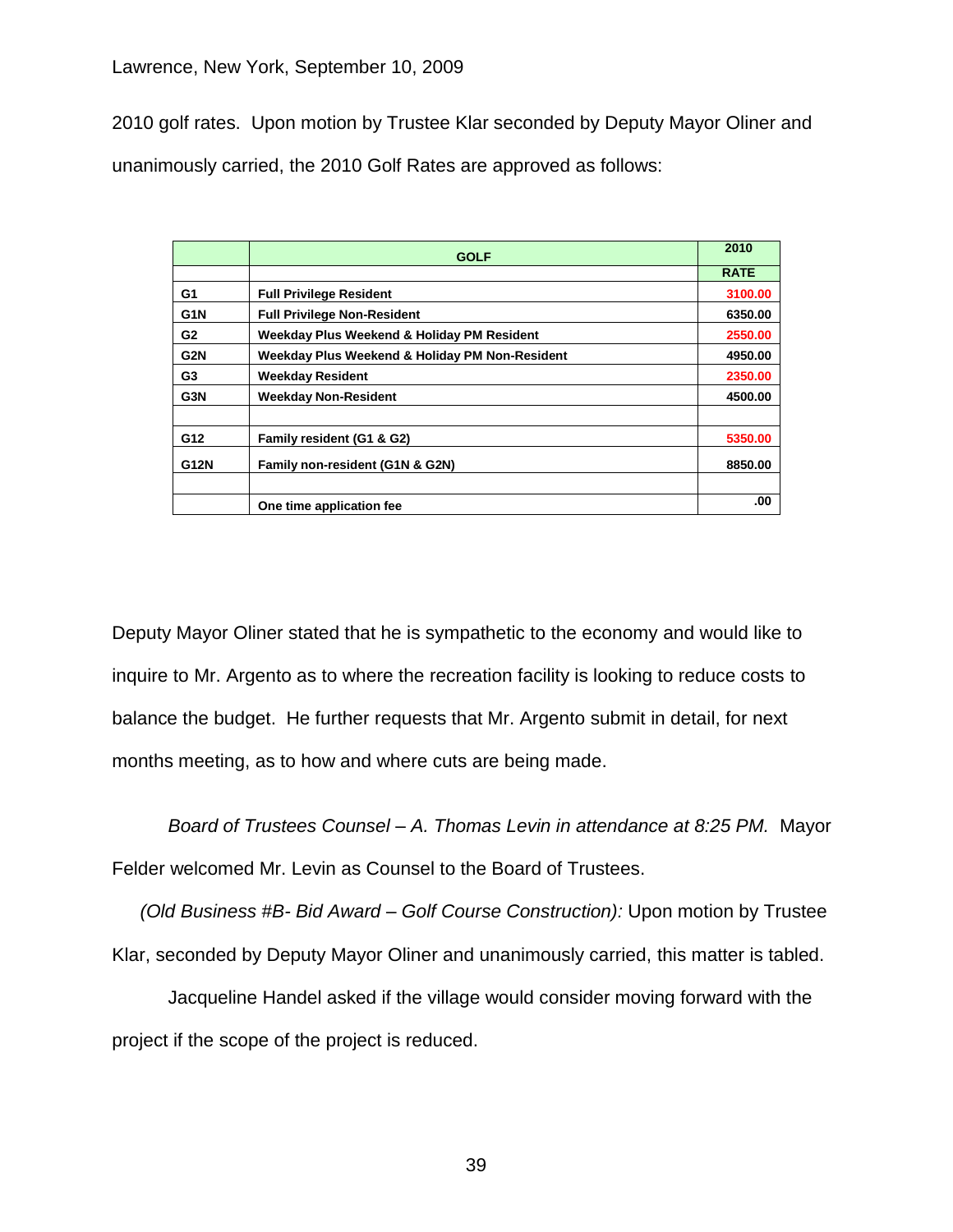Howard Teitlebaum, Parks Commission member asked the board to take into consideration the potential of losing members should this project not be completed.

Trustee Fragin reported that the Board does not want *not* to proceed with the project, but there is a question as to the village finances.

Frank Argento, General Manager reported that he will be meeting with the golf course architect and asked the board to consider a figure for which he can work with. Trustee Klar asked Mr. Argento to report back to the Board with another proposal, which will reduce the cost to Phase II Improvement to the golf course.

*(New Business #3 – Request for Recreation Facility Refund):* General Manager Frank Argento, at the recommendation of the Park Commission, requests a credit be given for next years membership. Trustee Klar made a motion to table the matter. Frank Argento advised the Board that the policy is; after April 30 no golf refunds to be given. Deputy Mayor Oliner asked what the history has been and Mr. Argento advised that no refunds have been given after the deadline date. Trustee Klar withdraws his motion. Board asked that the Parks Commission resubmit their recommendation with additional information for each of the three requests for refunds.

Sanitation – Trustee Klar reported that the village has good and bad weeks. Sanitation Commission is trying to be cooperative.

Dr. Fitzsimons of the Lawrence Public School District asked the Board to address his concern. Mayor Felder reported that he left a message with the Middle School Principal and did not hear back from him. Mayor Felder stated that there was an agenda in place and advised Dr. Fitzsimons that those not on the agenda will have a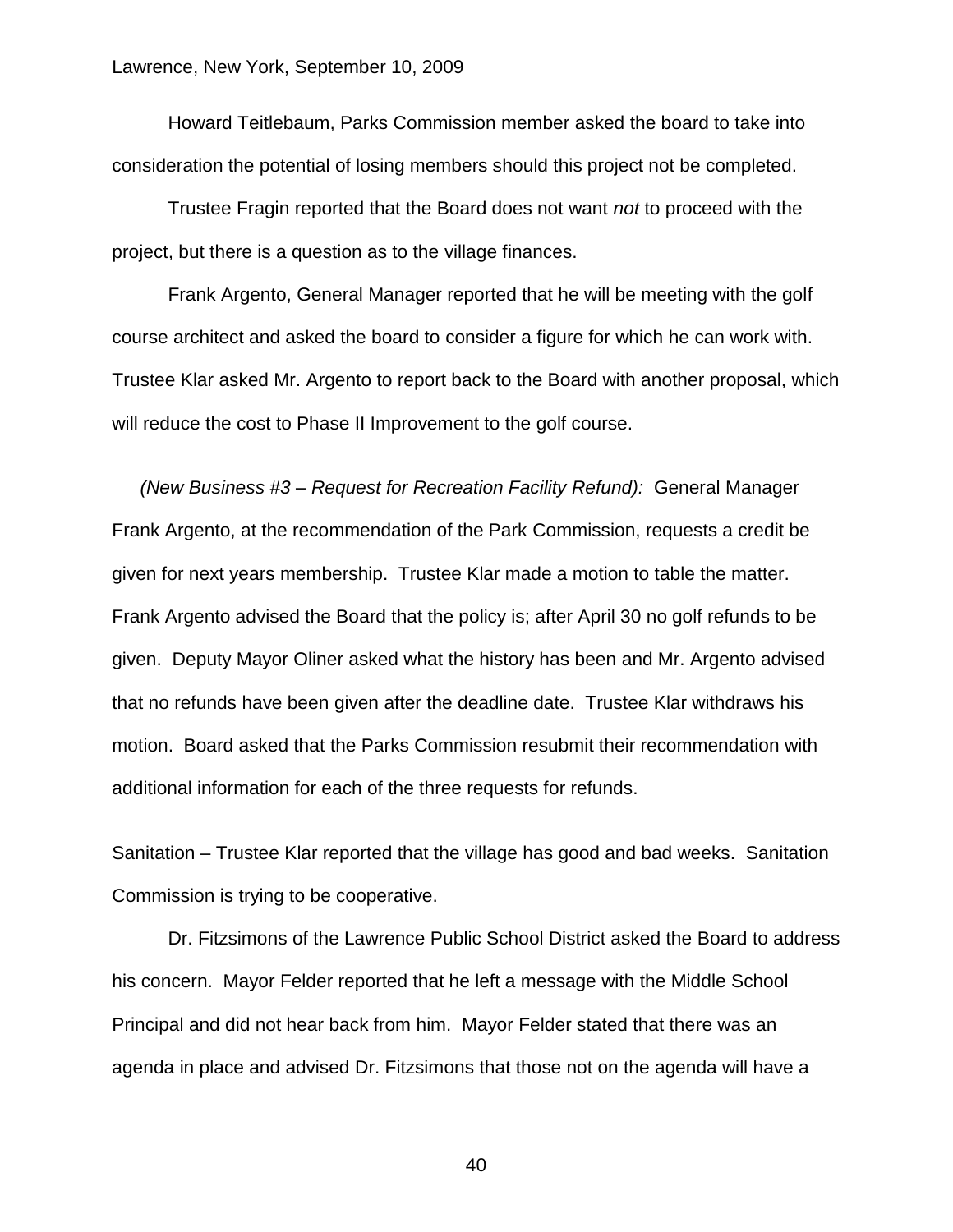opportunity to speak after the agenda is complete.

Water Pollution Control Facility – No Report

Office of Emergency Management – Acting Village Administrator Herron advised the board that a generator has been installed at the Lawrence County Club for the Point of Distribution (POD). Deputy Mayor Oliner urged Acting Village Administrator Herron to secure a second training date for the POD.

#### **OLD BUSINESS**

Item C – Proposal from Sam Schwartz – Stop Intersections

Board Action: After a discussion on the matter and a review of the cost of the proposal, upon motion by Trustee Klar, seconded by Trustee Fragin and unanimously carried, Sam Schwartz Engineering's proposal dated August 18, 2009 was not approved.

Item D – Resolution – Stop Intersections

Board Action: Trustee Fragin asked that each *request for a stop sign* be considered separately; which was seconded by Trustee Klar.

Upon motion by Trustee Klar, seconded by Trustee Fragin and unanimously carried, the installation of the following stop signs were approved:

| Stop Sign on              | <b>Direction of Travel</b> | At Intersection of  |
|---------------------------|----------------------------|---------------------|
| <b>Sutton Place South</b> | East                       | Lakeside Drive East |
| <b>Beechwood Drive</b>    | East                       | Lakeside Drive East |
|                           | $***$                      |                     |

Upon motion by Deputy Mayor Oliner, seconded by Trustee Klar with the following vote cast, the installation of the following stop sign was approved: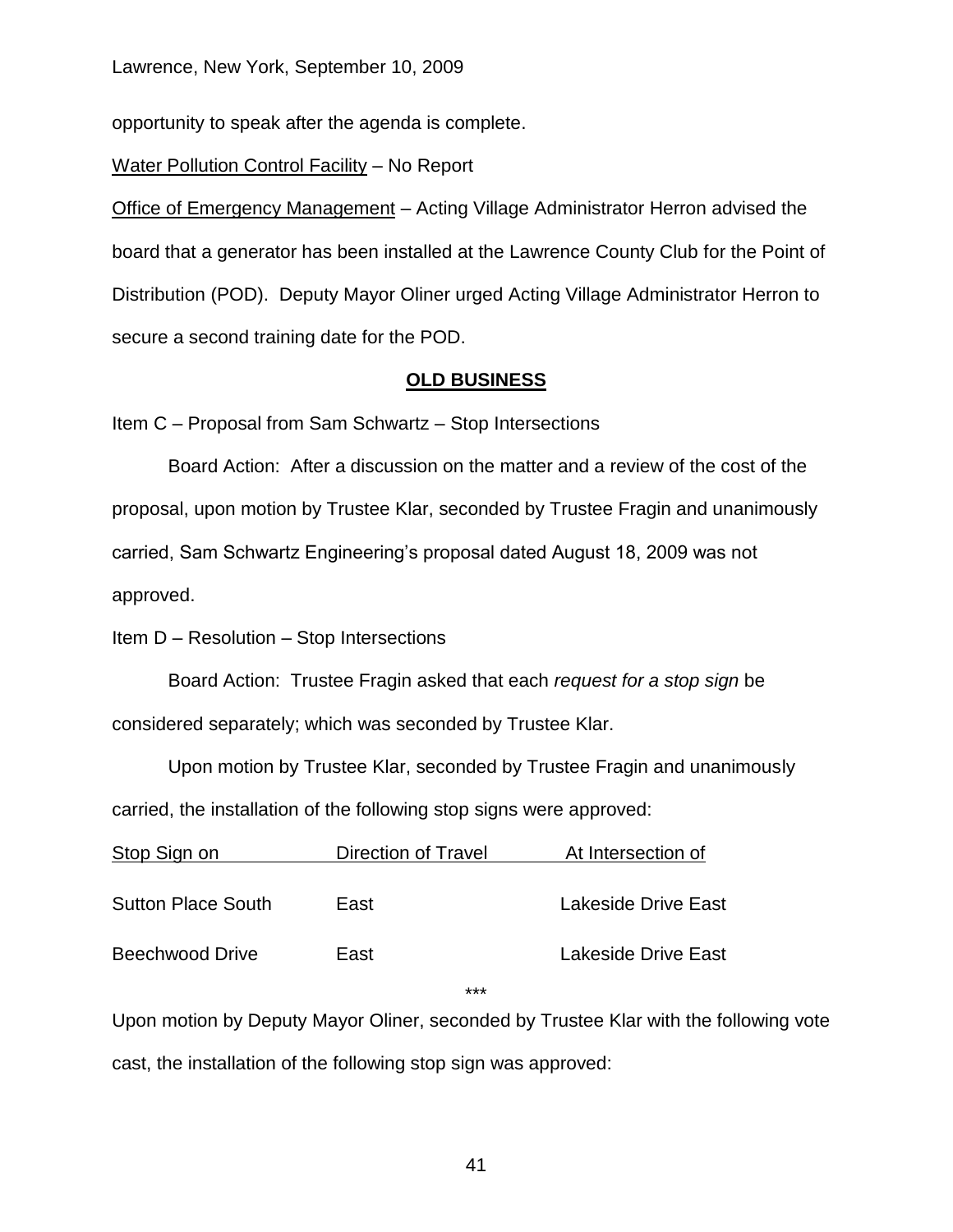Mayor Felder – Aye Trustee Fragin – Nay Deputy Mayor Oliner – Aye Trustee Klar – Aye

Stop Sign on **Direction of Travel** At Intersection of Chauncey Lane West Messengle Atlantic Avenue

Mayor Felder made a motion, which was seconded by Deputy Mayor Oliner to accept

the Nassau County Police Department's recommendation dated July 7, 2009 to install

stop signs at the following locations:

| Stop Sign on    | <b>Direction of Travel</b> | At Intersection of  |
|-----------------|----------------------------|---------------------|
|                 |                            |                     |
| <b>Broadway</b> | East                       | Lord Avenue         |
| <b>Broadway</b> | West                       | Lord Avenue         |
| <b>Broadway</b> | East                       | <b>Sutton Place</b> |
| <b>Broadway</b> | West                       | <b>Sutton Place</b> |

A vote cast on the above motion reflects the motion fails:

Mayor Felder – In favor Trustee Klar - opposed Deputy Mayor Oliner – In favor Trustee Fragin – opposed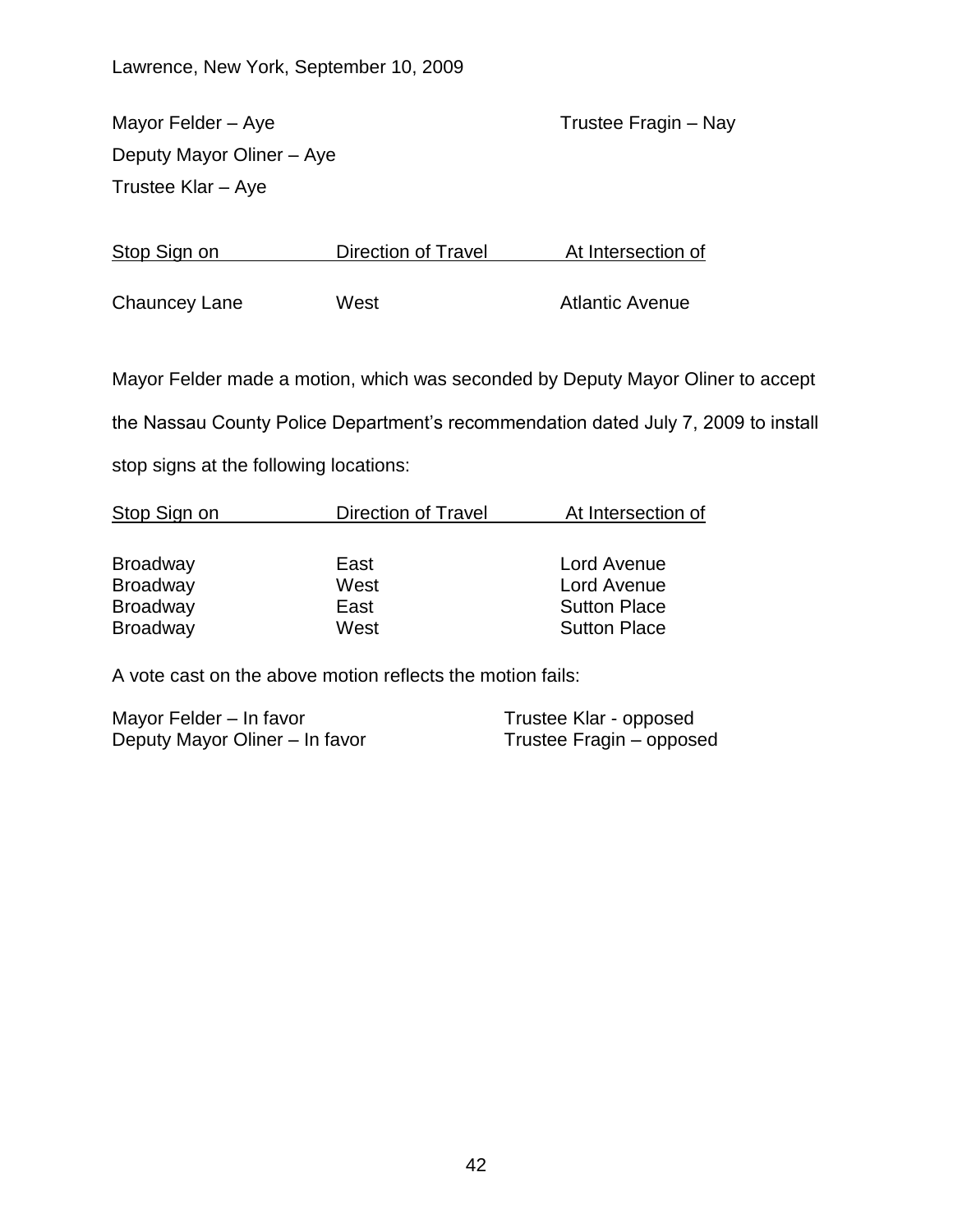Deputy Mayor Oliner urged the Mayor and Board to hear Dr. Fitzsimons from the Lawrence Public Schools.

Dr. Fitzsimons, Superintendent of the Lawrence Public Schools (LPS) appealed to the Mayor and Board of Trustees requesting a waiver for employees of the LPS to park during school hours on Broadway to accommodate approximately 35–40 spaces. The request is as a result of the reconfiguration of the Lawrence Public Schools, which the Lawrence Middle School now houses all fifth grade students.

Trustee Fragin made a motion to allow for up to 25 spaces for the faculty/staff of the Lawrence Middle School to purchase a permit to park at the Lawrence Train Station, which was seconded by Trustee Klar and unanimously carried.

Principal Akst of the Lawrence Middle School advised that this location is a lengthy walk to the Lawrence Middle School for teachers.

#### Item E – Use of Village Property

Board Action: Counsel to the Board of Trustees provided options for how the village can moved forward as it related to use of village property by other individuals. Acting Village Administrator was instructed to forward a recommendation to the Board of Trustees. Trustee Fragin made a motion to restrict non fee usage of village facilities to any non governmental purpose and all others to be subject to a fee schedule. Deputy Mayor Oliner amended Trustee Fragin's motion asking that Mr. Argento provide, by next month's meeting, an appropriate fee schedule for the use of the upstairs rooms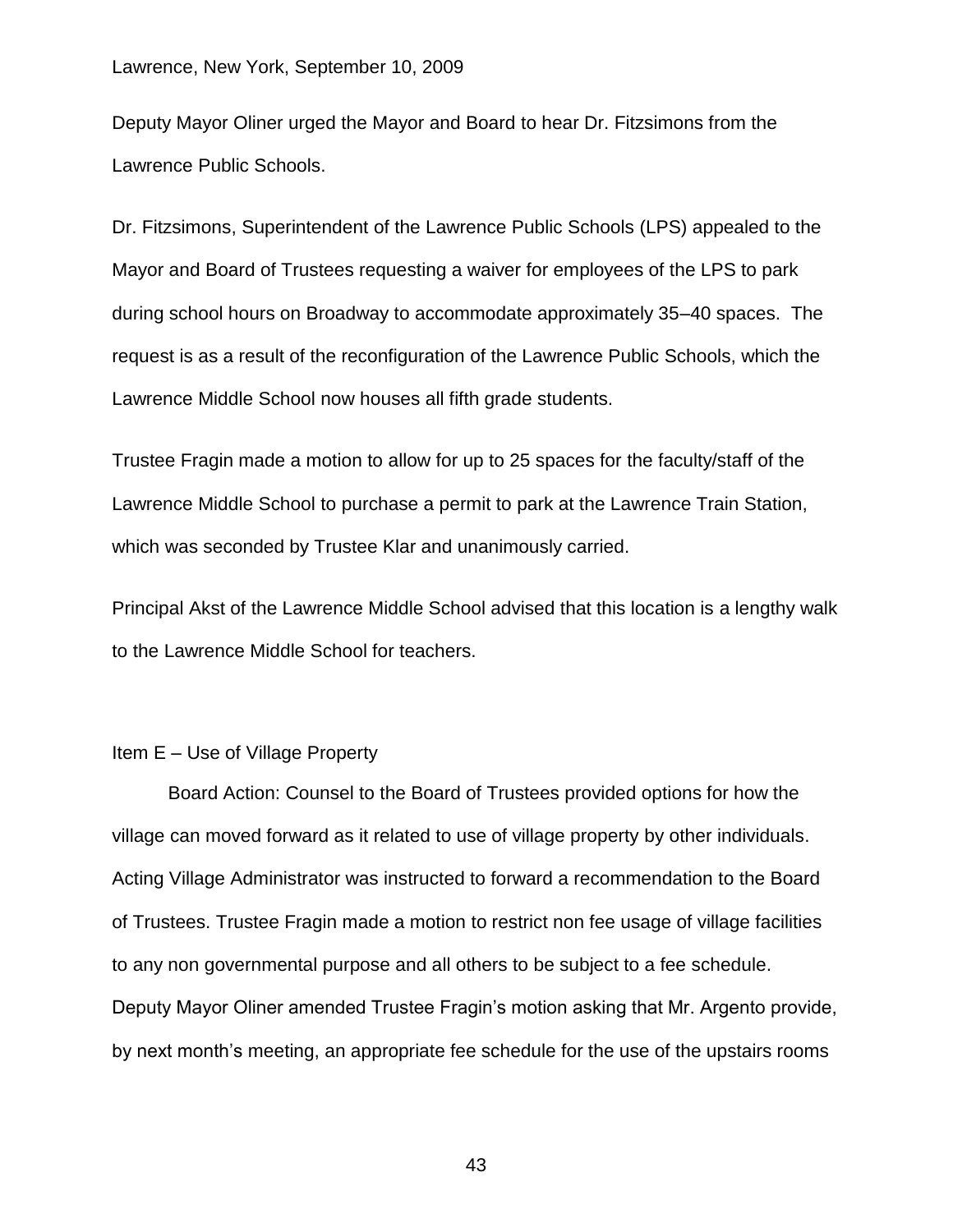of the Lawrence Village Country Club. Trustee Fragin added to the motion that the above should not affect any catering event.

Mr. Levin advised, at this time, any requests for use of village property must come to the board for approval. A policy, along with a fee schedule will be prepared and submitted to the Board before the October board meeting.

Jacqueline Handel, past President of the Lawrence Association confirmed, after the aforementioned discussion, that the Lawrence Association will be permitted to meet at the Lawrence Village Country Club until such time as a policy is prepared.

#### *Trustee Mael in attendance and apologized for his tardiness.*

Joan Lepelstat, Trustee of the Peninsula Public Library asked for communication from the Board. Mayor Felder advised Ms. Lepelstat that the PPL is not on the agenda and that she would be offered time to speak after the agenda is complete.

#### Item F – Bid Award – Security Cameras

Board Action: Upon motion by Trustee Mael, seconded by Trustee Klar and unanimously carried, the bid for security cameras to be installed in the Lawrence and Inwood Train Station Parking fields was approved and awarded to: Mittman Electrical Construction, 433 Doughty Blvd., Inwood, New York 11096 (239 2179) in the amount of \$19,750.

#### Item G – Abandoned Properties

Board Action: Mr. Levin forwarded the Board of Trustees various options relating to legislation on abandoned properties throughout the Village. After discussion on the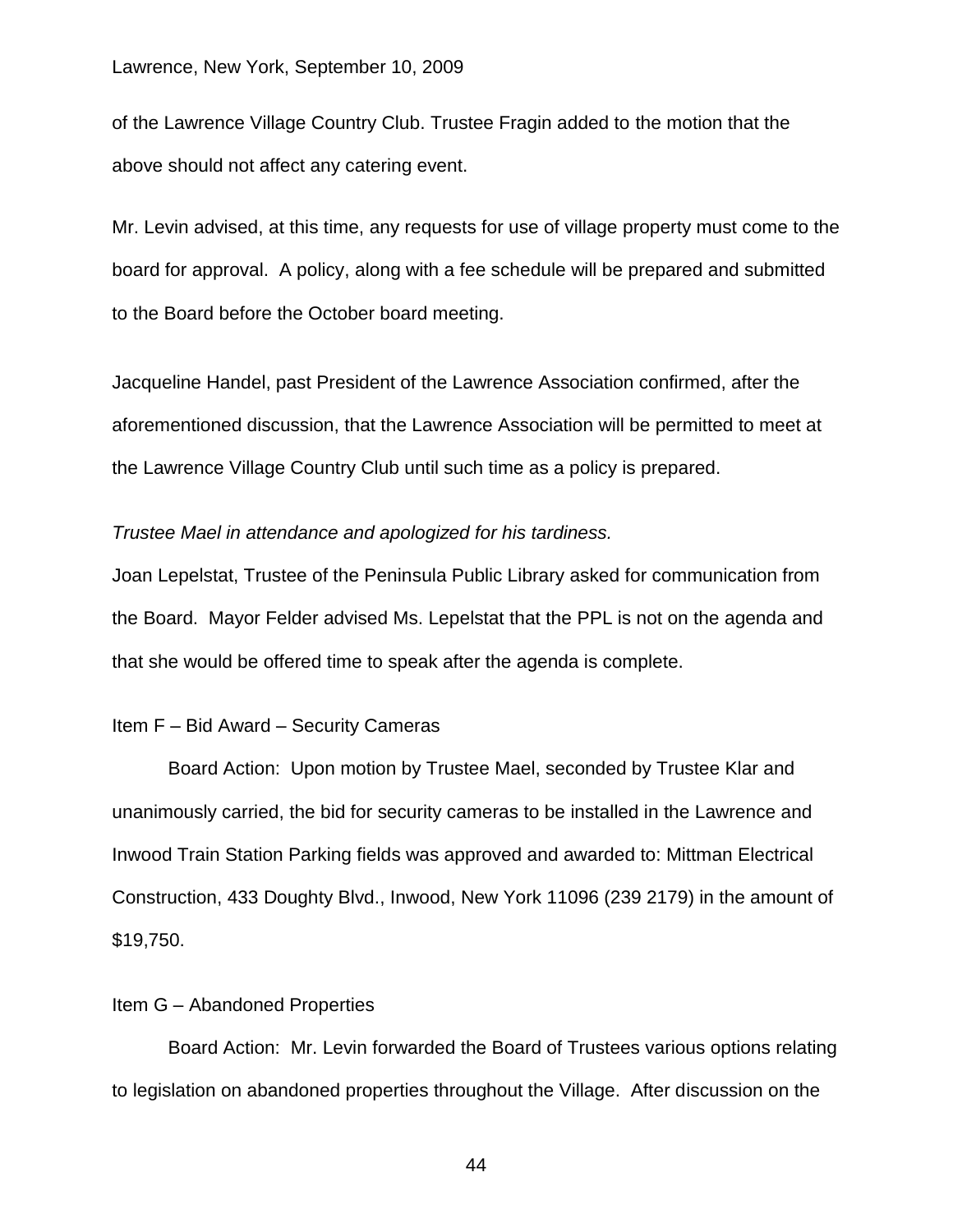matter, Mr. Levin and Mr. Herron were asked to forward the Board of Trustees their recommendations.

Item H – Circular Driveway Requirements

Board Action: Mr. Herron submitted a recommendation to the Board of Trustees relating to circular driveway requirements. Upon motion by Trustee Klar, seconded by Mayor Felder and unanimously carried, Mr. Herron was asked to forward his recommendation to the Board of Building Design for their comments.

Mr. Levin was also asked, after discussing this matter with Mr. Herron, that he forward his recommendations to the Board of Trustees.

#### Item I – Bid Award – Central Avenue Streetscape

Board Action: Upon motion by Trustee Mael, seconded by Trustee Fragin with the following vote cast, the bid for central avenue streetscape was awarded to: Ciarlo Construction Corp, 852 Fiske Street, Woodmere, NY 11598 (295 0823) in the amount of \$268,813.00 subject to delivery of a bid bond and signed contract within 10 days of today's date:

Trustee Mael – Aye Trustee Klar – Aye Trustee Fragin – Aye

#### Mayor Felder – Aye **Deputy Mayor Oliner - Abstained**

#### **NEW BUSINESS**

Item 1 –Bid Award – Purchase of Street Lighting Board Action: Upon motion by Trustee Klar, seconded by Trustee Fragin and unanimously carried, the bid for the purchase of street lighting was approved and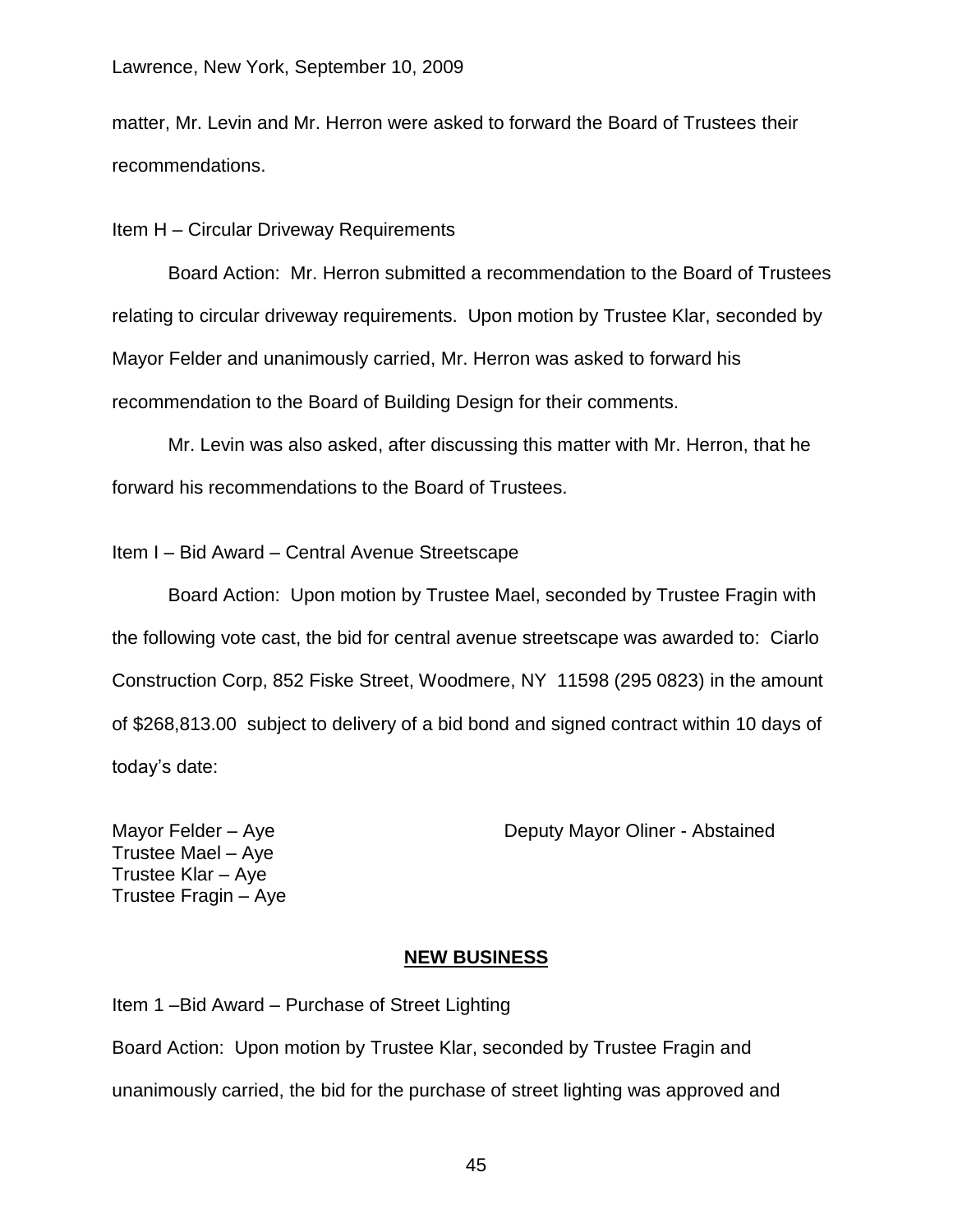awarded to: Michael's Electric Supply, 456 Merrick Road, Lynbrook, NY 11563

(593-7200) in the amount of \$2,695 (each) total of \$48,510.00 (18 fixtures).

Item 2 – Request from Mr. & Mrs. Murray Kohn – Torah Procession

Board Action: Upon motion by Trustee Mael, seconded by Deputy Mayor Oliner and unanimously carried, Mr. & Mrs. Kohn's request to hold a Torah Procession on Sunday, September 13<sup>th</sup> was approved as follows: Torah Procession to begin at 8 Margaret Avenue at 11:00 AM and proceed on Broadway to Young Israel of Lawrence Cedarhurst at Spruce Street.

Item 3 – Request fo Recreation Facility Refund (Gittleson (golf); Geanacopoulos (golf); Marshak (tennis)

*See Recreation Report*

Item 4 – Request to post minutes on the village website

Board Action: Upon motion by Trustee Fragin, seconded by Mayor Felder and unanimously carried, the agendas and approved minutes of the meetings of the Board of Trustees, Board of Zoning Appeals, Planning Board and Board of Building Design are to be posted on the village website and maintained on the website for one year.

Item 5 – Request from Acting Deputy Village Clerk to attend NYCOM Conference

Board Action: Upon motion by Trustee Klar, seconded by Deputy Mayor Oliner, with the following vote cast: Toni Merendino's request to attend the NYCOM conference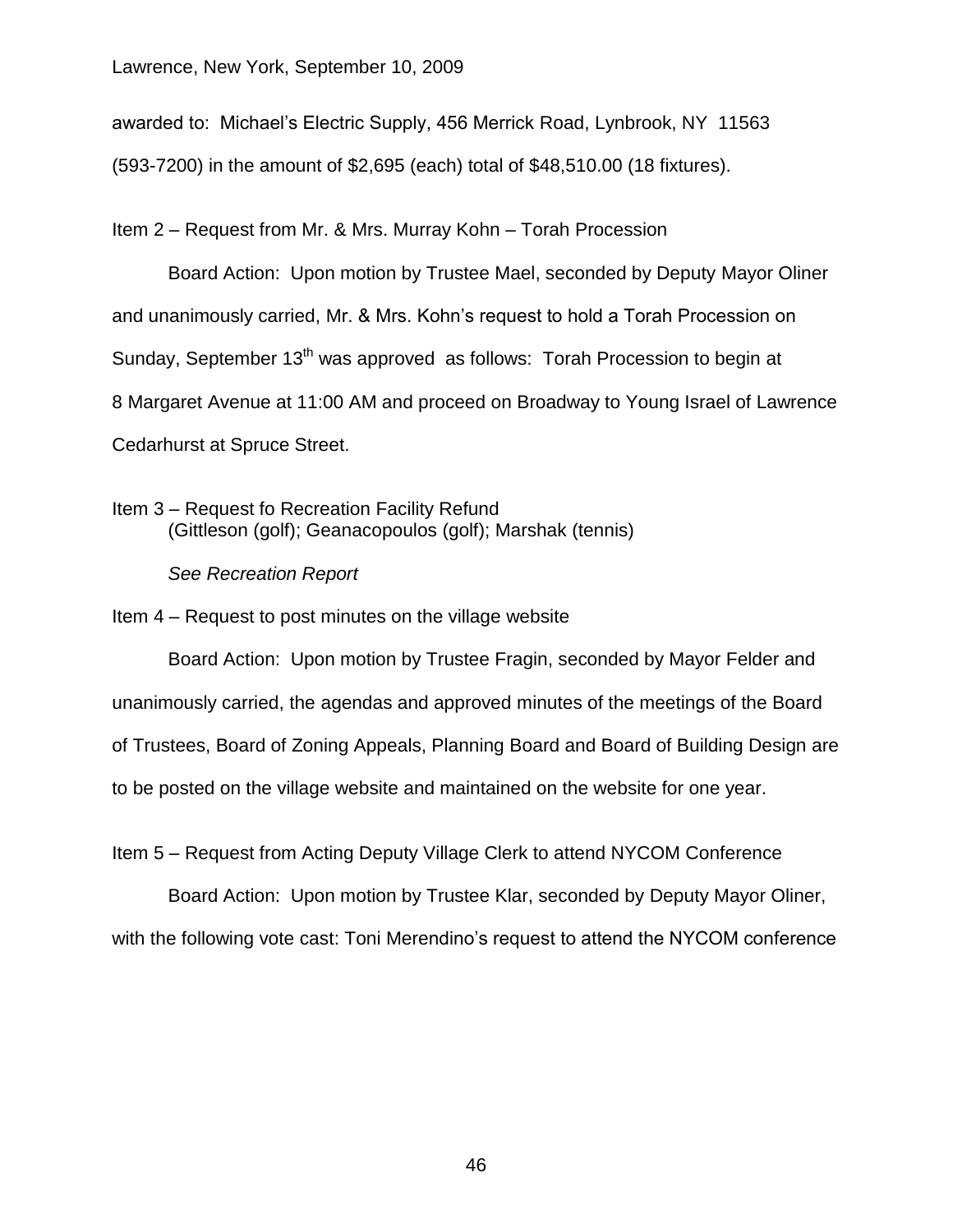September 21 to September 24, 2009 for a cost not to exceed \$1100 was approved.

Mayor Felder - Aye Trustee Mael - Abstained Deputy Mayor Oliner – Aye Trustee Klar – Aye Trustee Fragin – Aye

Item 6 – CNA Refunds

Board Action: Acting Village Administrator advised the Board that this matter will be discussed in Executive Session.

Item 7 – Request from Golf Course Superintendent to Attend Conference and Golf Show

Board Action: Upon motion by Trustee Fragin, seconded by Trustee Klar and

unanimously carried, the request was tabled.

Item 8 – Frank Argento, General Manager – Request to attend 83<sup>rd</sup> World Conference

on Club Management and Golf Industry Show

Board Action: Upon motion by Deputy Mayor Oliner, seconded by Mayor Felder,

with the following vote cast, Mr. Argento's request to attend the 83<sup>rd</sup> World Conference

on Club Management and Golf Show to be held in San Diego, California from February

7 – February 13, 2010 for a cost not to exceed \$3750.

Mayor Felder – Aye Trustee Mael - Abstained Trustee Klar - Aye

Deputy Mayor Oliner – Aye Trustee Fragin - Abstained

Mayor Felder announced the agenda was complete and asked if anyone present wished to be heard.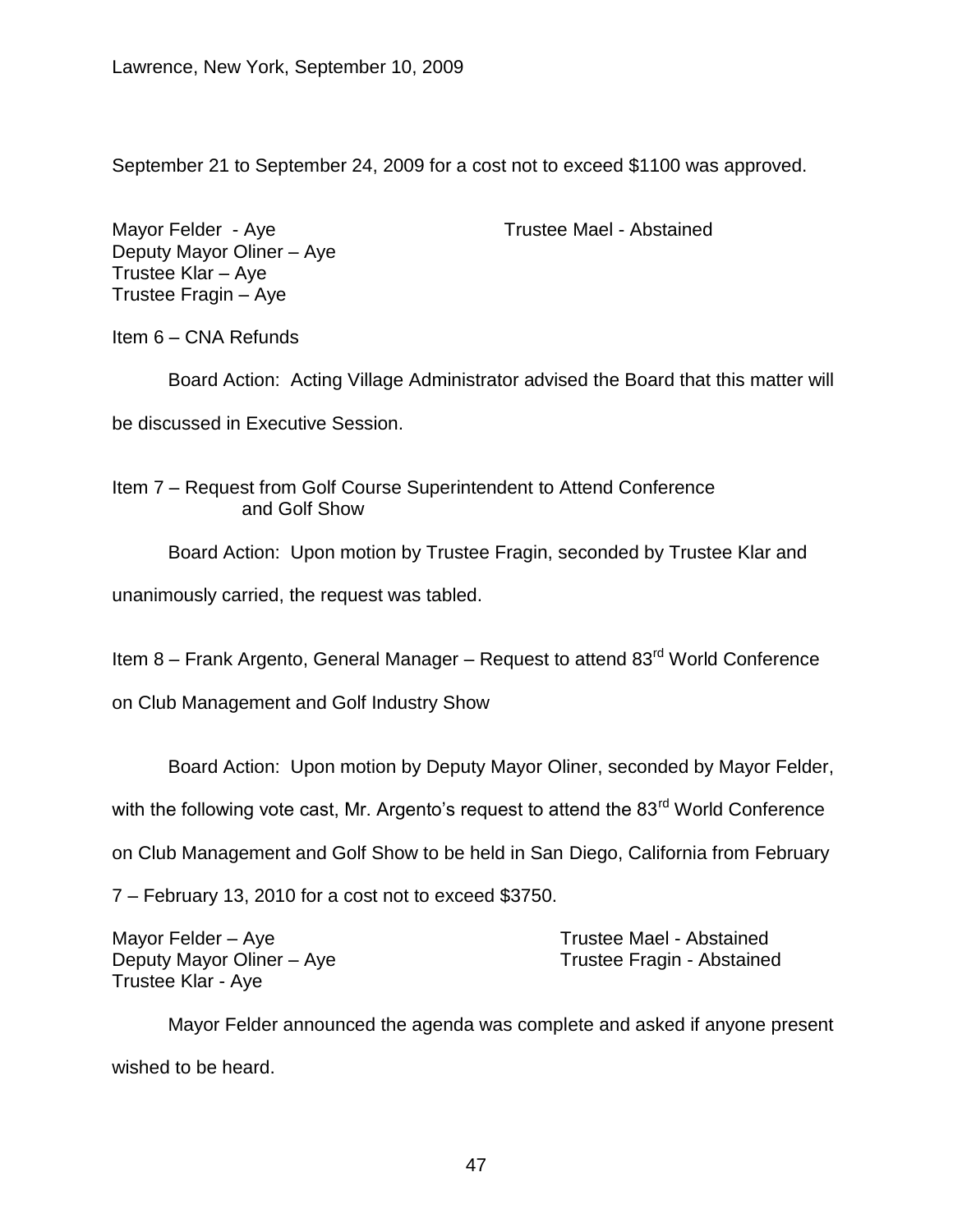Mr. Brad Berfas of 250 Central Avenue inquired of the board for relief from the parking regulations in front of the apartment houses on Central Avenue. He advises that as a resident in an apartment house on Central Avenue he finds it difficult to insert money in the meters during the day and during his holidays. He requested the board remove the meters from Central Avenue or issue parking permits to apartment house residents for daytime parking. The Mayor and Board advised Mr. Berfas of the reasons for parking meters and offered him other viable solutions.

#### *Deputy Mayor Oliner not in attendance.*

Joan Lepelstat, Trustee of the Peninsula Public Library asked if Trustee Fragin's recent letter published in the Nassau Herald was a formal response from the Lawrence Village Board on the sale of the land in the Lawrence Train Station to the Peninsula Public Library. Trustee Fragin advised Ms. Lepelstat that this letter was written by him and not on the part of the Village Board of Trustees.

Mayor Felder commented on the motion he made at the September meeting with regard to the sale of land in the Lawrence Train Station and that after confirming with Mr. Levin, his motion was not out of order.

Alan Blast, Vice President of the Lawrence Association asked the board to consider the proposed change to the use of village facilities as it pertains to the Lawrence Association.

Upon motion by Trustee Klar, seconded by Trustee Mael and unanimously carried the Board moved into executive session at 11:15 PM to discuss possible litigation and the hiring of a particular individual.